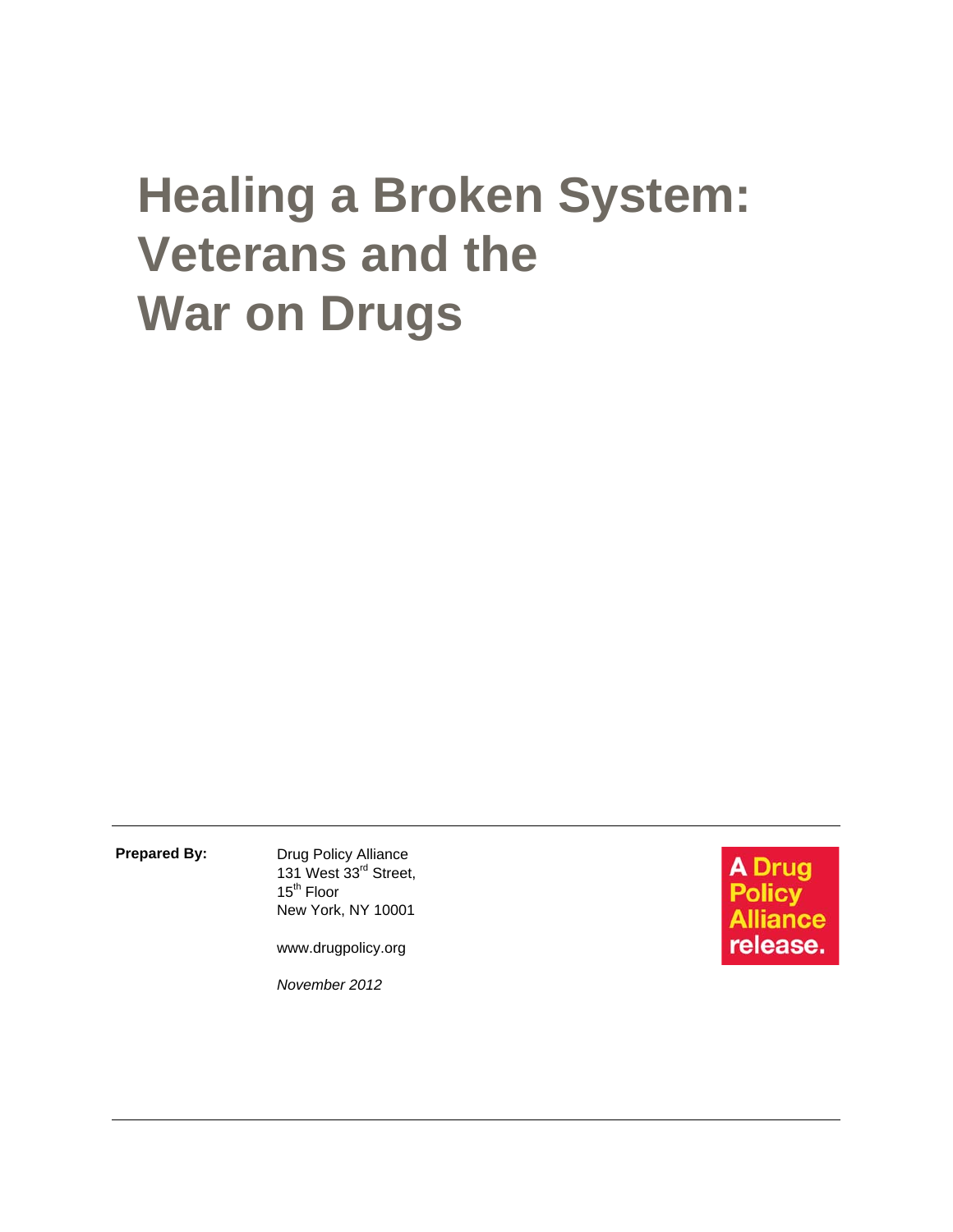## **TABLE OF CONTENTS**

- **3 Executive Summary**
- **4 Iraq and Afghanistan Veterans: Incarceration and the War on Drugs**
- **5 Veterans of Every Major War Have Battled PTSD, Addiction and Incarceration**
- **5 Harm Reduction for Veterans At Risk of Overdose and Hazardous Drinking**
- **10 Medication-Assisted Therapies to Treat Addiction, Reduce Incarceration and Prevent Overdose Deaths**
- **12 Effective Treatments Obstructed by the Drug War: Medical Marijuana and MDMA**
- **17 Toward a Health-Centered Approach: A Critical Review of Veterans Courts**
- **22 Conclusion**
- **23 Endnotes**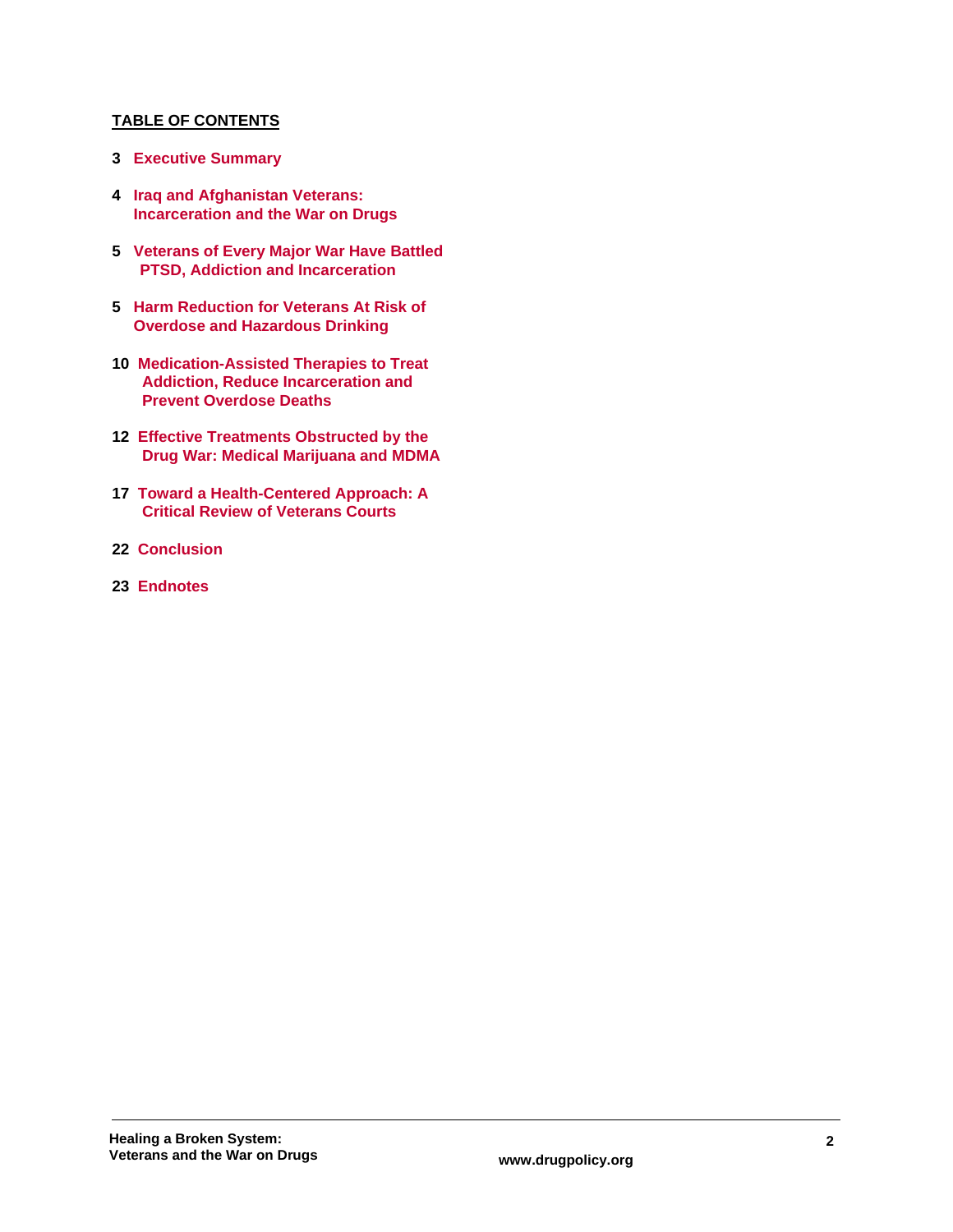## **Executive Summary**

Hundreds of thousands of veterans of the wars in Iraq and Afghanistan are returning with post-traumatic stress disorder (PTSD),<sup>1</sup> traumatic brain injury (TBI),<sup>2</sup> and other illnesses and injuries<sup>3</sup> that often contribute to substance abuse and addiction,<sup>4,5</sup> fatal overdose,<sup>6</sup> homelessness<sup>7</sup> and suicide.<sup>8</sup> The current generation of veterans joins the large population of Vietnam-era veterans who have struggled with the same problems for decades.9

Left untreated, these underlying medical conditions often contribute to violations of the law, especially nonviolent drug offenses.10 Veterans returning from the wars in Iraq and Afghanistan run a high risk of becoming casualties of America's longest and most costly war: the war on drugs. Effective treatments to treat drug misuse and addiction, as well as PTSD and other service-related conditions, meanwhile, are often underutilized or prohibited as a result of entrenched drug war policies codified at the local, state and federal levels.

This policy brief highlights some less-discussed but deeply troubling issues affecting veterans that are caused or exacerbated by the drug war – and proposes proven, commonsense and cost-effective solutions to improve the health, reduce the likelihood of accidental death, and preserve the freedom of those who have served in our armed forces.

#### **Summary of Recommendations**

- The United States Department of Veterans Affairs (VA) and Department of Defense (DoD) must adopt overdose prevention programs and policies targeting veterans and service members who misuse alcohol and other drugs, or who take prescription medications, especially opioid analgesics.
- Veteran treatment programs must greatly expand access to medication-assisted therapies like methadone and buprenorphine, which are the most effective means of treating opioid dependence.
- State and federal governments must modify sentencing statutes and improve court-ordered drug diversion programs to better treat – rather than criminalize and incarcerate – veterans who commit drug law violations. State and federal governments should expand community-based treatment options and explore pre-arrest diversion programs to help veterans *before* they enter the justice system.
- States and the federal government must expand, not obstruct, research and implementation of innovative treatments for PTSD and other psychological and physical wounds of war, including treatment modalities involving Schedule I substances such as MDMA and marijuana.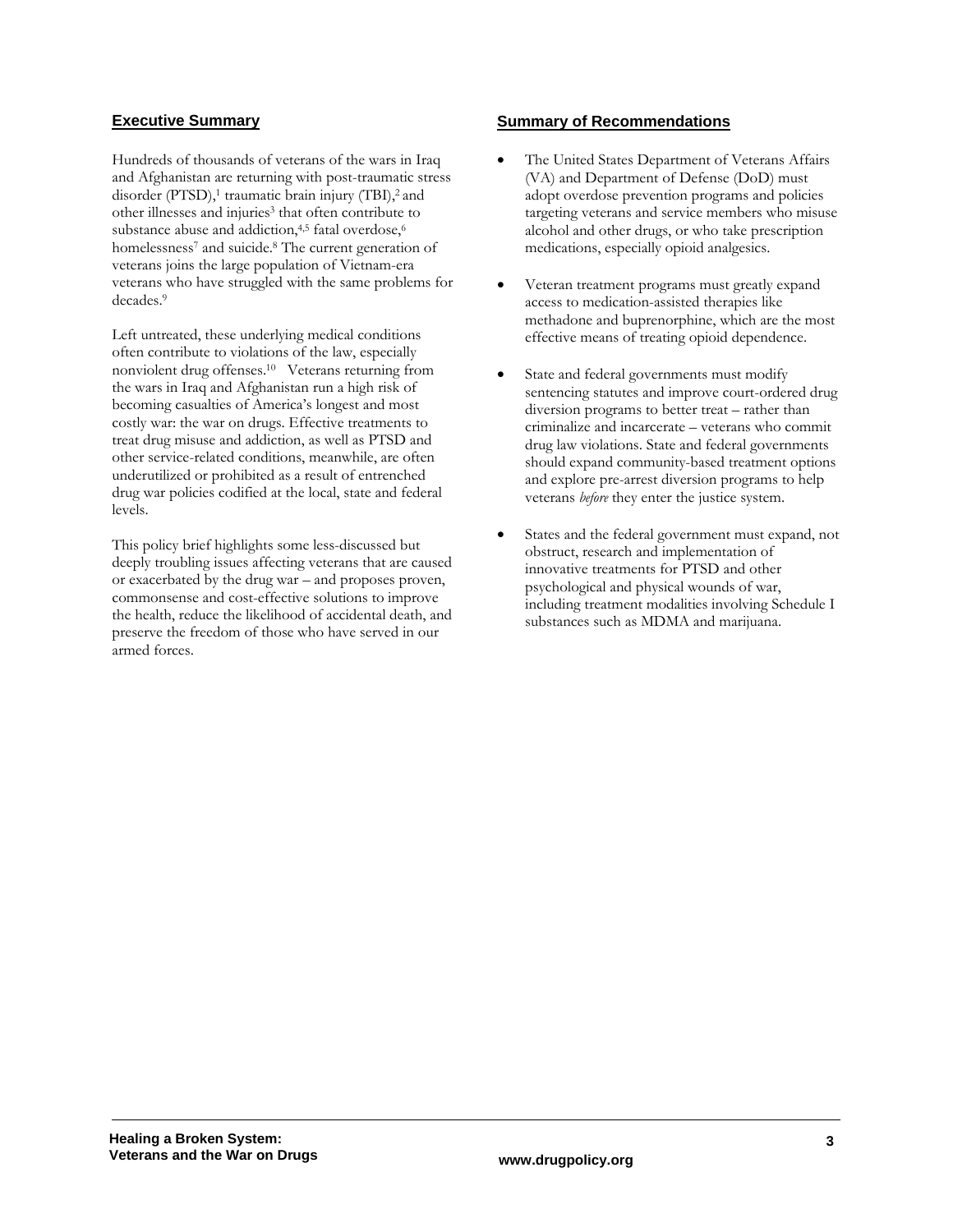## **Iraq and Afghanistan Veterans: Incarceration and the War on Drugs**

Roughly 140,000 veterans were incarcerated in state and federal prisons as of 2004 – the last year for which data are available, when the Iraq and Afghanistan wars were in their early stages.11 Tens of thousands more veterans are incarcerated in county jails.12

These data only capture a small fraction of veterans of the wars in Iraq and Afghanistan, because few had returned home or been discharged from active service at the time. Sadly, the full magnitude of the problem is likely to emerge in the coming years and decades. As more veterans are discharged after longer and repeated deployments,<sup>13</sup> the number of incarcerated veterans is likely to increase significantly.14,15

One team of researchers summed up this likelihood: "The high rates of PTSD among veterans returning from Iraq and Afghanistan and the increased enlistment of individuals with more troubled backgrounds (including increased numbers with a criminal history) and less educational achievement, suggests that incarceration rates among the current cohort of AVF [All Volunteer Force] veterans may increase in future years."16

Data from a national survey of Iraq and Afghanistan veterans found that 9 percent of respondents reported being arrested since returning from service. "Most arrests were associated with nonviolent criminal behavior resulting in incarceration for less than two weeks….a subset of veterans with PTSD and negative affect may be at increased risk of criminal arrest. Because arrests were more strongly linked to substance abuse and criminal history, clinicians should also consider non-PTSD factors when evaluating and treating veterans with criminal justice involvement."17

Research shows that among the greatest predictive factors for the incarceration of veterans are substance misuse and addiction.18 Suffering from a mental health condition, especially PTSD, is also highly associated with increased risk of incarceration.19 Incarcerated veterans with PTSD report more serious legal problems, higher lifetime use of alcohol and other drugs, and poorer overall health than those without PTSD.20

Existing literature strongly indicates that "incarcerated veterans may face a level of suicide risk that exceeds that attributable to either veteran status or incarceration

alone."21 Moreover, incarcerated veterans are highly vulnerable to death by overdose after release if they do not receive effective treatment.22

Veterans who are convicted of criminal offenses, particularly drug felonies, or those who have drug use histories – and their families – face a wide range of punitive policies that limit access to social services that are necessary for their reentry to civilian life.23

Forty-six percent of veterans in federal prison were incarcerated for drug law violations. Fifteen percent of veterans in state prison were incarcerated for drug law violations, including 5.6 percent for simple possession. While available data is limited, research has shown that this figure has remained constant – with roughly 16 percent of incarcerated veterans behind bars for drug law violations.<sup>24</sup>

Sixty-one percent of incarcerated veterans met the DSM-IV criteria for substance dependence or abuse. Thirty-eight percent of veterans in state prison received less than an honorable discharge, which may disqualify them for VA benefits. 25

**"Veterans incarcerated for drug law violations received average sentences that were** *one year longer* **than those of non-veterans incarcerated for the same offenses.** 

*- United States Department of Justice, Bureau of Justice Statistics, "Veterans in State and Federal Prison, 2004." 1,4,5,6,11 (May 2007).* 

The incarceration of veterans tracks the general rates of incarceration in an important and unfortunate way: black and Latino veterans are much more likely to be incarcerated than are white veterans – exemplifying the same racial disparities inherent in the war on drugs.<sup>26</sup> Under current VA directives, incarcerated veterans are not afforded any VA care.27 This denial is a missed opportunity for the VA to provide critical services and support for veterans to recover from the psychological wounds that contributed to criminal activity in the first place. The VA should rescind its 2002 directive barring assessment or treatment of veterans incarcerated in U.S. jails and prisons, and should inform incarcerated veterans of all VA-community resources.28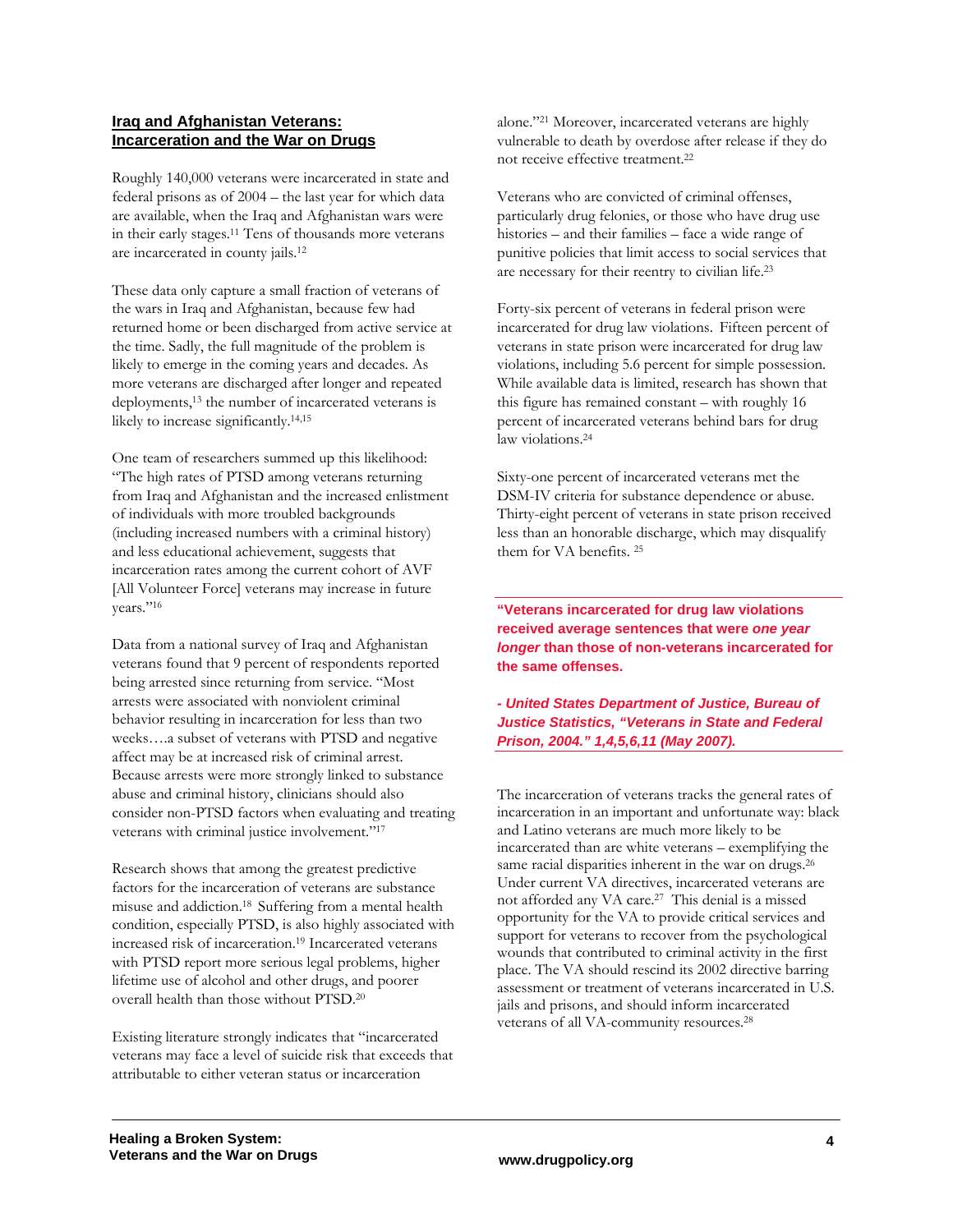# **Substance Abuse and Mental Illness Among U.S. Veterans**

Two and a half million men and women have served in the Iraq or Afghanistan wars.<sup>29</sup>

Approximately 50 percent of Iraq and Afghanistan War veterans treated by the VA report symptoms of a mental illness.<sup>30</sup>

Approximately 30 percent of Iraq and Afghanistan veterans treated by the VA report symptoms of PTSD.<sup>31</sup>

Estimates vary, but one study found that more than 11 percent of current conflict veterans have been diagnosed with a substance abuse condition.<sup>32</sup>

According to the VA, 19 percent of current conflict veterans who have received VA care have been diagnosed with substance abuse or dependence.<sup>33</sup>

Military personnel and combat veterans have higher rates of problematic substance use than their age peers in the general population.<sup>34</sup>

Seventy-five percent of Vietnam combat veterans with PTSD met criteria for substance abuse or dependence in a national study.<sup>35</sup>

Roughly one-third of veterans who seek treatment for substance misuse also meet criteria of PTSD.<sup>36</sup>

Veterans do not qualify for substance abuse disability benefits unless they also have PTSD.<sup>37</sup>

## **Veterans of Every Major War Have Battled PTSD, Addiction and Incarceration**

PTSD was added to the third edition of the Diagnostic and Statistical Manual of Mental Disorders (DSM-III) after the Vietnam War, but the disorder has existed for as long as soldiers have gone to war.38 What was called "soldier's heart" during the Civil War, "shell shock" during World War I, and "combat exhaustion" or "combat fatigue" during World War II and the Korean War has evolved into what is now known as PTSD.<sup>39</sup>

Symptoms of PTSD include "strong memories and nightmares, feeling numb or detached, and difficulty sleeping,"40 as well as hyper-arousal and hyper-vigilance, and a clinically recognized tendency to self-medicate with alcohol and other drugs. 41

Criminal justice involvement as a result of combat trauma is predictable after a major war. For example, 34 percent of new admissions to 11 U.S. prisons between 1946 and 1949 were WWII combat veterans.42

Combat veterans from Vietnam onwards face an even greater risk of arrest and incarceration than previous generations of veterans because the U.S. now criminalizes behaviors that were not covered under federal and state criminal codes until the 1970s.43 In particular, in 1971 ex-President Richard Nixon declared the war on drugs, which has persisted for more than forty years and led to more than forty-five million arrests.

Consequently, in 1985, 21 percent of all men in state prison and 23 percent of all men in federal prison were veterans – a direct legacy of Vietnam and the escalating war on drugs.<sup>44</sup> The largest study of Vietnam veterans, the National Vietnam Veterans Readjustment Study (NVVRS), found in 1988 that nearly half of male Vietnam combat veterans afflicted with PTSD had been arrested or incarcerated one or more times, while 11 percent had been convicted of a felony.45

PTSD and other psychological wounds of war may also emerge several years after returning from combat.46

Experts predict a more dramatic recurrence of these trends as current conflict veterans return home, unless urgent, evidence-based responses to support veterans battling addiction and incarceration are implemented at the local, state and national levels.<sup>47</sup>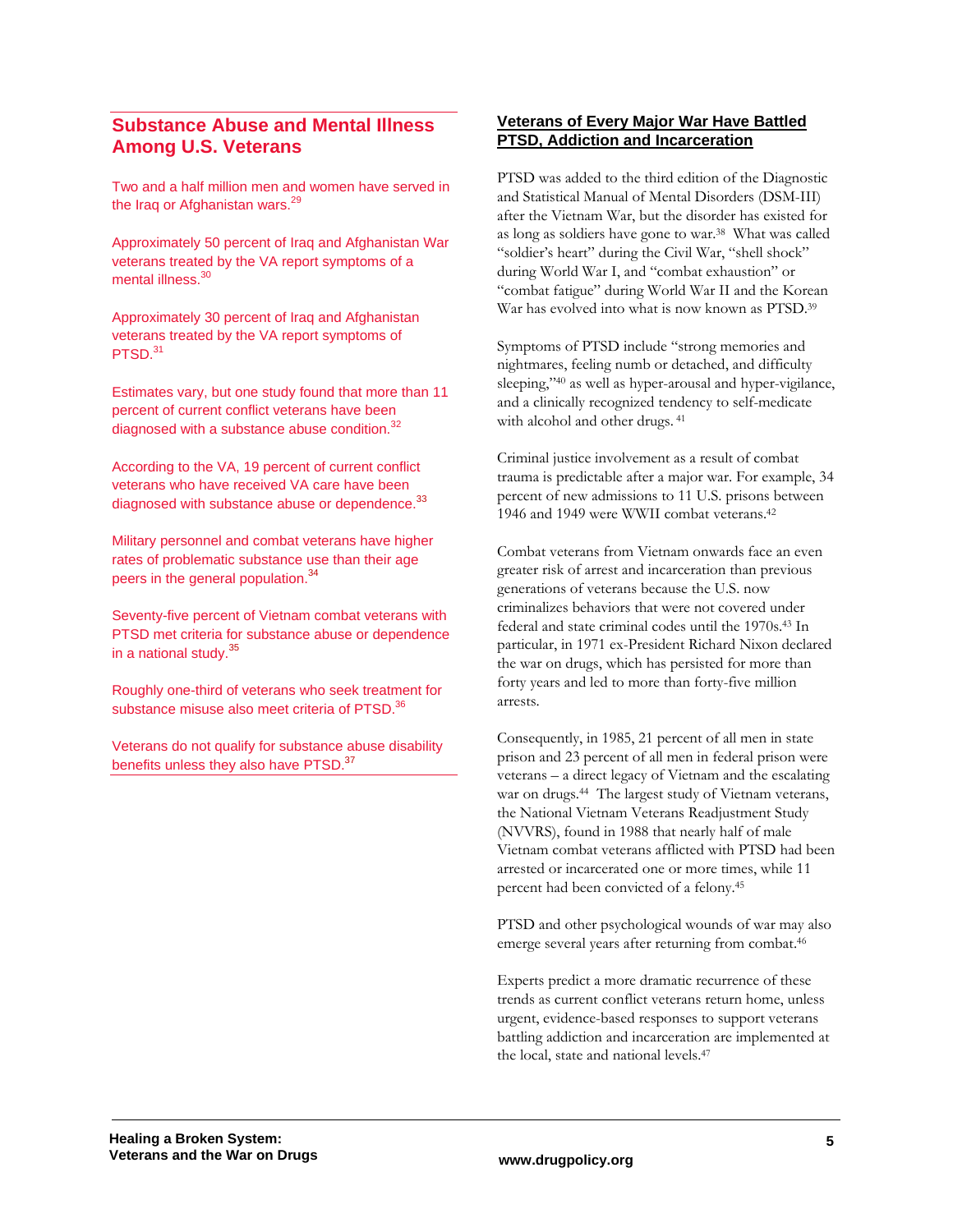## **Harm Reduction for Veterans Facing Heightened Risk of Overdose and Hazardous Drinking**

Veterans who struggle with substance abuse and mental illness are much more likely to die prematurely than their peers who are not afflicted with these conditions.48 In particular, Vietnam veterans with PTSD from combat face a heightened risk of dying from a fatal drug overdose.49 Media and anecdotal reports suggest that overdose is claiming many veterans of the current conflicts.50 Their risk of fatal overdose is especially high given the widespread use of prescription medications, especially opioid analgesics for relief of pain from combat injuries<sup>51</sup> and antidepressants for mental health treatment.52

New data and research have proven what these media and anecdotal reports have demonstrated over the past decade: that veterans returning from the current conflicts are falling victim to preventable overdose when they come home.53, 54 A recent national study published in 2012 in the *Journal of American Medical Association* of more than 140,000 Iraq and Afghanistan veterans with pain diagnoses in the past year found that veterans with a co-occurring mental health diagnosis – especially PTSD – were significantly more likely to receive opioids for pain, to engage in high risk opioid use, and to be more susceptible to adverse outcomes, including overdose. In fact, the study found "those prescribed opioids across all mental health categories had a higher prevalence of all adverse clinical outcomes…[including] opioid-related accidents; and overdoses, alcohol - and non-opioid drug-related accidents and overdose, selfinflected injuries."55

Veterans with a diagnosis of PTSD were at greatest risk of overdose and other adverse outcomes, the study found. The authors write: "Veterans with mental health diagnoses prescribed opioids, especially those with PTSD, were more likely to have comorbid drug and alcohol use disorders; receive higher-dose opioid regimens; continue taking opioids longer; receive concurrent prescriptions for opioids, sedative hypnotics, or both; and obtain early opioid refills. Finally, receiving prescription opioids was associated with increased risk of adverse clinical outcomes for all veterans returning from Iraq and Afghanistan, especially for veterans with PTSD, who were at highest risk of alcohol-, drug-, and opioid-related accidents and overdose, as well as self inflicted injuries."56

Another group of researchers found that "a significant number of veterans manage their pain by sharing prescriptions (16.3 percent), using alcohol or street drugs (28.9 percent) or any combination of these behaviors (35.3 percent)."57 Other research corroborates this, finding: "Veterans in care have a high prevalence of non-medical use of opioids that is associated with substance use, medical status and pain interference."58 The study found that this prevalence among veterans, especially younger veterans, was noticeably higher than the general population.

#### **"Compared with other Iraq and Afghanistan war veterans, those with PTSD exhibited higher-risk opioid use and adverse clinical outcomes, including injuries and overdose."59**

## **-** *Journal of the American Medical Association, 2012*

The high rate of prescription of opioids and other medications is now well established. A recent study found that over two-thirds (64 percent) of Iraq and Afghanistan veterans with elevated pain screening scores were prescribed at least one opioid in the past year. Forty-one percent of these veterans were prescribed long-term opioid medications. Of long term opioid patients (who were also given stronger dose medications), one-third were also prescribed sedative hypnotics. The authors concluded that "the use of opioids and sedative-hypnotic therapy should be carefully monitored by prescribing physicians to prevent possible overdose or death."60

The elevated risk of overdose has likewise been demonstrated in the scientific literature. One of the first studies to specifically investigate the extent of the problem found that "Among patients receiving care from the Veterans Health Administration, death from accidental overdose was found to be associated with psychiatric and substance use disorders. The study findings suggest the importance of risk assessment and overdose prevention for vulnerable clinical subpopulations." <sup>61</sup> The same team of researchers pinpointed this risk, writing, "VHA patients had nearly twice the rate of fatal accidental poisoning compared with adults in the general US population…Opioid medications and cocaine were frequently mentioned as the agents causing poisoning on death records." 62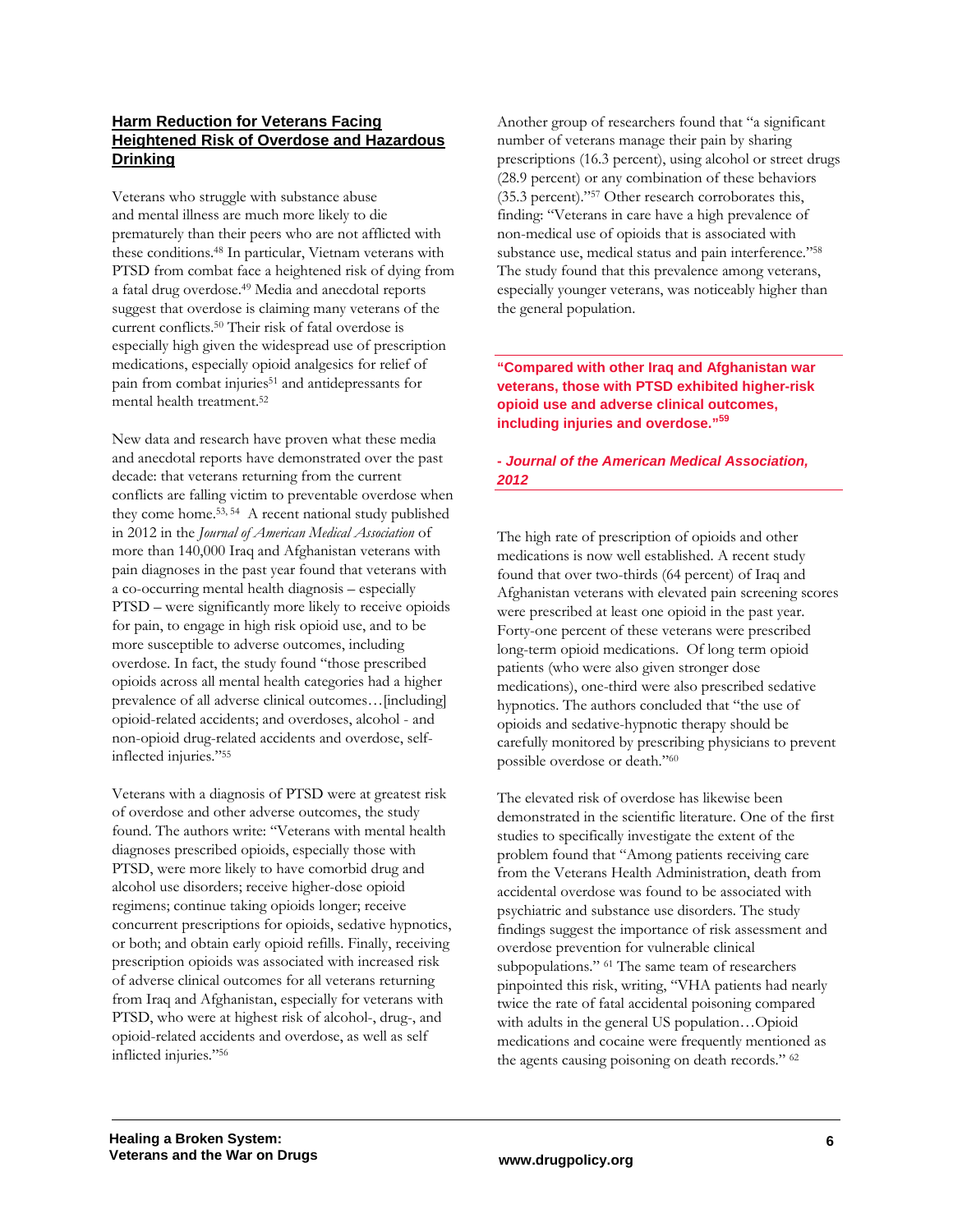**"Latest accounts estimate that approximately 106,000 Soldiers are prescribed some form of pain, depression or anxiety medications. The potential for abuse is obvious."** 

#### *– U.S. Army, "Health Promotion, Risk Reduction, and Suicide Prevention Report 2010* **(July 29, 2010)**

Because effective treamtent is not available for many of these troops, the elevated risk for overdose will carry into civilian life after they are discharged.

In addition to the many service members and veterans taking medicines by prescription, others may be selfmedicating with these drugs.63 Still others report being prescribed several of these medicines at the same time, sometimes with lax supervision from their doctors.<sup>64</sup> The VA conducted a recent audit of 20 inpatient rehabilitation facilities in its system and found that a majority did not have adequate screening policies for new patients, while a significant minority (roughly 10 percent) of patients who are permitted to administer their own narcotics received more than a week's supply at a time.65

Prescription drugs are often taken alongside alcohol and other substances $66$  – practices that significantly raise the risk of overdose.67

The experience of veterans coincides with that of the general population, among whom nonmedical opioid misuse is on the rise and increasingly linked to accidental death.68 Patients who have not developed a therapeutic tolerance to such medicines also face an increased risk of accidental overdose.69

While the U.S. military does not divulge full records of the prescription drugs that service members take while deployed, several recent reports paint a grim picture.

The *Austin American-Statesman* conducted an in-depth investigative report into the causes of death of hundreds of Texas veterans who passed away between 2003 and 2011. After six months of combing through VA data and information obtained through the Freedom of Information Act (FOIA), the newspaper found that overdose was a leading cause of death for these veterans – causing more than a quarter (26 percent) of deaths of returning veterans, far higher than their age peers in the general Texas population (10 percent). While suicides have received much national attention, the *American*- *Statesman's* report found that nearly as many veterans died of overdose as suicide. Most veterans who succumbed to fatal overdose had multiple prescription drugs in their systems.70

The army released a comprehensive report in July 2010 documenting health risks among active-duty troops, which found that, in 2009, "there were 146 active duty deaths related to high risk behavior including 74 drug overdoses. This is tragic!"71 These deaths occurred at a rate of 13 per 100,000 – slightly higher than the overdose death rate among civilians.72







*Source: U.S. Army, "Health Promotion, Risk Reduction, and Suicide Prevention Report 2010 (July 29, 2010)*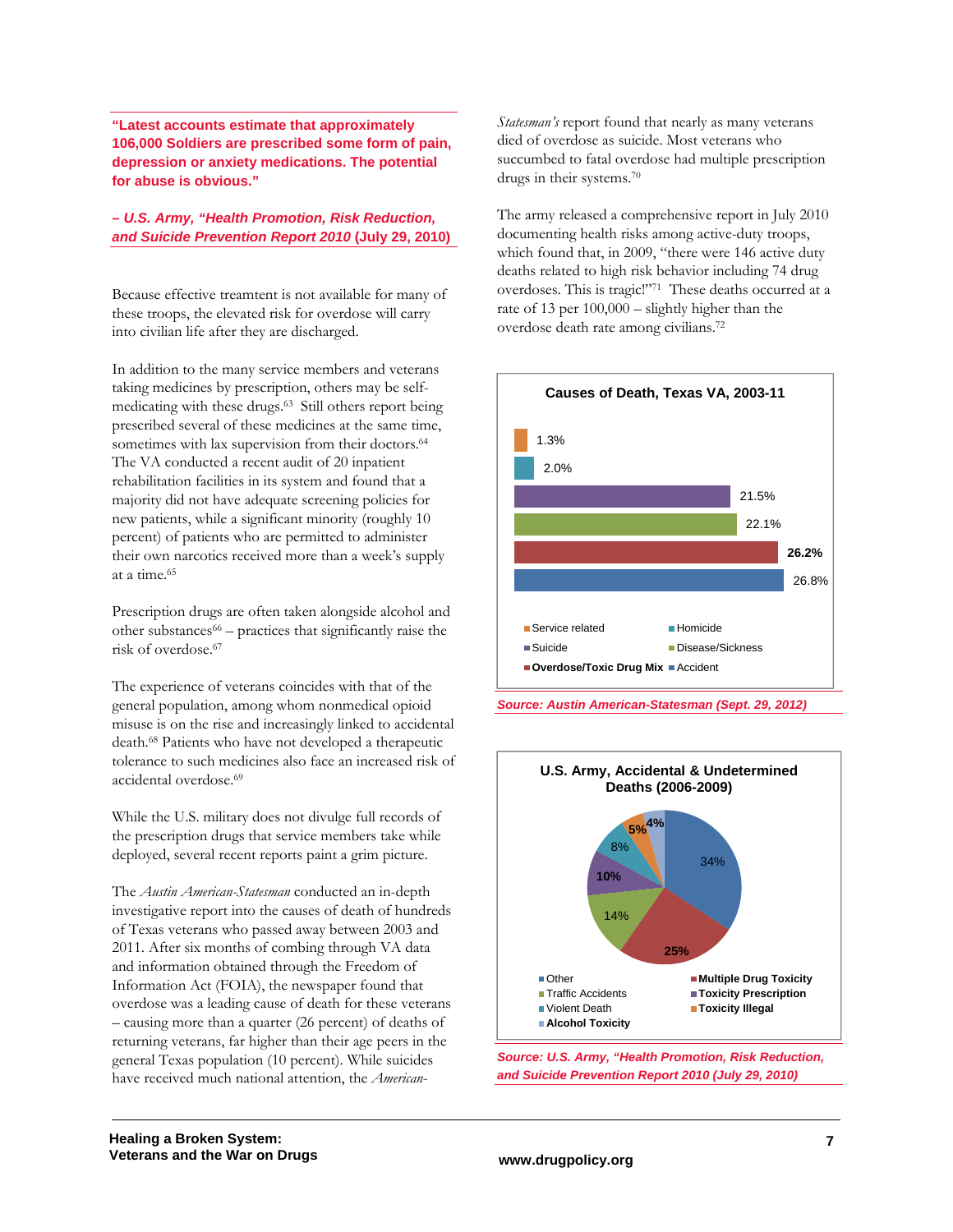The army investigated 397 non-combat, accidental deaths of soldiers between 2006 and 2009. Over 45 percent of these – or 188 soldier deaths – resulted from an alcohol or other drug overdose.73 Of the 188 accidental or undetermined deaths caused by drugs or alcohol from FY 2006 – FY 2009, 139 (74 percent) were caused by prescription drugs.74

The report further concluded that the unauthorized use of painkillers and other prescription medications among active-duty military personnel tripled between 2005 and 2008. Five times as many soldiers reported abusing prescription medications as illegal drugs.75 The report states, "In addition to antidepressant medications, narcotics represent an increasing concern for the force…. Oxycodone (Percocet) and hydrocodone (Vicodin) have become the second and third most frequently used pain management medications."76 Overall, about one in seven U.S. soldiers currently have a prescription for some type of opioid.77

The most recent official data are not fully avaialble, but what the army has so far analyzed shows that soldiers' risk for overdose has been increasing. Of 222 accidental or undetermined noncombat deaths that the army had reviewed as of 2010, at least 92 (41 percent) involved alcohol or other drug use at the time of death, and at least 50 (23 percent) were solely due to alcohol or other drug overdoses.78

A *Military Times* investigative report – analyzing 14,000 casualty records provided by the Defense Manpower Data Center pursuant to a Freedom of Information Act request – revealed at least 68 accidental drug deaths were reported by the military in 2009, more than triple the figure from 24 in 2001. Some type of opioid painkiller contributed to one-third or more of these overdose deaths.79

In the past decade, at least 430 service men and women have died from alcohol or other drug overdoses. According to the *Military Times*, that means an average of one active-duty service member *each week* is found dead from an accidental drug or alcohol overdose.<sup>80</sup>

Analyses of Defense Department spending on prescription medications confirm this alarming rise in overdose potential. Prescription drug orders (and associated spending) has more than doubled from 2001 through 2009, reaching \$280 million last, according Defense Logistics Agency data.81 Prescription medication use is far higher among young adults in the

military health system than older peers. For example, psychiatric medication prescriptions increased 42 percent between 2005 and 2009 among people 18-34 participating in the military's insurance program (Tricare).82

According to another recent survey of health providers for injured military personnel conducted by the U.S. Army Inspector, roughly a third of their patients are "dependent on or addicted to drugs."83 Survey participants reported that between 25-35 percent of these wounded troops "are over medicated, abuse prescriptions, and have access to illegal drugs."84

In the same survey, most respondents stated that a majority of injured troops arrive to specialized military hospitals (Warrior Transition Units) with prescriptions they had already been given in theater or at demobilization sites.85

The Warrior Transition Units have seen at least 30 soldiers and two marines die from overdoses since 2007.86

**"We're seeing … a lot of soldiers that are taking narcotics, a lot of soldiers are taking antidepressants, psychotropic class medications."** 

*– BG Richard Thomas, Asst. Surgeon General for Force Projection, "Fighting the Emotional Toll of War," CNN, March 30, 2010.*

These recent reports confirm a trend that emerged early in the course of the two current conflicts and has only worsened. A 2005 military survey found prescription narcotics to be the most widely misused class of drug among members of the armed forces.87 VA records reveal that prescription drugs are widely abused by veterans,<sup>88</sup> especially opioid pain medications and mood disorder medications, such as benzodiazepines.<sup>89</sup>

The Office of the Surgeon General of the U.S. Army Multinational Force surveyed soldiers and found that one in eight was taking prescription medication for a sleeping disorder or combat stress,<sup>90</sup> and *USA Today* reported in late 2008 that the number of opioid pain prescriptions for injured troops increased from 30,000 to  $50,000$  per month since the Iraq War began.<sup>91</sup>

Overdose can strike anytime, but incarcerated veterans are acutely vulnerable, especially during the period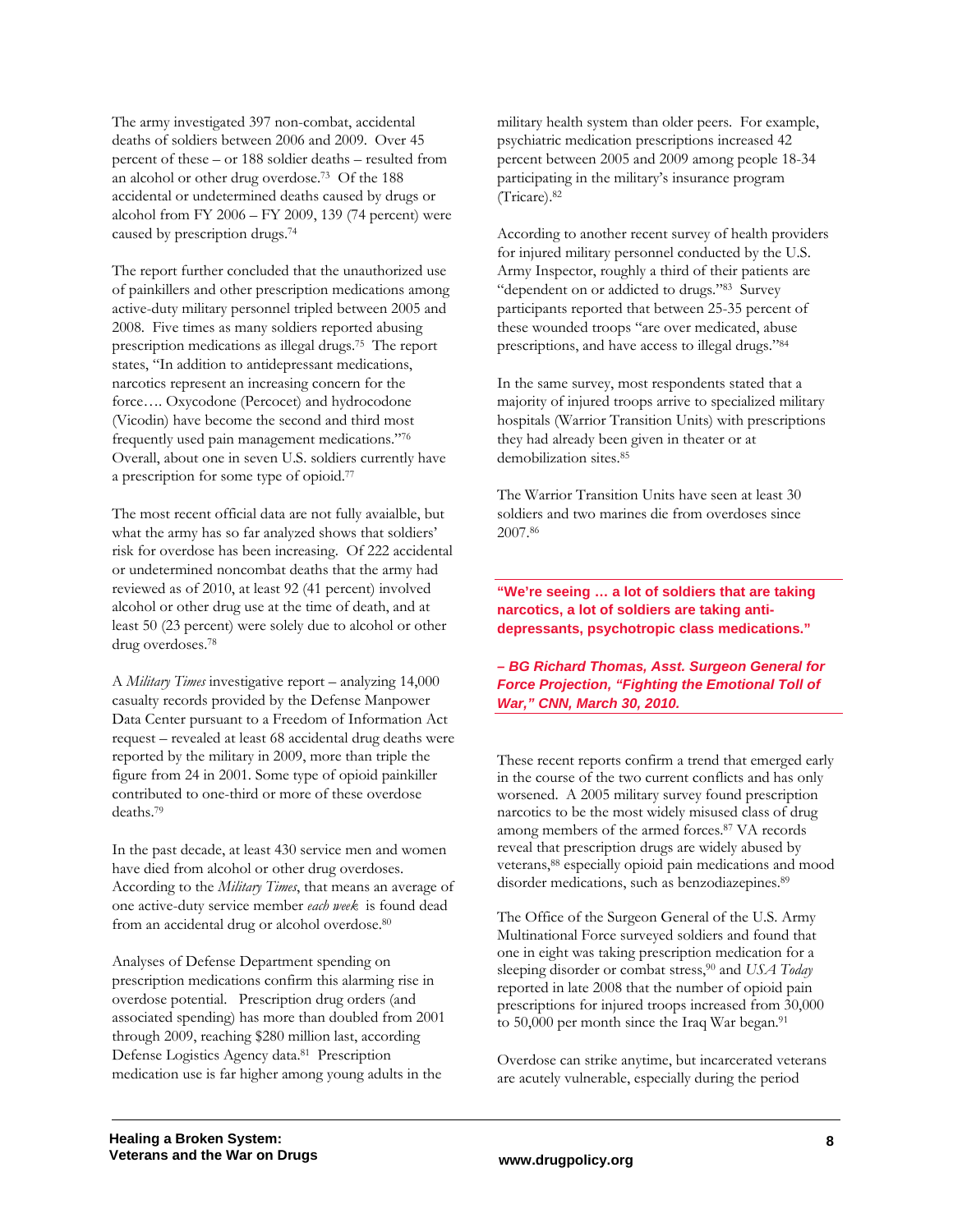shortly after their release from jail or prison.<sup>92</sup>

By far the most commonly abused drug among active duty military and veterans is alcohol.<sup>93</sup> A study published in the *American Journal of Preventive Medicine* found that over 43 percent of active duty military reported binge drinking, and nearly 20 percent reported frequent, heavy drinking, within the past month.<sup>94</sup> More than half of military personnel who binge drink also reported alcohol-related problems, including a significantly greater likelihood of high-risk behavior and alcohol-related violations of the law.95

**"He survived over there. Coming home and dying in a hospital? It's a disgrace."** 

**–** *Father of Cpl. Nicholas Endicott, who died of an overdose of multiple prescription drugs, including opioids, after deploying twice to Iraq and once to Afghanistan.96*

These findings echo other studies, including a sample of Iraq and Afghanistan war veterans, of which 40 percent screened positive for hazardous drinking and 22 percent screened positive for possible alcohol abuse, but less than a third of hazardous drinkers received any risk reduction counseling by a VA provider.<sup>97</sup> Another sample of current conflict veterans reported nearly identical results (39 percent probable alcohol abuse).<sup>98</sup> Prevalence of alcohol misuse is higher among male veterans of the Iraq and Afghanistan wars who accessed the VA healthcare system than male veterans of other eras.99 Iraq and Afghanistan war veterans who screened positive for PTSD or depression were two times more likely to report the misuse of alcohol compared to veterans who screened negative, and alcohol misuse was sontrogly linked to PTSD symptoms, especially "emotional numbing,"100 consistent with many prior studies finding that vetrerans suffering from PTSD selfmedicate using alcohol and other drugs.101 Rates of alcohol misuse were strongly correlated with levels of combat exposure.102

Among Guards and Reservists, the likelihood of alcoholrelated problems increased with those reporting any mental illness or use of medication.103 A more recent study of National Guard members who served in the Iraq or Afghanistan wars similarly found high rates of alcohol abuse but low rates of treatment: 36 percent of Guard members surveyed met criteria for alcohol

misuse, of whom only 31 percent reported any mental health treatment, and less than 3 percent received specialty substance abuse treatment. The authors concluded, "Rates of alcohol misuse are high and rates of substance use treatment are low among National Guard service members."104 These findings are particularly troubling given the reliance on Guard and Reservist units to support operations in Iraq and Afghanistan, the prevalence of prescription medications for combat injuries, and the potentially lethal effect alcohol can have by itself or in combination with these medications.105

**"I have almost given up hope…I should have died in Iraq."** 

*– Senior Airman Anthony Mena, before dying of an overdose of multiple prescription drugs, including two opioids, on July 21, 2009, after battling pain, insomnia, anxiety and post-traumatic stress disorder from multiple deployments to Iraq.106*

Despite the widespread and risky use patters of alcohol, few veterans and service personnel who misuse alcohol receive treatment or harm reduction servcies. According to one recent study, "Very few veterans who reported elevated alcohol consumption…received specialty substance use treatment in the year after being surveyed."107

#### **Recommendations to Prevent Accidental Drug Overdose and Hazardous Drinking**

- VA physicians should prescribe naloxone to all veterans who are taking opioid pain medications.108,109 Naloxone is an opioid antagonist medication that reverses the respiratory failure that commonly causes death from opioid overdose.
- The VA should improve patient screening, monitoring, supervision, and education, as well as physician training, to guarantee the effective treatment of veterans' injuries while minimizing the risk of overdose or other adverse drug event.110
- The VA should increase access to methadone, buprenorphine and other medication-assisted therapies among opioid-dependent veterans. When properly administered, medication-assisted therapies decrease the risk of opioid overdose, particularly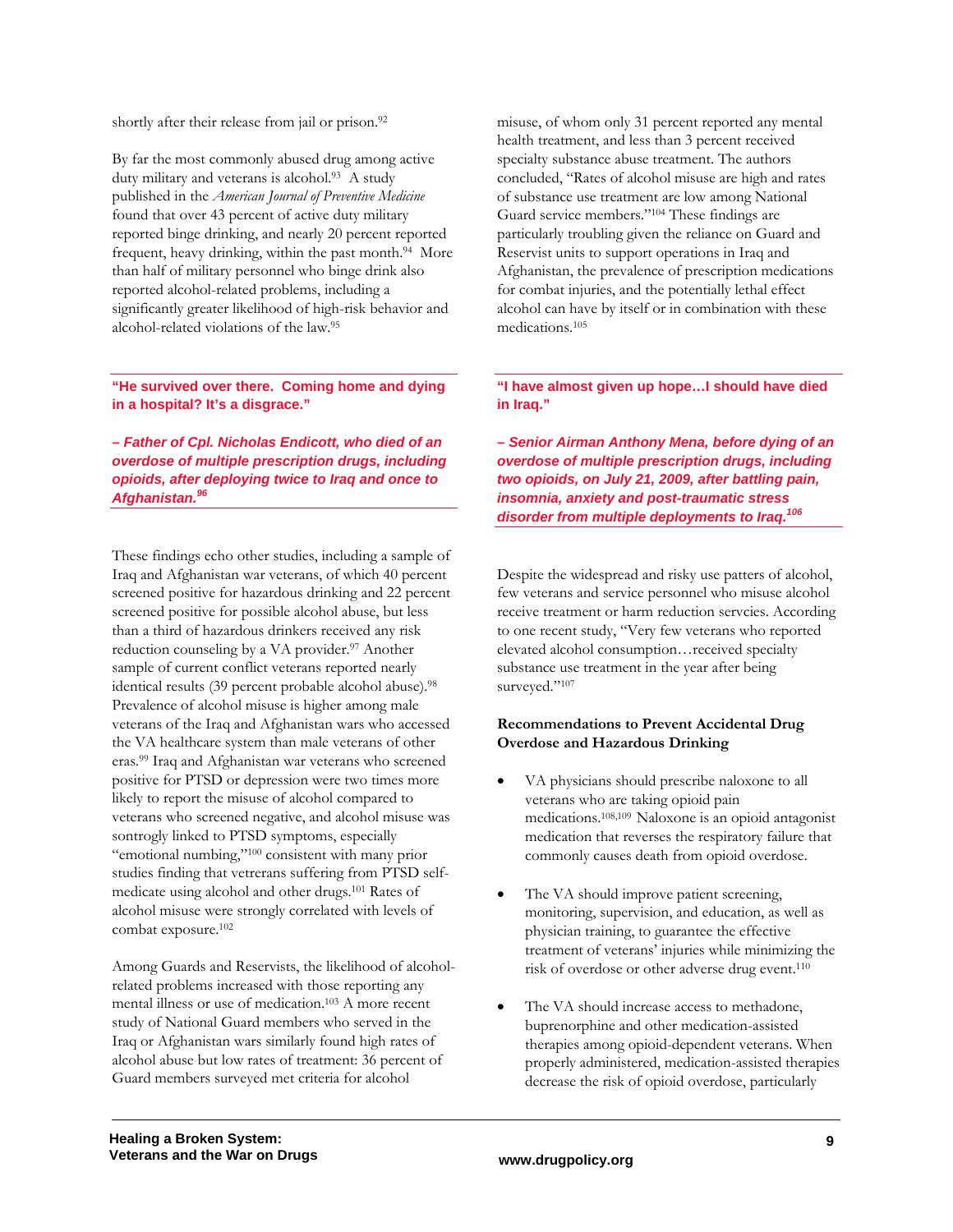when made available to incarcerated veterans who suffer opioid dependence.

 The VA, as well as state and federal correctional facilities, should provide comprehensive overdose prevention education to veterans. Prior to their release from jail or prison, incarcerated veterans should receive naloxone and training in its use.<sup>111</sup>

**"These are signs that happen prior to dying…Family members can fail to recognize that this is an impending calamity."** 

*– Dr. Lynn Webster, medical director of Lifetree Clinical Research and Pain Clinic, Salt Lake City112*

- States and even military bases should follow the lead of New Mexico, Washington, Connecticut, New York and California and enact laws that provide legal amnesty to persons who report an overdose to emergency medical services. Research shows that many overdose fatalities occur because witnesses delay or forego seeking help out of fear of arrest or other disciplinary consequences.113 Medical amnesty policies will save lives.114
- Military bases should also adopt naloxone distribution programs, to equip service men and women – and their loved ones – to respond in the event of an overdose. In 2011, U.S. Army medical personnel at the Fort Bragg Military Installation in North Carolina implemented Operation Opioid SAFE. The program provides overdose prevention training and naloxone to active duty soldiers who are returning to the United States from overseas assignments and are at higher risk of opioid overdose.115
- The VA and DoD should improve screening and risk reduction counseling programs for people who misuse or abuse alcohol.116

## **Medication-Assisted Therapies to Treat Addiction, Reduce Incarceration, and Prevent Overdose Deaths**

Veterans and service people with substance abuse disorders face significant barriers to treatment.<sup>117</sup> Foremost is the inability to receive the most effective treatments for opioid dependence – methadone and buprenorphine.

The Centers for Disease Control and Prevention,<sup>118</sup> the Institute of Medicine119 of the National Institutes of Health,120 the Substance Abuse and Mental Health Services Administration (SAMHSA) of the U.S. Department of Health and Human Services,<sup>121</sup> the National Institute on Drug Abuse (NIDA),122 the World Health Organization,<sup>123</sup> and over four decades of government-funded, peer-reviewed medical research<sup>124</sup> have unequivocally and repeatedly proven that substitution therapies like methadone maintenance are *the most effective* treatments for opioid dependence.125,126 Methadone is one of the most widely studied medicines and is employed effectively around the world to treat opioid dependence. Methadone and other substitution therapies lead to better health and social outcomes than any other treatment modality.127 Medication-assisted treatments are also cost effective.128 These medicines have been proven equally effective in treating heroin or prescription-type opioid dependence.129 For these reasons, the above-mentioned medical, research, and public health arms of the federal government urge medical professionals to use medication-assisted therapies to treat opioid dependence.

Yet physicians on the federal payroll within the VA fail to prescribe these highly effective treatments to the majority of veterans who need them.130 The prerequisite physician training to prescribe methadone and buprenorphine is simple, inexpensive and can be conducted online with relative ease. Nevertheless, few VA physicians are given the opportunity – or the encouragement – to receive such training. Hospital administrations' lack of commitment and interest in buprenorphine is one reason why physicians do not press for these treatments for their patients. Some physicians – especially primary care physicians, who provide the majority of overall VA care – may feel illinformed and be deterred from prescribing methadone and buprenorphine. Other doctors may choose not to prescribe because of professional stigma.131 As a consequence, most veterans are left without effective treatment for their conditions.132 "Pharmacotherapies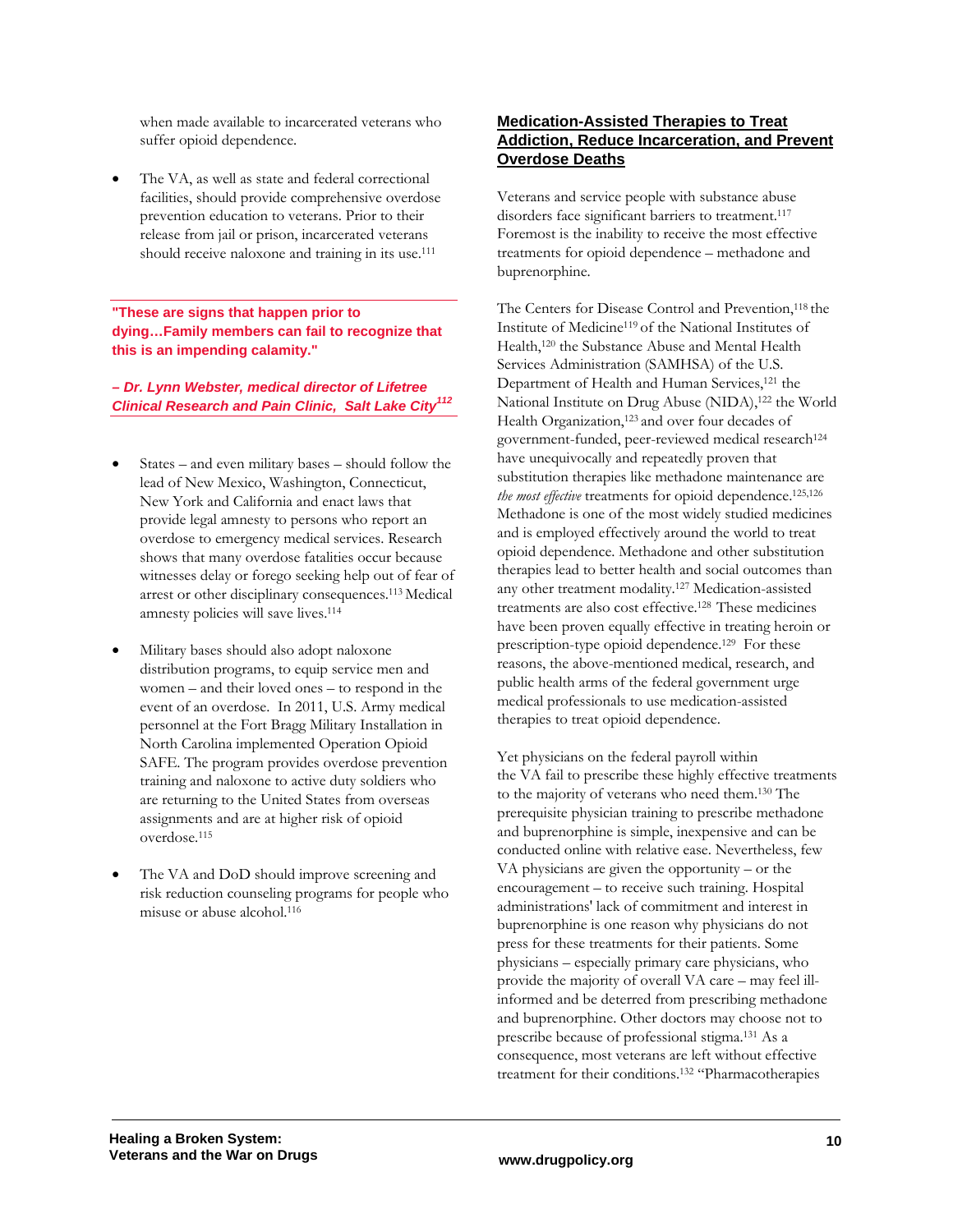for opioid use disorders are highly effective. Yet, in the case of the VA, most veterans with opioid use disorders still do not receive any of these highly efficacious treatments."133

Unfortunately, for many years the VA's insurance system (CHAMPVA) and the Department of Defense's insurance (TRICARE) have explicitly prohibited coverage of methadone and buprenorphine treatment for active duty personnel or for veterans in the process of transitioning from DoD care.134135 As a result, veterans obtaining care through the VA, as well as active and recently active military personnel receiving care from the DoD, are outright denied effective treatment for opioid dependence,136 often at a critical, early juncture when full-blown addiction could still be avoided.137 A recent article published in *Military Medicine,*  for example, writes, "Opioid agonist treatment is the recommended first-line treatment for opioid dependence…[but] is generally not a treatment option for active duty personnel."138

The DoD requested that the federal Institute of Medicine (IOM) assess the adequacy of drug prevention and treatment in the military. The IOM released its findings in fall 2012, concluding that "substance use and abuse remain a concern for the military. Many of the medical conditions that prevail in a heavily deployed force have led to frequent prescriptions for controlled substances, increasing the risk for addiction or misuse."139 The IOM specifically documented a shortage of qualified substance abuse treatment professionals in all military branches and components; a lack of confidentiality for service people who seek treatment, creating additional barriers to accessing needed care for fear of disciplinary actions or other negative effects to one's military career; a lack of integration of substance abuse and mental health treatment services; and the questionable efficacy of military prevention efforts, especially the universal drug testing program.140

One of the IOM's strongest critiques was of the military's denial of medication-assisted treatments like methadone and buprenorphine. The IOM writes, "Best practices for SUD treatment include the use of agonist and antagonist medications… However, the current TRICARE SUD benefit does not permit use of opioid agonist medications for the treatment of addiction and therefore deprives patients access to medications that could help reduce craving and support long-term recover."141 Consequently, the IOM recommended that the "DoD should move forward to promote evidencebased treatment modalities, such as the use of agonist and antagonist medications without restrictions."142

Another recent study came to the same conclusions as the IOM, writing, "At present, the active duty military does not permit treatment of opioid use disorders with medications. This policy warrants re-examination, particularly for military members who develop opioid use disorders as a consequence of treatment with opioids for painful conditions incurred in the line of service."143

In a hopeful sign, the DoD announced its intention to revise this misguided policy in December 2011, proposing a change in federal regulation to remove the TRICARE exclusion. In its proposed rule, the DoD recognized that the "prohibition of maintenance treatment of substance dependence utilizing a specific category of psychoactive agent is outdated and fails to recognize the accumulated medical evidence supporting certain maintenance programs as one component of the continuum of care necessary for the effective treatment of substance dependence.".144 However, after nearly one year, the change is still pending.145 The VA has not indicated that it is considering a similar for CHAMPVA.

Incarcerated veterans with opioid dependency problems face additional risks and barriers to treatment. These veterans should be able to receive medication-assisted therapies while behind bars and, if necessary, upon release. Indeed, according to the National Institutes of Health, "… all opiate-dependent persons under legal supervision should have access to methadone maintenance therapy..."146

Whereas Vietnam veterans famously struggled with heroin dependency, more recent veterans are at increased risk of becoming dependent on opioid painkillers.147 Regardless of when or where they served, all opioid-dependent veterans deserve medicationassisted therapy.

#### **Recommendations for VA Hospital and Vet Center Administrators:**

- Require all veterans to be screened for opioid dependence;
- Train physicians who treat veterans, including primary care doctors, how to prescribe methadone, buprenorphine, and other medication-assisted therapies to opioid-dependent persons;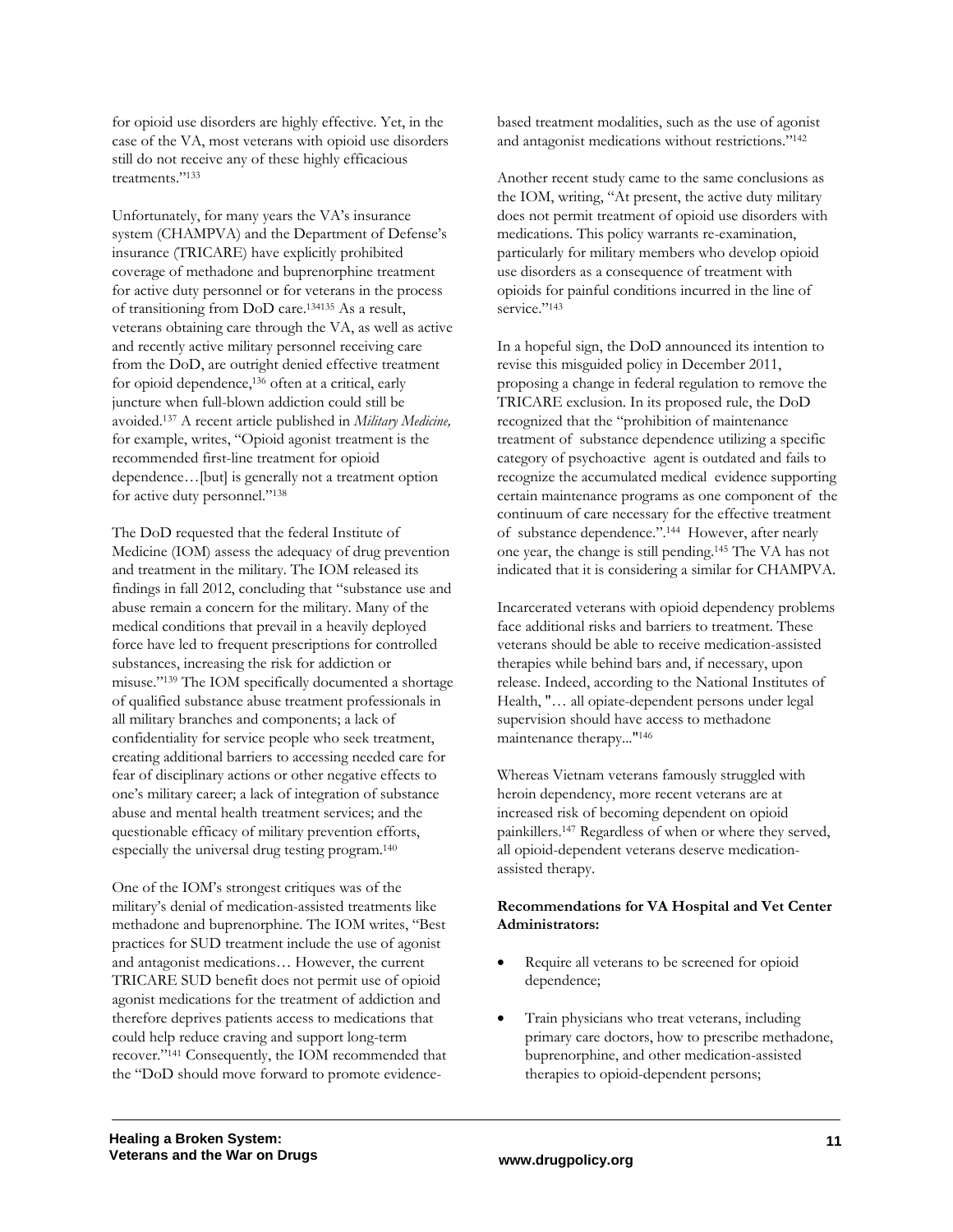- Ensure the availability of these medication-assisted therapies to all veterans who would benefit from them; and
- Inform veterans that effective opioid-dependency treatment is available through the VA.

State and federal governments, with assistance from the VA, should make methadone and/or buprenorphine available to incarcerated veterans who would benefit from these therapies.

The DoD and VA should eliminate restrictions preventing TRICARE and CHAMPVA, respectively, from covering buprenorphine and methadone for active military, veterans, and their families.

## **Effective Treatments Obstructed by the Drug War: Medical Marijuana and MDMA**

#### **Medical Marijuana**

The drug war often stands in the way of effective treatment for veterans and threatens the therapeutic alliance between a patient and their doctor. One of the clearest cases in which the war on drugs is blocking the best course of treatment for many veterans is medical marijuana.

Eighteen states – Alaska,<sup>148</sup> Arizona,<sup>149</sup> California,<sup>150</sup> Colorado,151 Connecticut ,152 Delaware,153 Hawaii,154 Maine,<sup>155</sup> Massachusetts,<sup>156</sup> Michigan,<sup>157</sup> Montana,<sup>158</sup> Nevada,<sup>159</sup> New Jersey,<sup>160</sup> New Mexico,<sup>161</sup> Oregon,<sup>162</sup> Rhode Island,<sup>163</sup> Vermont<sup>164</sup> and Washington<sup>165</sup> – and the District of Columbia166 currently provide legal protection under state law for seriously ill patients whose doctors recommend the medical use of marijuana. Some 95 million Americans, or roughly 30 percent of the U.S. population, currently reside in a state where marijuana is legal for medical purposes.

Marijuana's medicinal benefits are incontrovertible, now proven by years of clinical controlled trials of the highest caliber.

While there is a plethora of scientific research establishing marijuana's safety and efficacy, the National Institute on Drug Abuse (NIDA) and Drug Enforcement Administration (DEA) have effectively blocked the standard Food and Drug Administration (FDA) development process that would allow for the marijuana plant to be brought to market as a

prescription medicine. Marijuana is the *only* Schedule I drug that the DEA prohibits from being produced by private laboratories for scientific research. Although DEA has licensed multiple privately-funded manufacturers of all other Schedule I drugs, it permits just one facility – operated by NIDA – to supply marijuana to scientists. The DEA and NIDA have successfully created a Catch-22 for patients, doctors and scientists by denying that marijuana is a medicine because it is not approved by the FDA, while simultaneously obstructing the very research that would be required for FDA to approve marijuana as a medicine.

NIDA has refused to provide marijuana for three studies with Food and Drug Administration and Institutional Review Board approval, including a study approved by the FDA last year that would have examined medical marijuana for veterans suffering from post-traumatic stress disorder (PTSD). Dr. Sue Sicely, University of Arizona, wants to study the effects of marijuana on PTSD symptoms.Unfortunately, Sisley and other researchers have been effectively barred from conducting research due to NIDA's refusal to grant them a federally-approved source of research-grade plant material.

Ample evidence indicates medical marijuana effectively treats PTSD symptoms<sup>167</sup> with none of the deliterious and potentially dangerous side effects of many prescription pharmaceuticals. According to one recent study, "Cannabis may dampen the strength or emotional impact of traumatic memories through synergistic mechanisms that might make it easier for people with PTSD to rest or sleep and to feel less anxious and less involved with flashback memories."168

Because of the intransigence of relevant federal US agencies, much research into marijuana as a treatment for PTSD comes from abroad. Israel, for example, has been at the forefront of this research.169 An open-label pilot study of Israeli combat veterans found that the "use of medical cannabis was associated with a reduction in PTSD symptoms."170

Several controlled, double-blind, peer-reviewed studies show smoked marijuana's potential to relieve chronic, neuropathic pain – a difficult-to-treat type of nerve pain associated with cancer, diabetes, HIV/AIDS, spinal cord injury and many other serious conditions. These studies found that marijuana consistently reduced patients' pain levels to a comparable or better degree than currently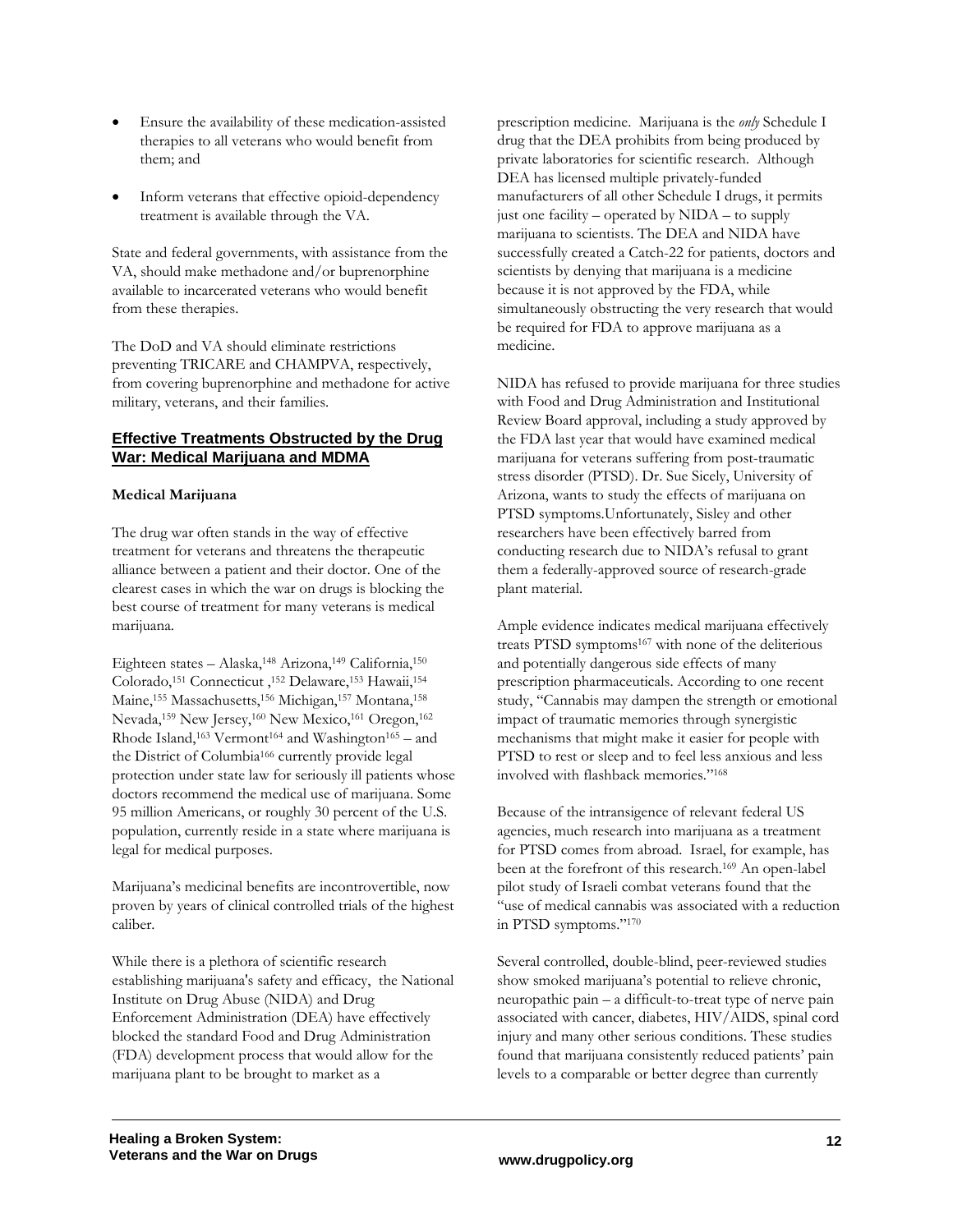available treatments.171 The researchers conducting the studies concluded, "The results from these four studies have been convergent, with all four demonstrating a significant decrease in pain after cannabis administration. The magnitude of effect in these studies…was comparable to current therapies."172

Not only is medical marijuana effective for treating chronic and intractable pain, but inhaled marijuana has also been found to complement prescription opioid pain medicines well, enhancing the efficacy of (and safely interacting with) these more powerful narcotic medications. An important recent study reported that their subjects' pain "was significantly decreased after the addition of vaporized cannabis", and suggested that cannabis treatment "may allow for opioid treatment at lower doses with fewer [patient] side effects." The authors concluded that their results "demonstrate that inhaled cannabis safely augments the analgesic effects of opioids."173

Such findings are increasingly common, prompting a recent journal commentary to note, "There is sufficient evidence of safety and efficacy for the use of [marijuana] in the treatment of nerve pain relative to opioids…[that] where medicinal cannabis is legal, physicians who treat neuropathic pain with opioids should evaluate their patients for a trial of cannabis and prescribe it when appropriate prior to using opioids." The commentary went on to suggest that, "Prescribing cannabis in place of opioids for neuropathic pain may reduce the morbidity and mortality rates associated with prescription pain medications and may be an effective harm reduction strategy."174

A recent literature review of medical marijuana's efficacy for treating pain found that, of 38 studies included, "71 percent (27) concluded that cannabinoids had empirically demonstrable and statistically significant pain-relieving effects, whereas 29 percent (11) did not." Of major significance, the review concluded, ""[F]or notoriously difficult to treat conditions … cannabinergic pain medicines, particularly inhaled cannabinoid botanicals, are one of the only treatments that have been shown to be safe and effective with the highest levels of evidence."175

Another recent, authoritative review article summarizing the state of the research indicating smoked marijuana reduces symptoms of chronic/neuropathic pain and other conditions – and does so with an acceptable safety profile. The article recommends that doctors be allowed

to weigh the benefits against risks of medical marijuana therapy – just as they do with any other medicine.<sup>176</sup> Not only has the scientific community confirmed marijuana's medicinal benefits, but it has also concluded that marijuana has a wide margin of safety as a medicine, meaning that it typically poses fewer risks to patient health and well-being than many conventionallyprescribed treatments.177 Reports by the Institute of Medicine, World Health Organization, and other wellregarded scientific and medical institutions have demonstrated that marijuana, by contrast, is unlikely to produce physiological dependence, and there is no amount of marijuana that can result in an overdose.178 In the words of the IOM, "the acute side-effects of marijuana use are within the risks tolerated for many medications."179

In fact, new research suggests that marijuana may aid some in recovery from addictions to alcohol and other drugs. Confirming earlier findings, one recent study of medical marijuana patients found that some "have been engaging in substitution by using [marijuana] as an alternative to alcohol, prescription and illicit drugs."180 The top two reasons listed by participants as reasons for substituting marijuana were "less adverse side effects" (65 percent) and "better symptom management." (57.4 percent). A published survey of applicants for the medical use of marijuana in California conducted by RAND Corporation similarly found that "half of the applicants reported using marijuana as a substitute for prescription drugs."181

Marijuana may also have a beneficial impact in suicide prevention. A group of researchers estimated the effect of medical marijuana laws on suicide rates. Their analysis revealed that "the passage of a medical marijuana law is associated with an almost 5 percent reduction in the total suicide rate, an 11 percent reduction in the suicide rate of 20- through 29-year-old males, and a 9 percent reduction in the suicide rate of 30- through 39-year-old males."182

However, medical marijuana's legal status puts this safe medicine out of reach for many veterans. Most veterans lack access to medical marijuana, forced by the drug war to turn to the streets to access the medicine that works best for them.

What is more, it is well documented that veterans are self-medicating with marijuana to relieve PTSD symptoms. As one study writes, "It seems obvious from more recent studies of clinical and non-clinical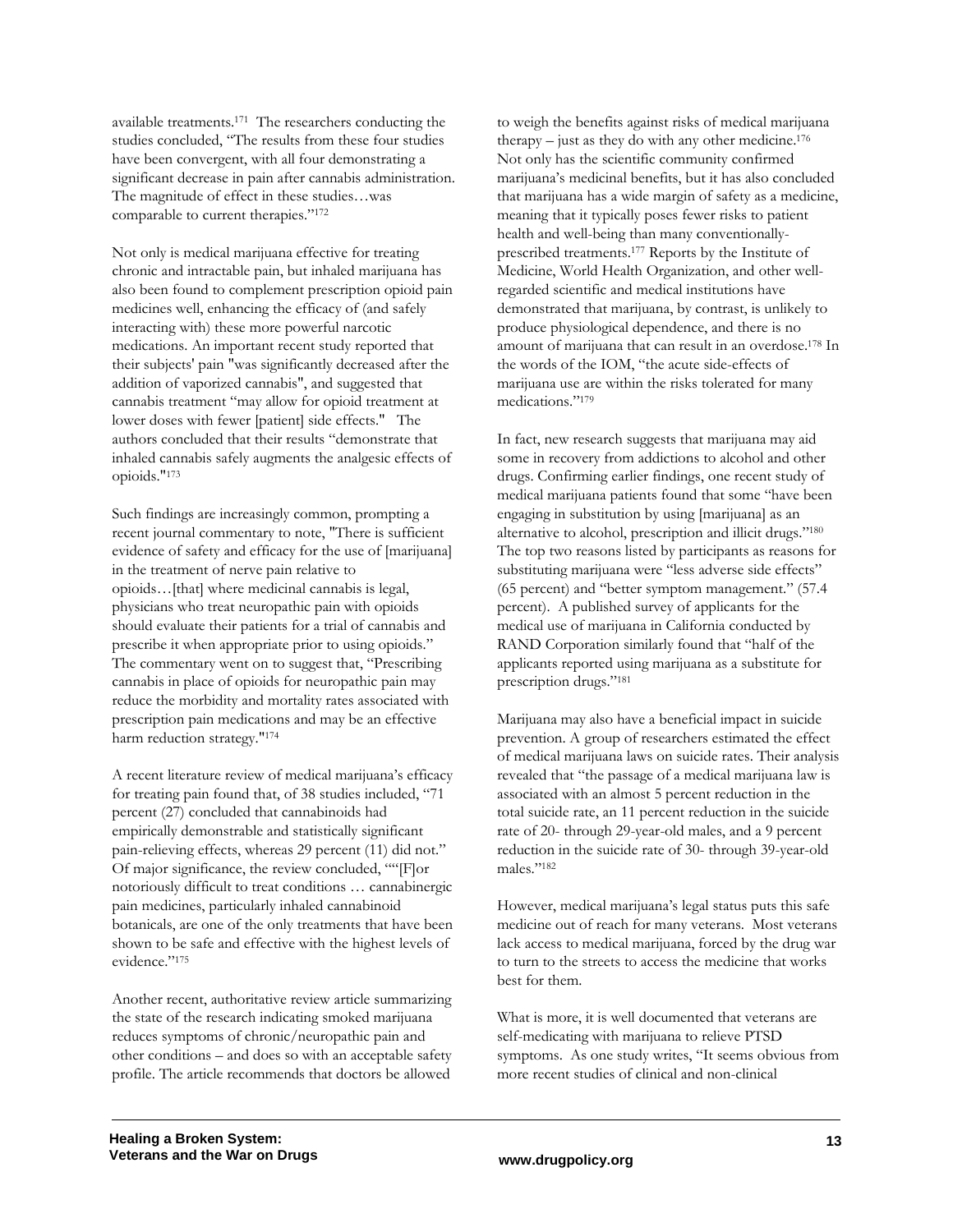populations that cannabis is used by a significant number of PTSD patients in the attempt to cope with their symptoms."183 The study concluded, "Multiple effects associated with cannabis resin appear to act synergistically to reduce some symptoms of PTSD and might offer potentials for new psychopharmacological treatments. Therefore, PTSD subjects may opt to selfmedicate by using cannabis."184

Recently, the VA changed its policy and will no longer penalize veterans who are legally participating in a state medical marijuana program. Previously, many veterans had been cruelly denied opioid pain medications or other needed care just for testing positive on a drug test for medical marijuana – even when such use is legal in their state.185 Accordingly to the new VA position, "VHA policy does not administratively prohibit Veterans who participate in State marijuana programs from also participating in VHA substance abuse programs, pain control programs, or other clinical programs …patients participating in State marijuana programs must not be denied VHA services."186

However, the VA bans its doctors from recommending marijuana to their patients or completing state forms required for their patients to enroll in a state medical marijuana program.187 Its official policy states, "It is VHA policy to prohibit VA providers from completing forms seeking recommendations or opinions regarding a Veteran's participation in a State marijuana program."188 Many veterans as a consequence are left with no option but to visit a private doctor at their own expense.

The US has a duty to provide unfettered access to whatever medicine works best for returning veterans. To allow the war on drugs to hinder or prohibit access to such medicine is ineffective and morally indefensible.

#### **Spotlight on New Mexico**

New Mexico's law, *The Lynn and Erin Compassionate Use Act*, was passed in 2007. The clear intent of the law is to provide relief from pain and suffering caused by debilitating permanent and chronic conditions.

PTSD was approved as a qualifying condition in New Mexico in 2009. Today nearly 3,000 New Mexican residents with Post-Traumatic Stress Disorder are actively enrolled in the state's Medical Cannabis Program. Thirty-seven percent of medical marijuana patients in New Mexico indicate PTSD as the primary condition for which they are seeking relief – making

PTSD the most common medical condition for which New Mexico patients use medical marijuana.189 They are military veterans, patients living with disabilities, and victims of serious trauma and violent crime. More than 175,000 military veterans call New Mexico home,<sup>190</sup> including some who have relocated to New Mexico specifically to have legal access to medical cannabis for PTSD. It is not known exactly how many of these veterans are part of the state's Medical Cannabis program.

**"I've run the gamut of all the different medications at the VA, and basically I was at my limit. The medications were turning me into a zombie, I couldn't relate to my daughter. Medical cannabis made me a father and a husband again. It's been a blessing."** 

*- Decorated U.S. Army veteran Paul Culkin, a New Mexico medical marijuana patient who suffers from PTSD after serving as a bomb squad staff sergeant in Iraq.191*

Patients deserve access to effective medical treatments – whether they have just come home from combat or are suffering debilitating symptoms from other trauma. Patients also deserve, above all, the freedom to choose the safest and most effective treatment for their disabling conditions.

**"When I returned home from Afghanistan I was diagnosed with PTSD. I worked with my doctor and tried many prescription drugs. Taking handfuls of pills every day, every one with a different set of side effects was hard on my body, and I still experienced some symptoms. Cannabis was not my first choice of medicine, but I tell you first hand, this medicine works for me. Cannabis allows me to leave my house and has helped me to return to work."** 

*-Col. Michael Innis, Purple Heart recipient*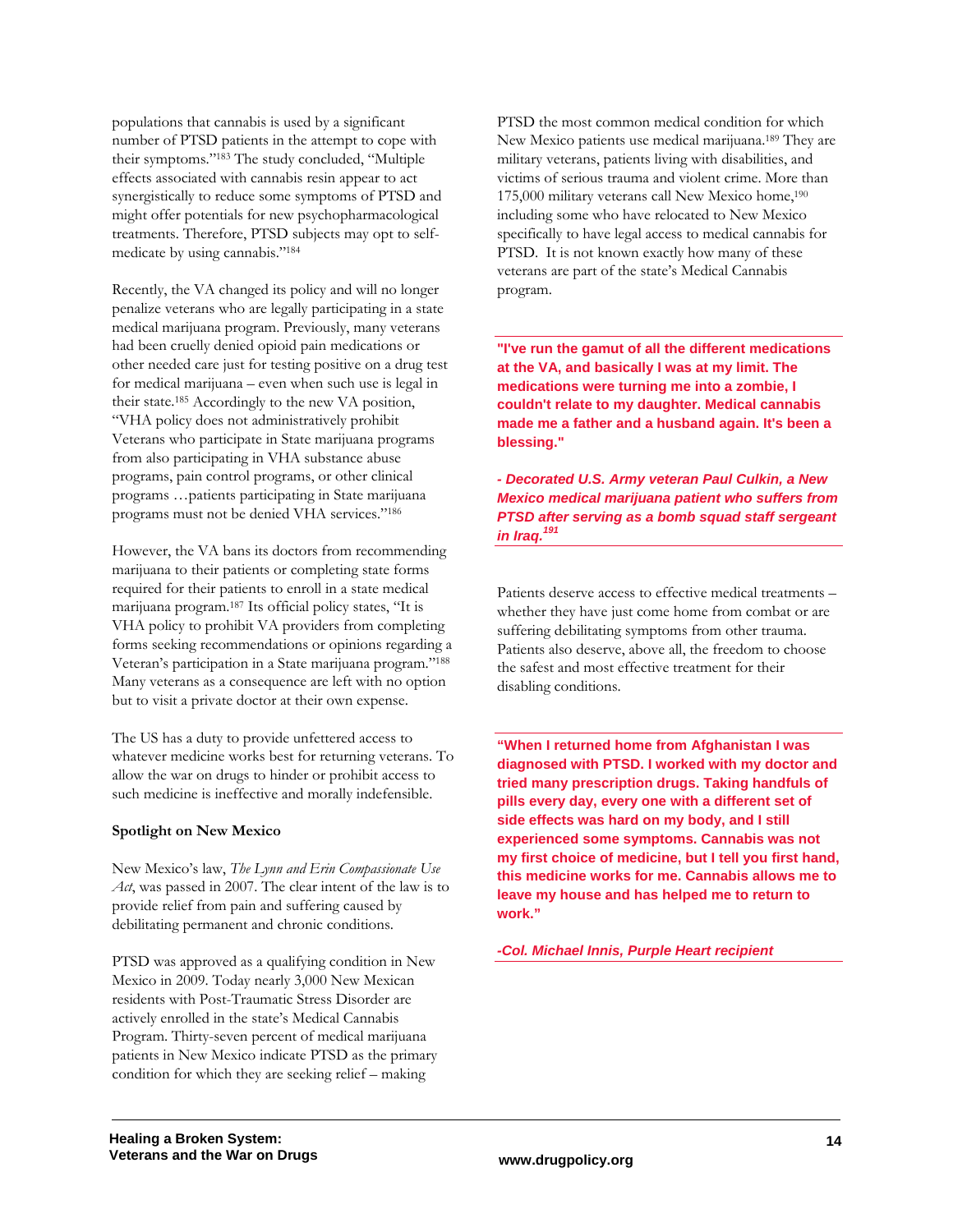

*Source: New Mexico Department of Health 2012.* 

In fact, many psychiatrists report that pharmaceutical cocktails currently prescribed to sufferers of PTSD have limited efficacy, have significant debilitating side-effects, and have in many cases proven deadly.192 Given these facts, along with the experience of thousands of patients whose quality of life has been improved by medical marijuana, it should continue to be an available treatment for sufferers of PTSD.

There is movement to include PTSD in other states with medical marijuana laws with regulations allowing the addition of medical conditions. However, thus far, attempts have failed in Arizona, Colorado and Oregon.

**"The right to safe and non-toxic medicine means much more to me than I can express in words. Incorporating medical cannabis into my treatment for my PTSD helps me sleep, helps me manage my physical pain, and helps me enjoy my family."** 

*- "Nathan," an Air Force veteran who suffers from PTSD, Las Cruces, New Mexico* 

After an attempt to add PTSD as a qualifying condition in Colorado was denied veterans have rallied as vocal supporters of Amendment 64, the successful initiative that passed in Novermber 2012 that will regulate, tax and control marijuana in the state. A coalition of veterans' groups in the state issued a statement saying that "Passage of Amendment 64 would ensure that Coloradans 21 and older who suffer from PTSD are no

longer subject to arrest and prosecution for using marijuana. Our brave soldiers – and the many nonsoldiers who suffer from PTSD – deserve legal and safe access to marijuana, which has been proven to be therapeutically effective in treating this condition."

## **MDMA: Promising Research Continues Despite Drug War Obstacles**

Another currently prohibited substance that holds great potential for treating PTSD symptoms is MDMA.

MDMA-assisted psychotherapy is an innovative treatment that combines traditional psychotherapy with the administration of MDMA (3,4 methylenedioxymethamphetamine), a synthetic compound widely recognized for its ability to decrease fear and defensiveness while increasing trust and empathy.193 MDMA is an effective and powerful tool for both the clinician and the patient. Because of MDMA's unique effect of diminishing fear and enhancing interpersonal trust, it appears to be an ideal adjunct medicine to traditional psychotherapy for PTSD.

MDMA-assisted psychotherapy allows people with chronic, treatment-resistant PTSD to relive, and confront, their traumatic memories in the context of a safe and controlled clinical setting, and often for the first time. The substance is only administered a handful of times over the course of a year or more of therapy. Conventional pharmaceutical treatments for PTSD often have unwanted or even dangerous side effects and require daily administration of drugs for months or often indefinitely. As noted above, safe and effective treatment options for PTSD are limited: Only two selective serotonin reuptake inhibitors (SSRIs) – paroxetine (Paxil®) and sertraline (Zoloft®) – are currently marketed as PTSD medications; other medications such as benzodiazepines and antipsychotics, are being used off-label.194 The medicines have limited efficacy and potentially life-threatening side effects, especially when used in combination with opioid pain medications. MDMA, like marijuana, has no such side effects.

MDMA has been approved for use in clinical research and has "been administered to over 500 human subjects in clinical studies without a single serious adverse event occurring as a result of the drug."195 A seminal 2010 study published in the *Journal of Psychopharmacology* found that 83 percent of patients with chronic, treatmentresistant PTSD who received MDMA-assisted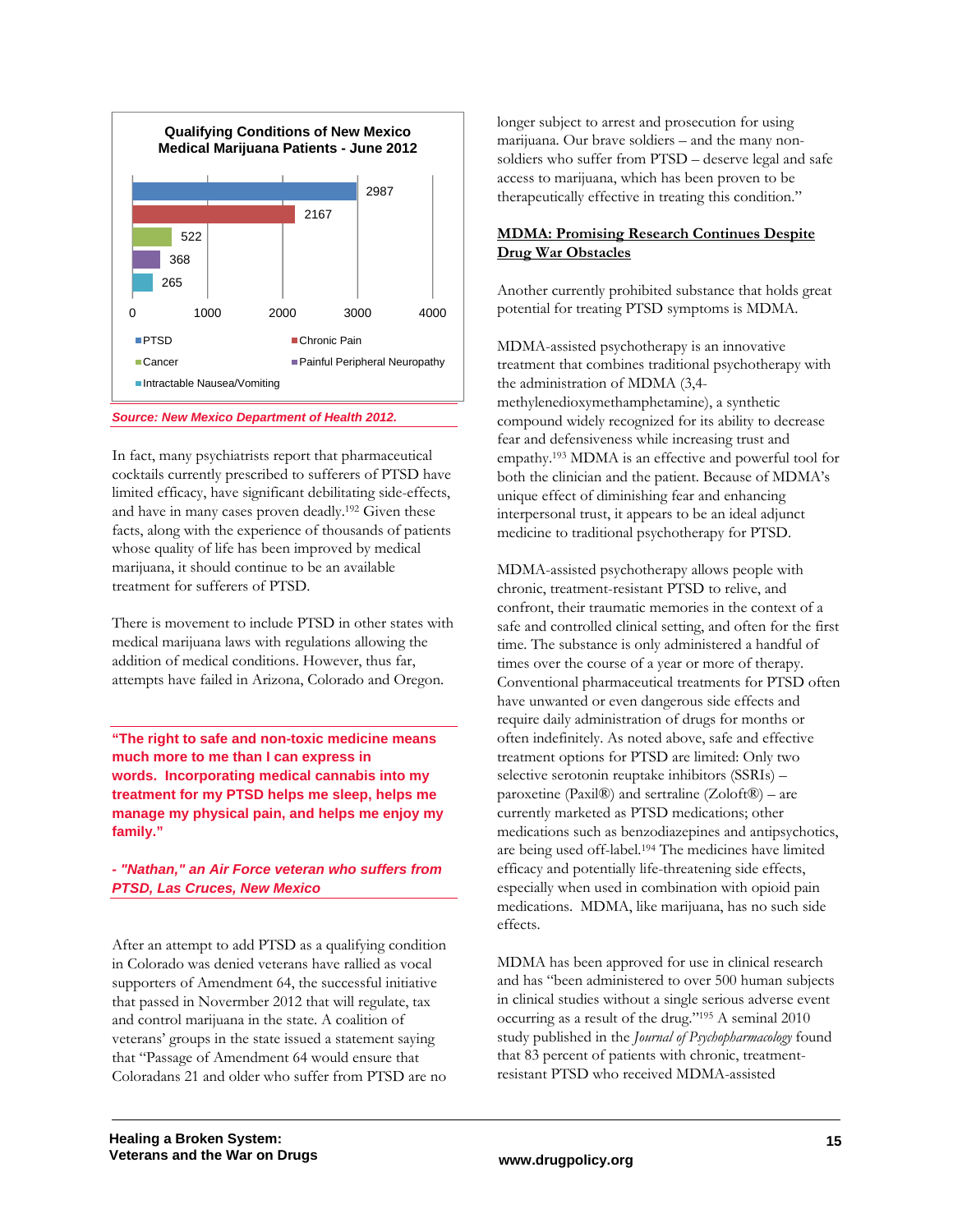psychotherapy experienced a significant reduction in the severity of their PTSD symptoms in comparison to placebo, as measured by the Clinician-Administered PTSD Scale (CAPS).196A long-term follow-up study that will be published later this year reported that these symptom reductions were sustained, on average, more than three and a half years later.<sup>197</sup>

**"It's basically like years of therapy in two or three hours. You can't understand it unless you've experienced it."** 

*-Former Army Ranger and MDMA-assisted psychotherapy study participant (March 2009).198*

Such findings have been replicated by several additional studies.199 Another randomized controlled MDMAassisted psychotherapy study concluded, "This novel treatment method can be safely applied in an outpatient setting (including an overnight stay for safety reasons, after each MDMA session) with no drug-related serious adverse events occurring."200 The researchers found that "there was clinically and statistically significant selfreported (PDS) improvement... [and] CAPS scores improved further at the 1-year follow-up."201

Additional research studies are underway or being planned in the United States, Canada, Israel, United Kingdom and Australia. If results continue to be promising, MDMA-assisted psychotherapy could be approved by the FDA by 2020 – provided researchers find the necessary funding. In August 2012, the DEA approved an application to proceed with a revised study protocol of MDMA-assisted psychotherapy for veterans, firefighters and police officers with service-related PTSD.202 The study was cleared by the FDA and an Institutional Review Board in February 2012 and is currently underway.203

Despite the demonstrated safety and efficacy of MDMA, the drug war continues to obstruct or halt the progression of this vital research. Researchers write, "There are several limitations impeding the use of MDMA as an adjunct to psychotherapy. Negative stigmatizations of the drug exist because of its common association with recreational drug use…"204 Before MDMA was made a Schedule I controlled substance, it was used successfully to treat Vietnam veterans with PTSD; it is time that MDMA's status be reevaluated in

light of the pressing needs of the current generation of veterans and others who suffer trauma.205

Unlike marijuana, federal government agencies seem much more inclined to allow research into MDMA to proceed. Yet bureaucratic, legal and cultural barriers created by the drug war continue to slow down the pace of this critical research and prolong the day when all veterans who need it will have access to MDMA-assisted psychotherapy.

#### **Recommendation for state and federal government agencies:**

- States should adopt medical marijuana programs and ensure that PTSD, pain and other conditions affecting returning veterans are included as designated qualifying conditions for these programs.
- States with existing medical marijuana programs should add (or retain) PTSD and chronic pain as qualifying medical conditions.
- Federal government agencies must promote, not impede, research into fully understanding and applying the lifesaving potential of marijuana and MDMA to treat PTSD and other chronic conditions.
- Federal funding for research and development of both of these promising treatments is warranted and necessary.
- The federal government should refrain from interfering in state medical marijuana programs, and ultimately move toward permitting medical marijuana on a national level through its removal from the current schedules of controlled substances.
- The VA should rescind its directive banning its physicians from recommending medical marijuana to their veteran patients or completing requisite forms for their patients to enroll in a state medical marijuana program.
- Because self-medication is common among veterans who currently lack access to medical marijuana, the VA should consider changing policies that might penalize such veterans for positive marijuana drug test results.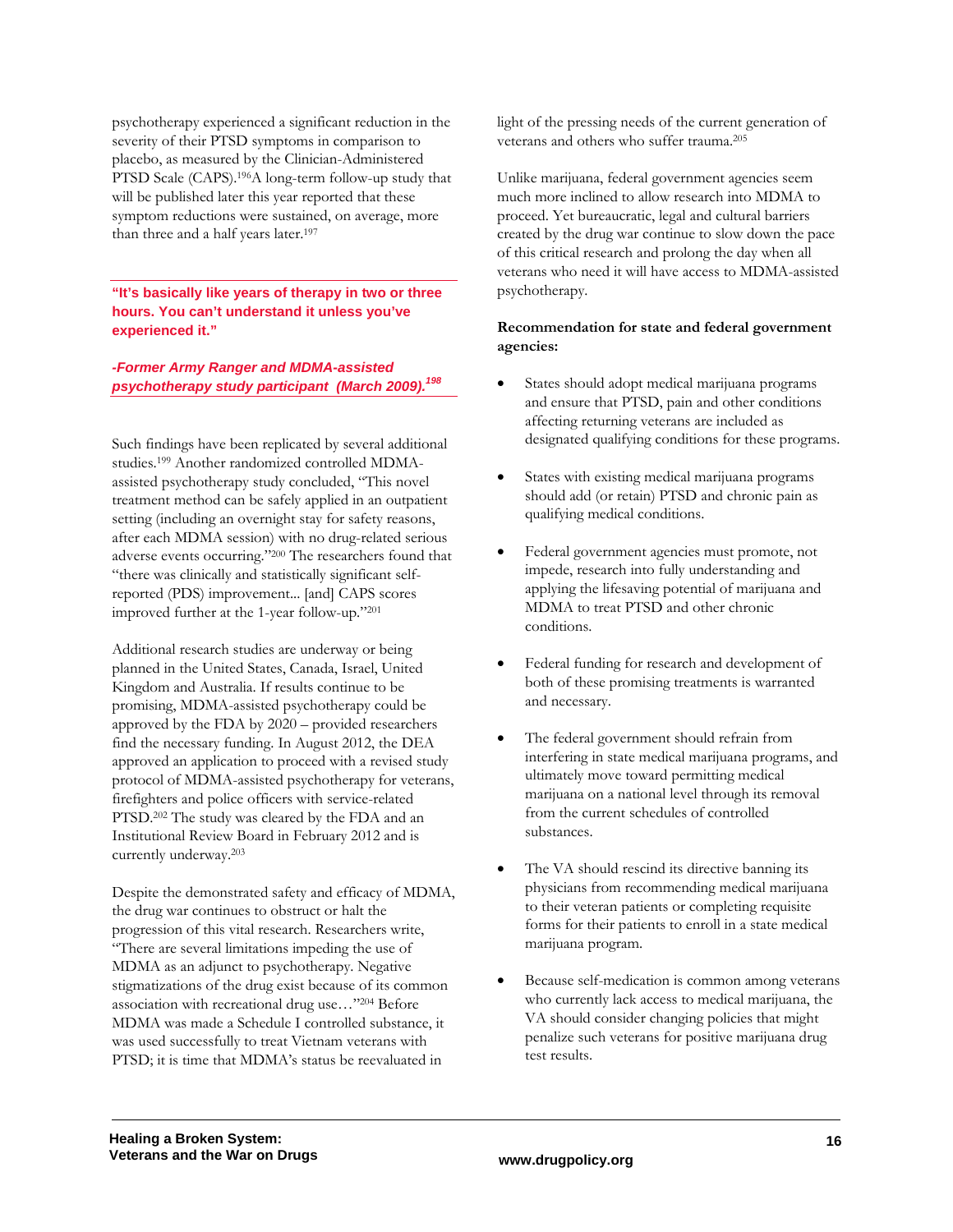#### **Towards a Health-Centered Approach to Helping Veterans Struggling with Drug Misuse: A Critical Review of Veterans Courts**

As states run increasingly crowded jails and prisons with steadily shrinking budgets,206 it is time to rethink how the criminal justice system handles veterans who commit nonviolent crimes, often as a result of untreated substance abuse or mental health disorders. Emphasizing community-based treatment over incarceration has proven both effective and cost effective.

A handful of jurisdictions are moving in this direction. One response, perhaps the dominant approach, has been to allow more veterans to participate in so-called veteran treatment courts. In 2008, Buffalo, New York, began the first treatment court devoted exclusively to veterans.207 Using the "drug court" model and principles,<sup>208</sup> the Buffalo court works with the VA and other support services to divert veterans charged with nonviolent offenses away from incarceration and into treatment. Upon successful completion of the year-long program, graduates have their charges expunged from their record.209

Similar courts have been established in communities across the country.210 Such programs may operate as stand-alone courts, or through existing special docket courts.211 State and federal legislation in recent years has also called for the creation of court diversion programs serving veterans.<sup>212</sup>

It is heartening that the Buffalo veterans' court coordinates with the VA to provide integrated substance abuse and mental health services.213 Yet according to SAMHSA, as of mid-2009, the Buffalo court was the only court program that exclusively serves veterans.214 Most others are grafted onto existing drug court programs.215

While the desire to provide veterans with treatment instead of incarceration is well founded, because veteran treatment courts are modeled after drug courts, they suffer from many of the same serious shortcomings.

Drug courts were certainly developed in an attempt to develop more humane and effective interventions in the lives of people struggling with drug problems. Such courts have undoubtedly helped many people find their way to a more stable and productive life outside of the criminal justice system.

But the evidence to date is clear: while drug courts will help some, many more will continue to be arrested and incarcerated for their drug use. It is imperative that policy makers expand the discussion of sensible drug policy beyond simply whether or how much to fund drug courts. Indeed, it is critical that policy makers understand the several critical shortcomings of the majority of the nation's drug courts, as underscored by government-funded research conducted to date.

The real problem with the drug court approach is the fact that drug courts exist within a drug war framework. Drug courts claim to treat drug use as a health issue, but they cannot because they are required to enforce laws criminalizing drug use – and therefore punishment ultimately trumps treatment. As a result, drug courts have actually made the criminal justice system more punitive toward addiction – not less.

For example, although relapse is a common and predictable occurrence during treatment, drug courts often punish people who suffer a relapse by pulling them out of treatment and putting them in jail for several days or weeks. By contrast, in a medical setting, relapse calls for intensified treatment.<sup>216</sup>

Therefore, it is critical when localities and states establish drug courts (1) to also develop many other interventions besides drug courts and (2) to adopt court practices and policies that will reduce the role of punishment in responding to drug use.

## **Recommendation: Do not require a veteran to be arrested or to plead guilty to access treatment.**

To keep costs down and produce the best offender outcomes, it is in counties' best interests to develop and expand alternatives to incarceration other than drug courts. Drug courts are expensive, small programs that suck up more resources than other alternatives and that can handle only a tiny fraction of potentially eligible people. Drug courts may also drive incarceration, since they depend (often quite heavily) on jail sanctions and ultimately send "failed" participants to serve time behind bars.

Most diversion programs in the country, including many, if not all, of the emerging veterans' treatment courts, require veterans to plead guilty to criminal charges before being directed to treatment.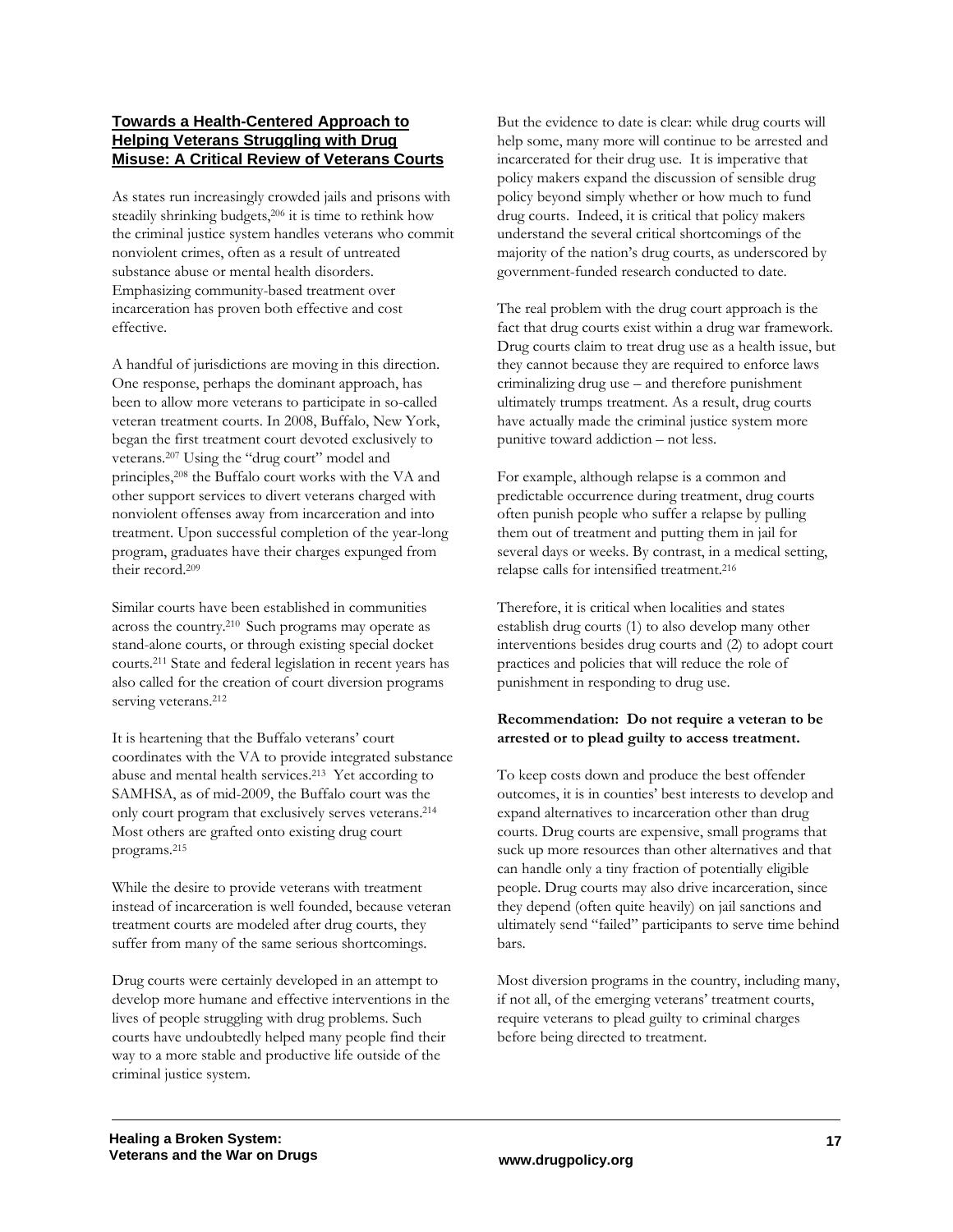Yet the consequences of an arrest and conviction can be lifelong and devastating, including disenfranchisement, restrictions on licensure and employment, restrictions on housing, denial of public benefits, disqualification for financial aid, inability to adopt or foster a child, a forfeiture of one's assets and/or property, the loss of other privileges and opportunities, as well as the use of arrest data in background checks for employment, housing, and credit access.217

The burdens of criminal conviction and arrest intensify the struggles veterans face on the road to recovery and rehabilitation. In 2003, an estimated 585,355 U.S. veterans were denied the right to vote because of a prior criminal conviction.218 Inability to secure housing and employment because of a criminal record or recent incarceration is a major cause of veterans' overrepresentation among the U.S. homeless population.219 According to the National Alliance to End Homelessness, veterans comprise 11 percent of the general population, yet one in three homeless people in the United States today are veterans.220

A better alternative to reduce drug arrests of veterans is to allow law enforcement officers to issue a warning and/or treatment referral to an individual in possession of a small amount of an illicit substance who does not pose a substantial risk to public safety, or by assigning case workers and services to some of the individuals most often arrested for these same petty offenses. Efforts to divert combat veterans at the intersection of justice systems are taking place at the local level as well. A number of law enforcement agencies have become involved in designing pre-booking diversions that are veterans-specific.221

In these programs, local law enforcement agencies may divert veterans to appropriate VA care instead of booking and arresting them, when such a disposition is in the interest of the veteran and public safety. Importantly, pre-booking and pre-arrest diversion approaches may spare veterans a criminal record that can exacerbate the difficulties of readjustment after returning home. What is more, such approaches may be more successful in engaging and retaining veterans in treatment, as research has shown that veterans "who were recently arrested were less likely to engage in treatment."222

The Chicago Police Department became the first to design and implement a 40-hour, veterans-specific training program based on the Crisis Intervention

Training model, which provides law enforcement officers with a set of tools to structure responses to community members in mental health crisis.223 These models follow the recommendations of SAMHSA and other experts that identify several points for intervention among veterans along the justice continuum, including at first contact with local law enforcement.224 The Los Angeles and San Francisco Police Departments have begun similar efforts.225

Seattle's Law Enforcement Assisted Diversion (LEAD)226 and San Diego's Serial Inebriate Program (SIP)227 are additional examples of such pre-arrest diversion programs in action for the general public.

More generally, states and localities should implement and expand pre-plea and pre-conviction diversion programs for people arrested for a low-level drug offense in order to prevent the collateral consequences that hinder those with a past conviction, including barriers to employment<sup>228</sup>, public housing, welfare and student loans.229

#### **Recommendation: Create a continuum of interventions**.

Diversion programs should exist along a continuum – from pre-arrest, pre-plea and pre-conviction diversion and advancing to post-conviction diversion – in order to reduce criminal justice involvement and stretch limited resources the furthest.230

State and local governments should work to leverage all available resources to expand access to treatment, for example, by:

- allocating a sizeable percentage of realignment funds to support services, including drug treatment;
- including alcohol and drug treatment services in your county's healthcare reform plans<sup>231</sup>;
- directing federal Byrne Justice Assistance Grants; and/or
- diverting civil asset forfeiture funds to drug treatment.232

Above all, these governments should expand access to alcohol and other drug treatment outside of the criminal justice system and for pre-arrest, pre-plea and preconviction diversion, in order to reduce costs to the criminal justice system and allow health systems to more effectively manage these health issues.233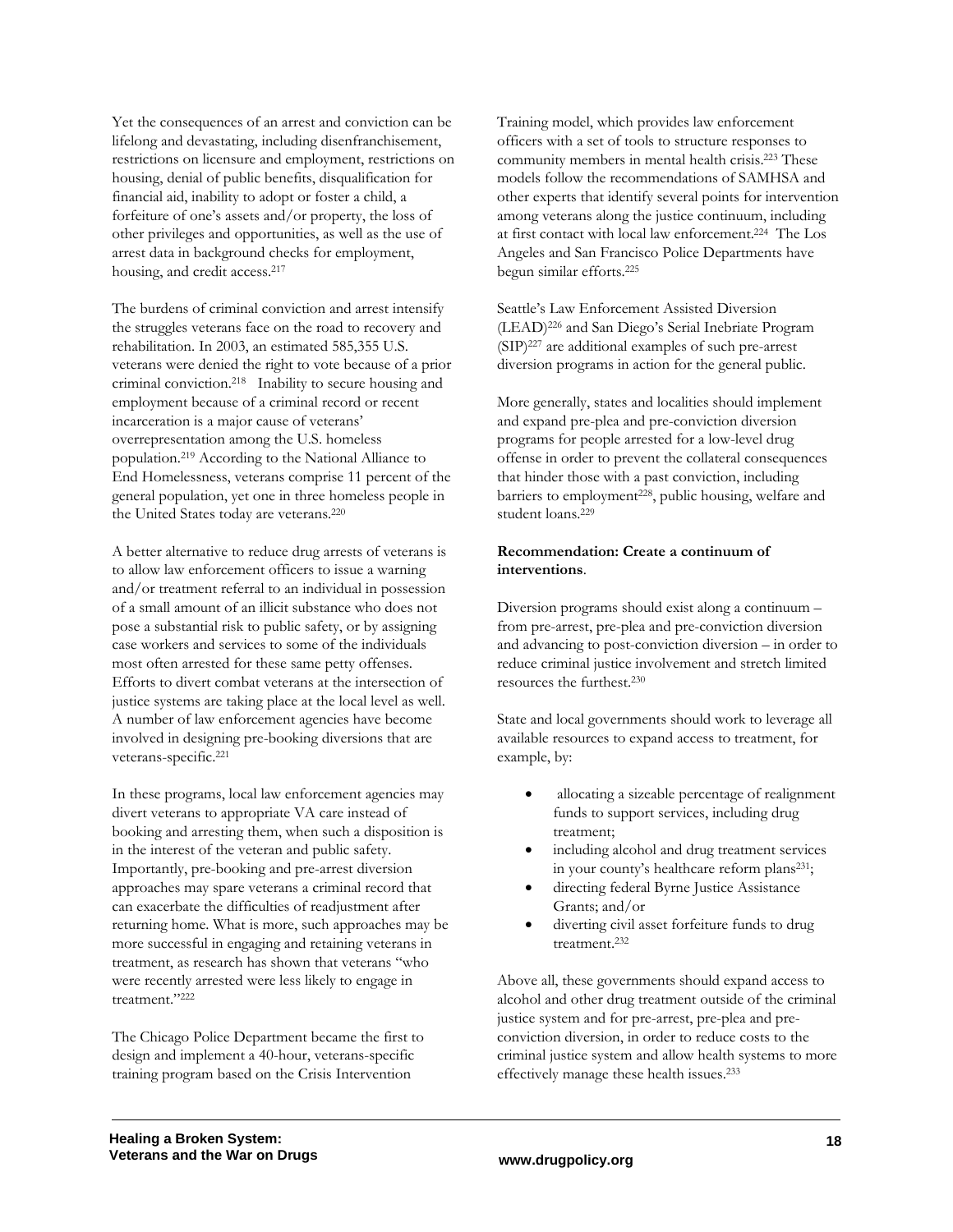#### **Recommendation: Embrace medication-assisted therapies**

Local and state governments should expand and protect access to demonstrated alcohol and other drug treatments, including medication-assisted treatments (such as methadone and buprenorphine), where medically indicated234. Many, if not most drug court programs refuse to allow clients to participate in or remain on methadone, buprenorphine or other medication-assisted therapies,235, 236 despite the fact that the National Association of Drug Court Professionals (NADCP) urges its members to make use of medication-assisted therapy.237

Such prohibitions belie uncontroverted medical evidence (and the recommendations of federal agencies and commissions as well as the professional body representing every drug court in the country). More importantly, such prohibitions are a certain recipe for high rates of drug relapse and criminal recidivism.238 Drug courts must allow clients who would benefit from medication-assisted therapies to access them without prejudice.

**"Medications such as methadone, buprenorphine, and naltrexone have been shown to clearly improve treatment outcomes for opioid-addicted individuals over detoxification followed by counseling and rehabilitative services alone. Similarly, naltrexone, acamprosate, and disulfiram have been shown to improve the outcome of treatment for alcohol dependence… The data fully justify the conclusion that medications should be considered as an integral part of any drug court treatment program. Given these data, to deny drug court participants the option of receiving medications for their treatment is in our opinion unethical."239**

#### *- National Drug Court Institute, National Association of Drug Court Professionals*

#### **Recommendation: Reserve drug treatment for those who need it**

Drug treatment should be reserved for those who need it, and treatment approaches should be tailored based on individual needs240; with a variety of other interventions and non-incarceration sanctions made available for

people arrested for a low-level drug offense or who have a positive drug test but who do not need treatment.

#### **Recommendation: Improve drug court practices.**

It's critical that local and state governments implement policies that protect the rights and improve the outcomes of veterans in the criminal justice system, which translates into more effective and cost-effective policies.

#### **Recommended policy improvements to drug and other "problem-solving" courts:**

- Reserve drug courts for the people who commit more serious non-drug offenses that appear to be motivated by addictive-behavior<sup>241</sup> – not the people who commit simple felony drug possession offenses – and for those who pose a higher risk to public safety or who have lengthier criminal histories<sup>242</sup> [to cut incarceration costs significantly and to keep more serious offenders under close supervision, rather than those with a history of only petty offenses like drug possession];
- Adopt objective admission criteria and reduce the prosecutor's role as gate-keeper.243 Drug courts tend to operate by the rules and practices imposed by a particular judge and drug court team. Thus, drug courts vary widely between, and sometimes within, jurisdictions in terms of the clients they accept, the treatment they offer, the sanctions they impose, and their requirements for successful completion.244 Many drug courts "cherry pick" for the least-addicted or "easiest" offenders to inflate their success rates. As a matter of fairness, drug courts should adopt more uniform standards of operation and criteria for admission.245 As a matter of public safety and fiscal efficiency, drug courts should dedicate their limited judicial and treatment resources for the more seriously addicted offenders with more extensive criminal histories, who require the most intensive treatment and supervision.<sup>246</sup> Less expensive and restrictive diversionary options than drug court should be provided for veterans who commit minor offenses.<sup>247</sup>
- Use a pre-plea rather than a post-plea model<sup>248</sup> [to prevent the barriers that accompany a criminal record]. To minimize or avoid the effect of collateral sanctions and consequences, new veterans' treatment court programs—and those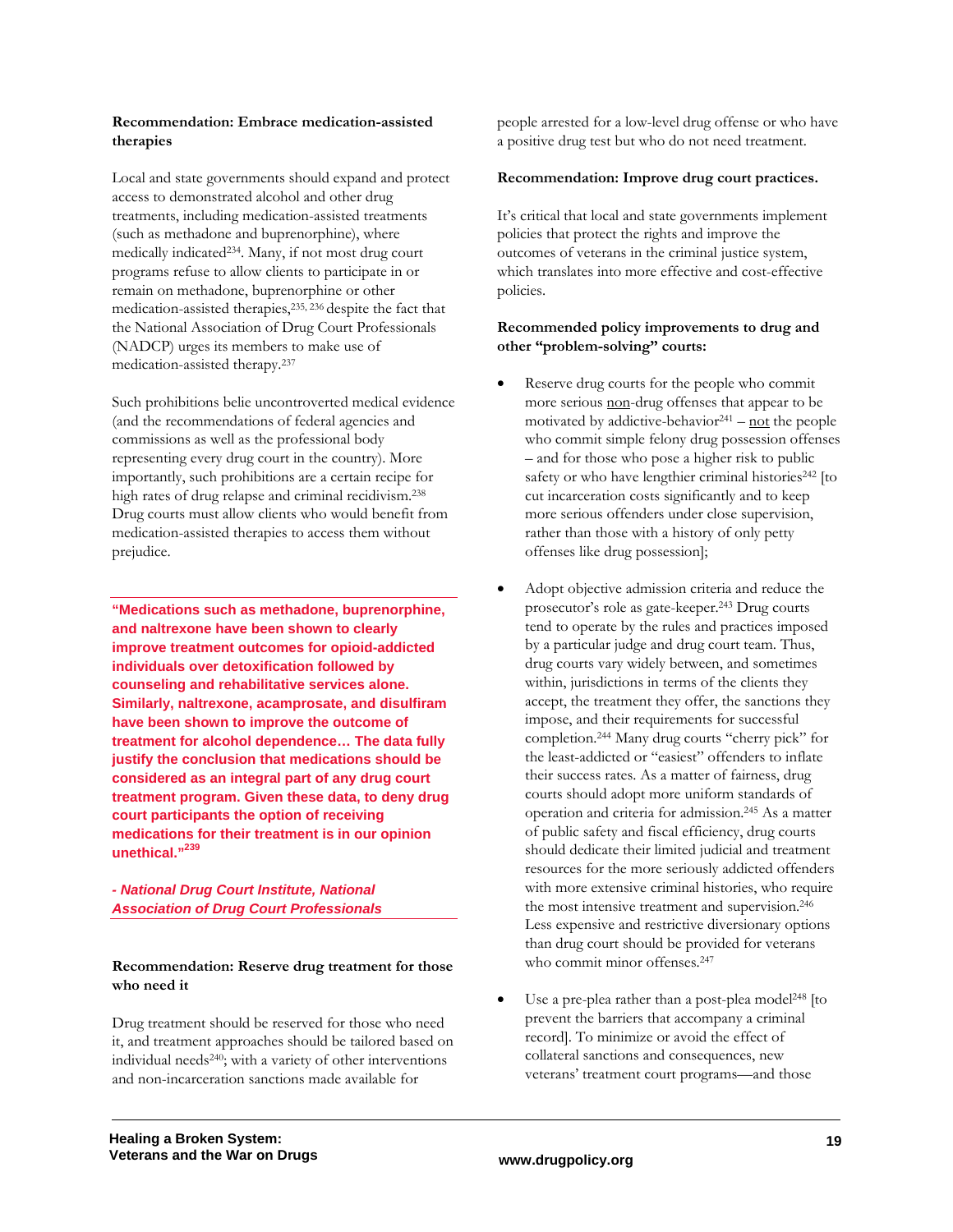already in operation—should adopt deferred adjudication or deferred sentencing procedures. Also known as pre-plea or pre-adjudication diversion, such programs allow a defendant to enter treatment without pleading guilty or receiving a sentence of guilt. If he or she succeeds in treatment, the charges are dismissed. According to the National Association of Criminal Defense Lawyers, "A pre-plea, pre-adjudication program preserves due process rights, allows defendants an opportunity to seek treatment … provides a strong incentive for successful completion … [and] permits informed, thoughtful decision-making by defendants and counsel."249

- Limit the use of incarceration, including "flash incarceration," as a response to low-level drug offenses and positive drug tests, and provide services or other sanctions instead, in order to reduce costs and improve outcomes for people convicted of drug offenses.250 Short jail sentences for participants who relapse during treatment are a central and common practice of most drug courts.251 The efficacy of jail sanctions (as opposed to non-jail sanctions) is not supported by research evidence.252 Moreover, the harms posed by jail are manifest: drugs, risky drug-taking behaviors, infectious diseases, violence, and stress are endemic to the nation's jails. 253 In short, jail sanctions – even short term – are unlikely to help and may compromise the physical and mental health of veterans.254 Accordingly, incarceration should play no role in efforts to provide substance abuse or mental health treatment;255 indeed, "each instance of incarceration may actually increase the likelihood of future incarcerations."256
- Ensure due process protections and enhance the role of defense counsel.257
- Evaluate individuals' success based on several measures (including stability, employment, and family participation); do not use drug tests as the singular measure of "success" or "failure".<sup>258</sup>
- Improve data collection, research rigor, and implementation of demonstrated best practices.259 No systematic, much less uniform, collection or evaluation of drug court data exists. As a result, little is known about how they operate, whom they serve, or how well they perform.260 In other words, drug court programs largely operate without

meaningful oversight or accountability. Drug courts must begin keeping reliable data and have independent evaluators assess that data to determine how effectively drug courts are providing needed treatment, reducing criminal recidivism, improving client functioning and employability, promoting healthier lifestyles, reuniting families, and saving taxpayer dollars.261

- Improve overall treatment quality and employ opioid maintenance treatments and other evidencebased therapies.
- Use drug tests as a treatment tool, not as punishment.
- Empower treatment professionals in decisionmaking. Most drug court judges are not trained as treatment professionals and possess no specialized knowledge of alcohol or other drugs.262 Nevertheless, drug court judges frequently decide the type and length of treatment clients receive without adequate input from or deference to the considered opinions of substance abuse and/or mental health professionals. Courts should require—and follow—the recommendations of qualified health professionals who have adequately assessed the needs of the client.263
- Reduce turnover of trained and experienced court, probation and treatment staff to improve program continuity and consistency.
- Ensure that punishment for "failing" the program is not worse than the original penalty for the offense.
- Work to establish other local alternatives outside the drug court for those who want and need access to treatment but do not warrant intensive court resources (e.g., probation-supervised treatment).

In conclusion, governments should develop alternatives to court-based diversion, and reserve veteran courts for more serious offenders while improving those courts' practices.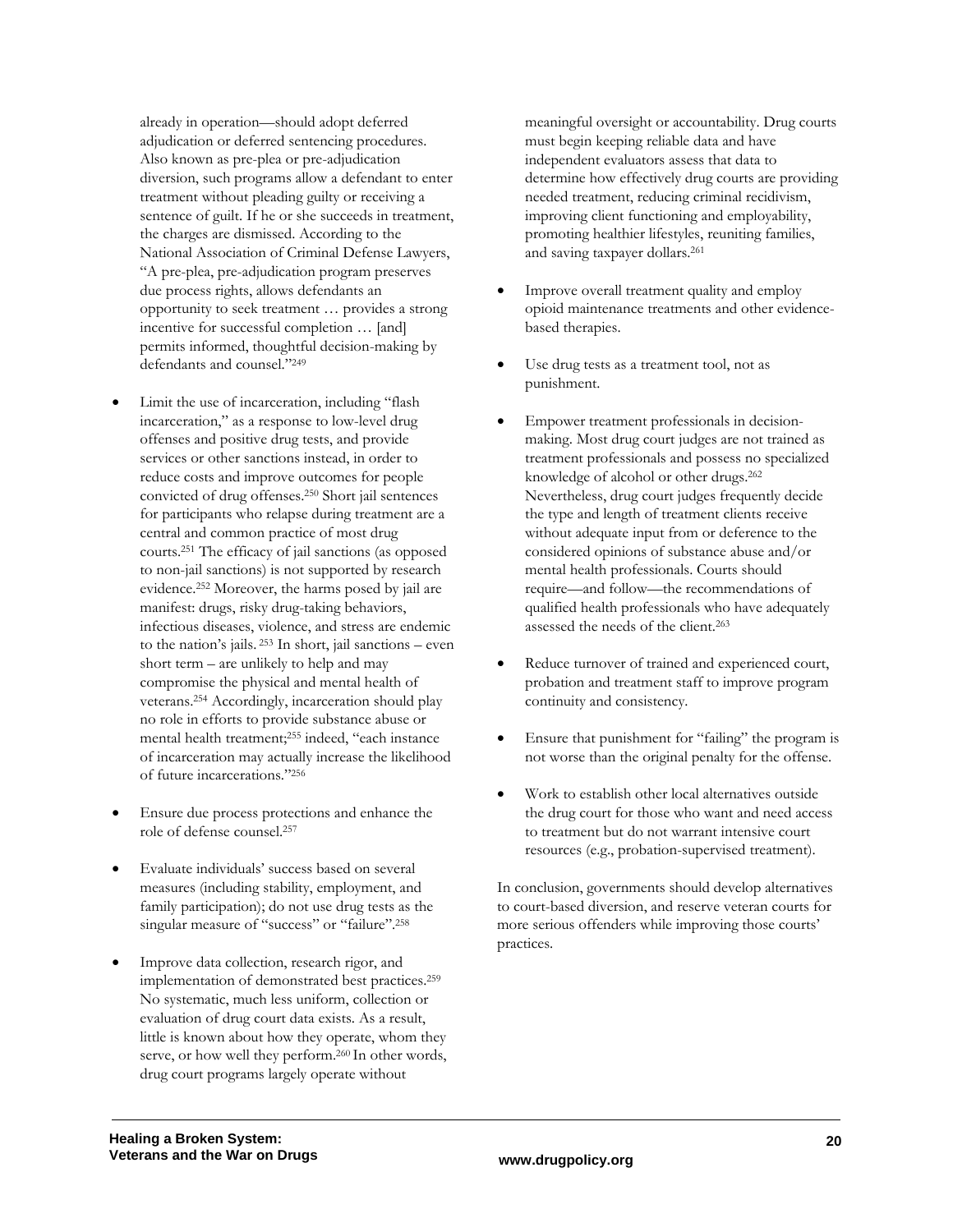## **Conclusion**

Post-traumatic stress disorder and traumatic brain injury have been called the "signature wounds" of the wars in Iraq and Afghanistan.264 Substance abuse, too, must be counted among the signature wounds of the current conflicts. Returning veterans suffering from these wounds have increasingly become casualties of the U.S. war on drugs, a war that emphasizes punitive measures such as incarceration over treatment and rehabilitation.

The VA system holds great promise for delivering integrated, individualized treatment programs that address the PTSD-, TBI- and substance abuse treatment needs of veterans.265 But much work remains to be done by the VA, the DoD, other public and private health providers, and criminal justice agencies.

These bodies must improve and greatly accelerate efforts to prevent veterans from succumbing to drug overdoses, and include incarcerated veterans in national suicide prevention efforts.266

They must also expand and improve access to methadone, buprenorphine, and other medicationassisted therapies for veterans who are opioid dependent, whether they are in community-based treatment or behind bars.

Veterans must have access to the safest and most effective treatment for their condition. For many veterans, such treatment includes medical marijuana or MDMA. State and federal government agencies should accelerate, not impede, research into these highly promising interventions. However, sufficient evidence already exists to support a dramatic expansion of these medications to all veterans currently in need. Accordingly, state and federal government agencies should ensure that patients have safe access to these treatment options.

Finally, drug courts, which are increasingly opening their doors to veterans, should be considered as only one of several interventions to meet the varied and unique needs of veterans in the criminal justice system. Governments should expand access to communitybased treatment and explore pre-arrest diversion schemes instead of relying exclusively, or primarily, on expensive and unproven veterans' courts. Veterans' treatment court programs should only be part of a broader continuum of treatment alternatives and should operate on a pre-plea or pre-adjudication basis, so that

veterans can be spared the lingering collateral consequences of justice involvement and better reintegrate into society without barriers to employment, education, housing, and other basic needs. If such courts are established, they should improve upon the practices of drug courts and serve veterans with more serious offenses.

Nearly all of the recommendations contained in this report were endorsed in 2010 by the US Conference of Mayors, representing our nation's cities. Ranging from alternatives to incarceration to allowing veterans access to methadone, medical marijuana and other promising treatments, to urgently preventing overdose, the nation's mayors issued a resolution calling on state and federal government entities to ensure veterans receive adequate treatment, rather than being criminalized and falling victim to the war on drugs.267

In pursuing these goals, we can begin replacing the failed war on drugs at home with proven, effective public health approaches that save lives while building stronger families and communities. The veterans of our foreign wars deserve no less; indeed, they deserve a great deal more.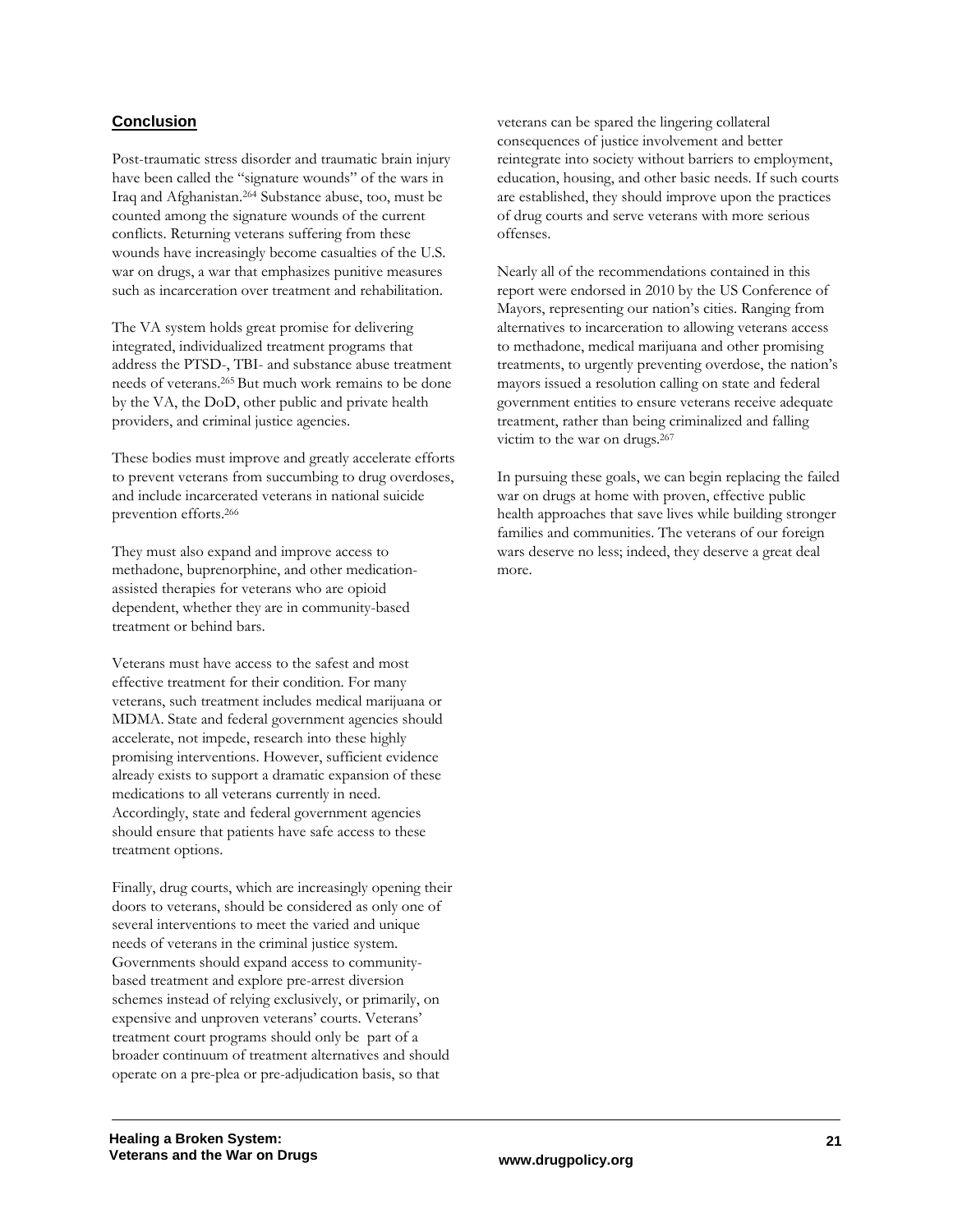#### ENDNOTES

 $\overline{a}$ 

- <sup>1</sup> Charles W. Hoge et al., "Combat Duty, Mental Health Problems and Barriers to Care," *New England Journal of Medicine* 351.1 (2004): 13-22; Terri Tanielian and Lisa H. Jaycox, *Invisible Wounds of War: Psychological and Cognitive Injuries, Their Consequences, and Service to Assist Recovery*. RAND Corporation, (2008): xxii; Veterans For America. *Trends in Treatment of America's Wounded Warriors: Psychological Trauma and Traumatic Brain Injuries: The Signature Wounds of Operation Iraqi Freedom and Operation Enduring Freedom.* (2007): 8; Charles S. Milliken, Jennifer L. Auchterlonie, and Charles W. Hoge, "Longitudinal assessment of mental health problems among active and reserve component soldiers returning from the Iraq War." *Journal of the American Medical Association* 298 (2007):2141-2148; Karen H. Seal et al., "Bringing the War Back Home: Mental Health Disorders Among Returning Veterans," *Archives of Internal Medicine* 167 (2007): 476; Charles W. Hoge, Jennifer L. Auchterlonie, and Charles S. Milliken, "Mental Health Problems, Use of Mental Health Services and Attrition from Military Service." *Journal of the American Medical Association* 295 (2006): 1023-1032; Tyler C. Smith et al., "New onset and persistent symptoms of post-traumatic stress disorder self reported after deployment and combat exposures: prospective population based US military cohort study," *British Medical Journal* 336 (2008): 366-371; Karen H. Seal et al., "Trends and Risk Factors for Mental Health Diagnoses Among Iraq and Afghanistan Veterans Using Department of Veterans Affairs Health Care, 2002-2008," American Journal of Public Health 99 (2009): 1651-1658.
- <sup>2</sup> Tanielian and Jaycox; David P. Graham and Aaron L. Cardon, "An Update on Substance Use and Treatment following Traumatic Brain Injury," *Annals of the New York Academy of Sciences* 1141 (2008): 148, 150. <http://www.houston.va.gov/docs/research/Graham.pdf >; Charles W. Hoge et al., "Mild Traumatic Brain Injury in U.S. Soldiers
- Returning from Iraq," *New England Journal of Medicine* 358.5 (2008): 453. 3 Thomas A. Grieger et al., "Post Traumatic Stress Disorder and Depression in Battle-Injured soldiers." *American Journal of Psychiatry* 163 (2006): 1777-1783; Devi E. Nampiaparampil. "Prevalence of Chronic Pain After Traumatic Brain Injury." *Journal of the American Medical Association* 300 (2008): 711-719; Dewleen G. Baker et al., "Trauma Exposure, Branch of Service, and Physical Injury in Relation to Mental Health Among U.S. Veterans Returning From Iraq and Afghanistan," Military Medicine, 174 (2009): 773-778.
- <sup>4</sup> Ismene L. Petrakis, Robert Rosenheck, and Rani Desai, "Substance Use Comorbidity among Veterans with Posttraumatic Stress Disorder and Other Psychiatric Illness," The American Journal on Addictions, 20: 185–189, 2011; Mandy A. Stahre et al., "Binge Drinking Among U.S. Active-Duty Military Personnel," *American Journal of Preventive Medicine* 36 (2009): 208-217; Miles McFall and Jessica Cook, "PTSD and Health Risk Behavior*.*" *PTSD Research Quarterly* 17.4 (2006): 1-2; Isabel G Jacobson et al., "Alcohol Use and Alcohol-Related Problems Before and After Military Combat Deployment." *Journal of the American Medical Association* 300 (2008): 663; Christopher J. Erbes, Joseph Westemieyer, Brian Engdahl, and Erica Johnsen, "Post-traumatic stress disorder and service utilization in a sample of service members from Iraq and Afghanistan." *Military Medicine* 172 (2007): 359, 362. Seal (2007) 479; Hoge (2004); Tanielian and Jaycox 134; Nicoletta Brunello et al., "Posttraumatic Stress Disorder: Diagnosis and Epidemiology, Comorbidity and Social Consequences, Biology and Treatment," *Neuropsychobiology* 43 (2001): 150–162; Douglas J. Bremner, Steven M. Southwick, Adam Darnell, and Dennis S. Charney, "Chronic PTSD in Vietnam combat veterans: course of illness and substance abuse." *American Journal of Psychiatry* 153.3 (1996): 369-375; Patrick S. Calhoun, John R. Elter, Everett R. Jones, Jr., Harold Kudler, and Kristy Straits-Tröster. "Hazardous Alcohol Use and Receipt of Risk-Reduction Counseling Among U.S. Veterans of the Wars in Iraq and Afghanistan." *Journal of Clinical Psychiatry* 69 (2008): 1686, 1690-92; and Eggleston, A. Meade, Kristy Straits-Tröster, and Harold Kudler. "Substance Use Treatment Needs Among Recent Veterans." *North*
- *Carolina Medical Journal* 70.1 (2009): 54-58. 5 John D. Corrigan and Thomas B. Cole. "Substance Use Disorders and Clinical Management of Traumatic Brain Injury and Post Traumatic

 $\overline{a}$ Stress Disorder." *Journal of the American Medical Association* 300 (2008): 720; Ricardo E. Jorge et al., "Alcohol Misuse and Mood Disorders Following Traumatic Brain Injury," *Archives of General Psychiatry* 62 (2005): 747-48; Jennie Ponsford, Rochelle Whelan-Goodinson, and Alex Bahar-Fuchs, "Alcohol and Drug Use following Traumatic Brain Injury: A Prospective Study." *Brain Injury* 21 (2007): 1390; James M. Bjork and Steven J. Grant. "Does Traumatic Brain Injury Increase Risk for Substance Abuse?" *Journal of Neurotrauma* 26 No.7 (2009):1077- 82.and Graham; and Robert H. Pietrzak et al., "Prevalence and Axis I comorbidity of full and partial posttraumatic stress disorder in the United States: Results from Wave 2 of the National Epidemiologic Survey on Alcohol and Related Conditions," *Journal of Anxiety*

- <sup>6</sup> Craig S. Rosen, Eric Kuhn, Mark A. Greenbaum, and Kent D. Drescher, "Substance Abuse-Related Mortality Among Middle-Aged Male VA Psychiatric Patients." *Psychiatric Services* 59.3 (2008): 290; Richard Thompson, Ira R. Katz, Vincent R. Kane, and Steven L. Sayers, "Cause of Death in Veterans Receiving General Medical and Mental Health Care," *Journal Of Nervous and Mental Disease* 190 (2002): 790-792; and Mary Jo Larson et al., "Military Combat Deployments and Substance Use: Review and Future Directions," *Journal of Social*
- *National Alliance to End Homelessness & Homeless Research* Institute, *Vital Mission: Ending Homelessness Among Veterans*, November 2007; National Alliance to End Homelessness, "Data Point: Veteran Homelessness in the United States," November 2011,
- <http://www.endhomelessness.org/library/entry/datahomelessness-in-the-united-states> ; L. Perl, Congressional Research Service, *Veterans and Homelessness.* Washington D.C.: Congressional Research Service (2007); Gerald Goldstein James F. Luther, Aaron M. Jacoby, Gretchen L. Haas, and Adam J. Gordon, "A Taxonomy of Medical Comorbidity for Veterans Who are Homeless." *Journal of*
- <sup>8</sup> John F. McCarthy et al., "Suicide Mortality Among Patients Receiving Care in the Veterans Health Administration Health System." *American Journal of Epidemiology* 169 (2009): 1033, 1035; Hal S. Wortzel, Ingrid A. Binswanger, C. Alan Anderson, and Lawrence E. Adler. "Suicide Among Incarcerated Veterans." *Journal of the American Academy of Psychiatry and the Law* 37 (2009) 84; Navneet Kapur et al., "Suicide after Leaving the UK Armed Forces: A Cohort Study." *PLOS Medicine* 6.3 (2009) 269-277; Mark S. Kaplan, Nathalie Huguet, Bentson H McFarland and Jason T Newsom. "Suicide among male veterans: a prospective, population-based study." *Journal of Epidemiology and*
- *Richard A. Kulka et al., The National Vietnam Veterans Readjustment Study: Table of Findings and Appendices*. New York: Bruner/Mazel (1990); Rosen 290; Richard Thompson 790-792; Tanielian and Jaycox 134-5;
- Bremner 369-75. 10 Steven K. Erickson et al., "Risk of Incarceration Between Cohorts of Veterans With and Without Mental Illness Discharged From Inpatient Units." *Psychiatric Services* 59.2 (2008): 179; Adela Beckerman and Leonard Fontana. "Vietnam Veterans and the Criminal Justice System: A Selected Review."*Criminal Justice and Behavior* 16 (1989)*:* 412; Seal
- (2009) 1656; Milliken 2141-2148. 11 Margaret E. Noonan and Christopher J. Mumola, United States Department of Justice, Bureau of Justice Statistics, Veterans in State
- $^{\rm 12}$  In 1997, the last year for which data are available, there were 69,000 veterans in US local jails. Christopher J. Mumola, United States Department of Justice, Bureau of Justice Statistics. "Veterans in Prison or Jail, "  $1, 2$  (2000),<br>  $\langle \frac{\text{http://bis.ojp.usdoi.gov/content/public/pdf/vpi.pdf}}{\text{http://bis.ojp.usdoi.gov/content/public/pdf/vpi.pdf}} \rangle$

<sup>13</sup> Office of the Surgeon General of the U.S. Army Mental Health Advisory Team (MHAT) VII Report: Operation Enduring Freedom (Afghanistan) and Operation Iraqi Freedom (2011) <www.armymedicine.army.mil/reports/mhat/mhat\_vii/J\_MHAT\_7.p  $df$   $>$ .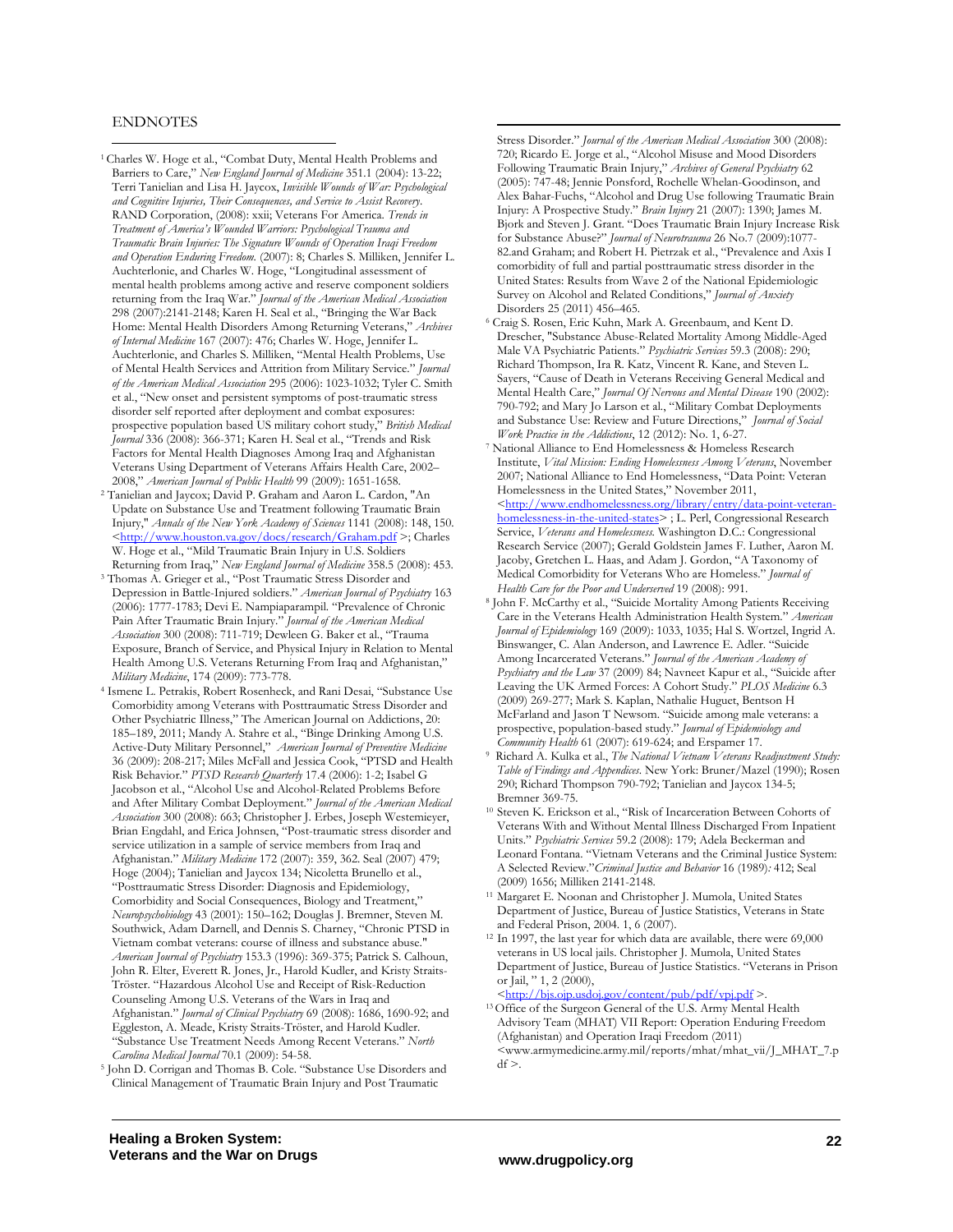- 14 Reger, Mark A., Gregory A. Gahm, Robert D. Swanson, and Susan J. Duma. "Association Between Number of Deployments to Iraq and Mental Health Screening Outcomes in US Army Soldiers." *Journal of Clinical Psychiatry* 70 (2009): 1266–1272; Noonan and Mumola 6; Erikson 179; and William D.S., Dave I. Cotting, Jeffrey L. Thomas, Anthony L. Cox, Dennis McGurk, Alexander H. Vo, Carl A. Castro, and Charles W. Hoge. "Post-Combat Invincibility: Violent combat experiences are associated with increased risk taking propensity
- following deployment." *Journal of Psychiatric Research* 42 (2008): 1119. 15 See for example, Greg A. Greenberg & Robert A. Rosenheck, "Mental Health and Other Risk Factors for Jail Incarceration Among Male Veterans," *Psychiatr Q* (2009) 80:41–53; Greg A. Greenberg & Robert A. Rosenheck, "Incarceration Among Male Veterans Relative Risk of Imprisonment and Differences Between Veteran and Nonveteran Inmates," *Int J Offender Ther Comp Criminol* 2012 56: 660, 663; Peter Baker and Thom Shanker, "Obama's Iraq Plan Has December Elections as Turning Point for Pullout," *New York Times*, Feb. 25, 2009, at A14

<http://www.nytimes.com/2009/02/26/washington/26troops.html> ; Gregg Zoroya. "More soldiers seek drug abuse help: Demand for assistance up as number of counselors down." *USA Today*, Friday, November 21, 2008 Final Ed; William B. Brown. "Another Emerging 'Storm': Iraq and Afghanistan Veterans with PTSD in the Criminal Justice System." *Justice Policy Journal* 5 (2008): 1-37; Penny Coleman. "Think Vietnam Veterans Were Screwed? Wait until You See How Many Veterans of Bush's Wars End up in Jail." AlterNet, September 9, 2009, <http://www.alternet.org/story/142258/>.<br><sup>16</sup> Greenberg & Rosenheck 2009 51.

17 E. B. Elbogen et al., "Criminal justice involvement, trauma, and negative affect in Iraq and Afghanistan war era veterans," *Journal of Consulting and Clinical Psychology.* Advance online publication (2012) doi: 10.1037/a0029967. 18 Erickson 178, 182.

 $\overline{a}$ 

- 
- 19 Greenberg & Rosenheck 2009, 50. 20 Andrew J Saxon et al., "Trauma, Symptoms of PTSD and Associated Problems among Incarcerated Veterans." *Psychiatric Services* 52.7, July
- 2001, 959, 962. 21 Wortzel 82; See also Linda K. Frisman and Felicia Griffin-Fennell. "Commentary: Suicide and Incarcerated Veterans: Don't Wait for the Numbers." The Journal of the American Academy of Psychiatry and the Law 37 (2009): 92–4. 22 Azar Kariminia et al., "Suicide risk among recently released prisoners
- in New South Wales, Australia." *Medical Journal of Australia* 187:7 (2007) 387-390; John Strang et al., "Loss of tolerance and overdose mortality after inpatient opiate detoxification: follow up study." *British Medical Journal* 326 (2003): 959-96; Michael Farrell and John Marsden, "Acute risk of drug-related death among newly released prisoners in England and Wales," *Addiction* 103, 251–255 (2007); I. A. Binswanger et al., "Release from prison—a high risk of death for former inmates." *New England Journal of Medicine* 2007; 356: 157–65; Seaman et al. "Mortality from overdose among injecting drug users recently released from prison: database linkage study," British Medical Journal 1998; 316: 426-8.
- <sup>23</sup> Margaret Colgate Love, The Sentencing Project. *Relief from the Collateral Consequences of a Criminal Conviction: A State by-State Resource Guide* (2005). **<**http://www.sentencingproject.org/doc/File/Collateral%20Consequ ences/execsumm.pdf>; Legal Action Center, *After Prison: Roadblocks to Reentry (2004), <*http://www.lac.org/roadblocks-to-reentry >. 24 Greenberg & Rosenheck 2009 48.
- 
- 25 Noonan and Mumola "Veterans in State and Federal Prison, 2004" 1,4,5,6,11. 26 Greenberg & Rosenheck 2009 48; Greenberg & Rosenheck 2012 645,
- 
- 660. 27 US Veterans Health Administration. "Under Secretary for Health's Information Letter (IL 10-2009-005) "Information and Recommendations for Services Provided by VHA facilities to Veterans<br>in the Criminal Justice System," (April 30, 2009).
- <sup>28</sup> John Bennett. "Point Paper: Request to Rescind the 2002 VA Directive Barring Treatment For Incarcerated Veterans." (2008).
- <sup>29</sup> Iraq Afghanistan Veterans of America (IAVA),  $\langle \frac{www.iava.org}{www.iava.org} \rangle$ .<br><sup>30</sup> Veterans for Common Sense, "Iraq and Afghanistan Impact Report,"
- *(*January 2012), < http://veteransforcommonsense.org/wpcontent/uploads/2012/01/VCS\_IAIR\_JAN\_2012.pdf>. See also previous estimates by Seal (2009) 1651; Seal (2007) 476-482; Tanielian
- and Jaycox xxii; Hoge 2004. 31 Veterans for Common Sense, "Iraq and Afghanistan Impact Report". See also previous estimates by Seal (2009) 1651; Seal (2007) 476-482;
- Tanielian and Jaycox xxii; Hoge 2004. 32 Karen H. Seal, et al. "Substance use disorders in Iraq and Afghanistan veterans in VA healthcare 2001–2010: Implications for screening, diagnosis and treatment," *Drug and Alcohol Dependence,* 116 (2011), No.
- 33 See United States Department of Veterans Affairs (VA), Quality Enhancement Research Initiative (QUERI), *Substance Use Disorder QUERI April 2012,*

*<*http://www.queri.research.va.gov/about/impact\_updates/SUD-

<sup>34</sup> Larson et al. 21.

 $\overline{a}$ 

- 35 Tanielian and Jaycox 134.
- 36 United States Department of Veterans Affairs (VA), "Report of (VA) Consensus Conference: Practice Recommendations for Treatment of Veterans with Comorbid Substance Abuse and PTSD," (March 2010),  $\frac{\text{thttp://www.ptsd.va.gov/professional/pages/handouts.pdf}{\text{pdf/SUD} \ P TSD \ P rate tree Recommend.pdf}.$
- <sup>37</sup> Nema Milanina, "The Crisis at Home Following the Crisis Abroad: Health Care Deficiencies for US Veterans of the Iraq and Afghanistan
- Wars." *DePaul Journal of Health Care Law* 11 (2008): 327, 333. 38 Matthew J. Friedman, Posttraumatic Stress Disorder: An Overview, U.S. Dept. of Veterans Affairs
- <http://www.ptsd.va.gov/professional/pages/ptsd-overview.asp >. 39 Brockton D. Hunter, *Echoes of War: The Combat Veteran In Criminal*
- *Court; Encouraging Treatment Over Incarceration of Our Most Troubled Returning Heroes—The Minnesota Model* (2009). Arthur Anderson, *The ASAP Dictionary of Anxiety and Panic Disorders,* P, available at
- <http://anxiety-panic.com/dictionary/en-dictp.htm>. 40 Anderson. *See also* American Psychiatric Association. *(2000). Diagnostic and statistical manual of mental disorders (Revised 4th ed.).* Washington, DC: Author. 41 Jacobson 663; Nicoletta Brunello et al, "Posttraumatic Stress Disorder:
- Diagnosis and Epidemiology, Comorbidity and Social Consequences,
- Biology and Treatment," *Neuropsychobiology* 2001; 43: 150–162. 42 Walter A. Lunden, "Military Service and Criminality," *The Journal of Criminal Law, Criminology and Political Science,* 42, No 6 (Mar-Apr, 1952):
- 766-773. 43 Greenberg & Rosenheck 2009 50 (finding "new drug laws sharply
- <sup>44</sup> Special Report, Veterans in Prison or Jail, Christopher Mumola, Bureau of Justice Statistics, January 2000, NCJ 1788. See also Dessa K. Bergen-Cico, *War and Drugs: The Role of Military Conflict in the Development*
- *of Substance Abuse* (Paradigm Publishers, Boulder, CO: June 30, 2012). 45 United States Department of Veterans Affairs, National Center for PTSD, "Fact Sheet: Epidemiological Facts about PTSD." < http://www.stanford.edu/group/usvh/stanford/misc/PTSD%20- %20Epidemiology.pdf >. Based on Richard A. Kulka, et al. *Trauma and the Vietnam War Generation: Report of Findings from the National Vietnam Veterans Readjustment Study* (New York: Brunner/Mazel, 1990); and Ronald C. Kessler et al., "Posttraumatic Stress Disorder in the National Comorbidity Survey." *Archives of General Psychiatry* 52 (1995):
- 1048-1060. 46 J. Douglas Bremner et al., "Chronic PTSD in Vietnam combat veterans--course of illness and substance abuse," *American Journal of Psychiatry* 153.3, March 1996, 369-375; Geert E. Smid et al., "Delayed Posttraumatic Stress Disorder: Systematic Review, Meta-Analysis, and Meta–Regression Analysis of Prospective Studies." *The Journal of Clinical Psychiatry* 70 No. 11 (2009): 1572-82. 47 Coleman; Brown; Hunter.
-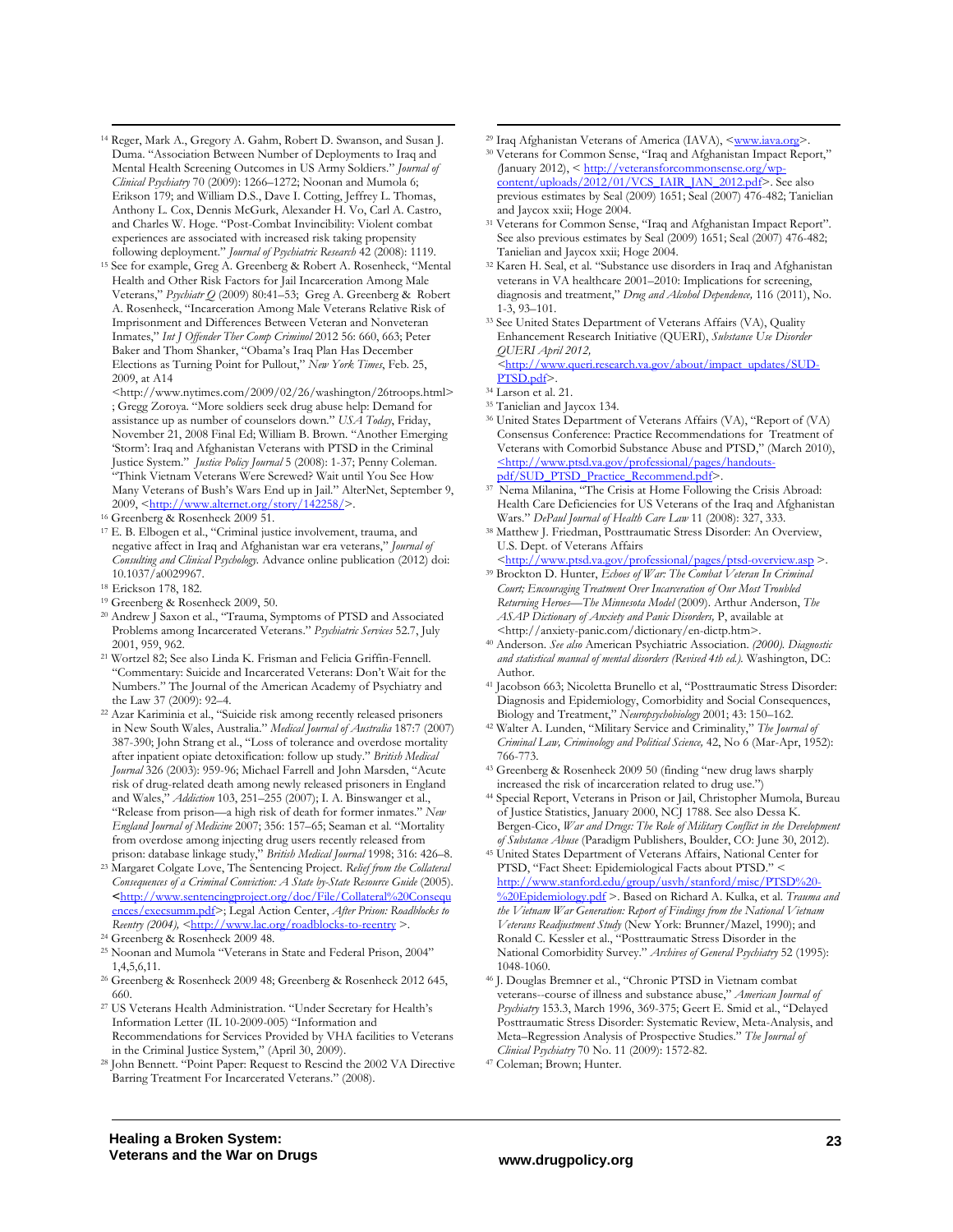48 Rumi Kato Price et al., "Twenty-Five Year Mortality of US Servicemen Deployed in Vietnam: Predictive Utility of Early Drug Use." *Drug and* 

 $\overline{a}$ 

- <sup>49</sup> See Joseph A. Boscarino, "External-Cause Mortality after Psychological Trauma: The Effects of Stress Exposure and Predisposition." *Comprehensive Psychiatry* 47 (2006): 503-14; and Richard Thompson 789-92; Kent D. Drescher, Craig S. Rosen, Thomas A. Burling, and David W. Foy, "Causes of Death Among Male Veterans Who Received Residential Treatment for PTSD," *Journal of Traumatic Stress* 16 (2003): 535–543; Tegen K. Catlin Boehmer, et al., "Postservice Mortality in Vietnam Veterans: 30-Year Follow-up." *Archives of Internal Medicine* 164 (2004): 1908-1916; Joseph J. Knapik, Roberto E. Marin, Tyson L. Grier and Bruce H. Jones, "A systematic review of post-deployment injury-related mortality among military personnel deployed to conflict zones," *BMC Public Health* 9 (2009): 231; Rosen 290; and Centers for Disease Control and Prevention. "Post-service mortality among Vietnam veterans. The Centers for Disease Control Vietnam Experience Study," *Journal of the American Medical Association* 257 (1987):790–795,
- 50 See for example, Mary Engel. "Parents Blame VA in Fatal Overdose, *The Los Angeles Times* (March 12, 2007).

<http://articles.latimes.com/2007/mar/12/local/me-vet12>; Jonathan Alter. "A Fatal Dose: A rash of drug overdoses at a Veterans Administration hospital in California raises new questions about the quality of military health care," *Newsweek* (Mar 20, 2007).

<http://www.newsweek.com/id/36083>; United States Senate, Committee on Veterans' Affairs. *Statement of Tony Bailey, Father of Justin Bailey, Iraq War Veteran for Presentation Before the Senate Committee on Veterans' Affairs*. (April 25, 2007)

<http://veterans.senate.gov/hearings.cfm?action=release.display&rele ase\_id=08940088-3fe1-40be-94a0-0e5b629b3fff>; David Olinger and Erin Emery, "Soldiering on in pain: Troops who return from war with battered bodies and minds are increasingly turning to prescription medication to ease their injuries," *Denver Post*, August 26, 2008; Brian Ross, Robert Lewis, and Kate McCarthy. "The Looming Catastrophe of Drug Abuse Among Our Iraq War Veterans." *ABC News*. Nov 26, 2007. <http://abcnews.go.com/Blotter/Story?id=3898810>; Martin C. Evans. "Veterans with Other Than Honorable Discharges turned away from the VA: Parents of ex-Marine who killed himself sue VA." *Newsday* (March 1, 2009). 51 Gregg Zoroya, "Troops reportedly popping more painkillers." *USA* 

- *Today.* Oct. 21, 2008.
- <http://www.usatoday.com/news/military/2008-10-20 paindrugs\_N.htm >; David Olinger; and Mark Thompson. "America's Medicated Army," Time, June 16, 2008.
- <sup>52</sup> Brett J. Schneider, John C. Bradley, and David M. Benedek. "Psychiatric Medications for Deployment: An Update." *Military Medicine* 172 (2007): 681-85; Somaia Mohamed and Robert A. Rosenheck. "Pharmacotherapy of PTSD in the U.S. Department of Veterans Affairs: Diagnostic- and Symptom-Guided Drug Selection." *Journal of Clinical Psychiatry* 69 (2008): 959-965 (finding that 80 percent of veterans diagnosed with PTSD in 2004 received psychotropic medication (antidepressants, anxiolytics/sedative-hypnotics or antipsychotics); and Douglas L. Leslie, Somaia Mohamed, and Robert A. Rosenheck. "Off-Label Use of Antipsychotic Medications in the Department of Veterans Affairs Health Care System." *Psychiatric*
- *Services* 60 (2009): 1175-1181. 53 Karen H. Seal et al., "Association of mental health disorders with prescription opioids and high-risk opioid use in US veterans of Iraq and Afghanistan," *Journal of the American Medical Association* 307 No. 9
- (2012):940. 54 Amy S. Bohnert et al., "Association between opioid prescribing patterns and opioid overdose-related deaths," *Journal of the American Medical Association*. 305 No. 13 (2011):1315‐1321. 55 Seal (2012)940.

- 57 Joy R. Goebel et al., "Prescription Sharing, Alcohol Use, and Street Drug Use to Manage Pain Among Veterans," *Journal of Pain and*
- <sup>58</sup> Declan T. Barry et al., "Nonmedical use of prescription opioids and pain in veterans with and without HIV," *Pain (*2011). 59 Ibid., 944.

 $\overline{a}$ 

- 60 Tara A. Macey et al., "Patterns and correlates of prescription opioid use in OEF/OIF veterans with chronic noncancer pain," *Pain Med.*
- (2011) Oct;12(10):1502, 1507.<br><sup>61</sup> Amy S. Bohnert et al., "Risk of death from accidental overdose associated with psychiatric and substance use disorders," *American*
- *Journal of Psychiatry* 169 No. 1 (2012):64-70. 62 Amy S. Bohnert et al., "Accidental poisoning mortality among patients in the Department of Veterans Affairs Health System. *Med Care.* Apr
- 2011;49(4):393. 63 Bob Curley, "Wounds of War: Drug Problems Among Iraq, Afghan Vets Could Dwarf Vietnam." *Join Together Online,* June 15, 2008. <http://www.jointogether.org/news/features/2009/wounds-of-wardrug-problems.html>; William C. Becker et al., "The Association Between Chronic Pain and Prescription Drug Abuse in Veterans." *Pain Medicine* 10 (2009): 531-36; United States Health and Human Services Department, Substance Abuse and Mental Health Services Administration (SAMHSA*). National Survey on Drug Use and Health: Major Depressive Episode and Treatment among Veterans Aged 21-39* (2008):
- 3. 64 Mark Thompson; Olinger.
- 65 Department of Veterans Affairs, Office of Inspector General. *Healthcare Inspection: Review of Veterans Health Administration Residential Mental Health Care Facilities.* (2009): iii, iv, 20-22, 24. <http://www4.va.gov/oig/54/reports/VAOIG-08-00038-152.pdf>; Kimberly Hefling. "VA overdose problems still exist, report says." Army Times/Associate Press (Jul 10, 2009). <http://www.armytimes.com/news/2009/07/ap\_va\_overdose\_07100
- $9w/$ .<br><sup>66</sup> McFall 1-2; Jacobson 663; A.C. McFarlane et al., "A longitudinal analysis of alcohol consumption and the risk of posttraumatic symptoms." *Journal of Affective Disorders* 118 (2009): 166–172; Corrigan; Martin, Elizabeth Moy, Wei C. Lu, Katherine Helmick, Louis French, and Deborah L. Warden. "Traumatic Brain Injuries Sustained in Iraq and Afghanistan," *American Journal of Nursing* 108.4 (2008) 46; Sony B. Norman et al., "Do trauma history and PTSD symptoms influence addiction relapse context?" *Drug Alcohol Dependence* 90 (2007): 89–96;
- Bremner 369-375.<br><sup>67</sup> Phillip O. Coffin et al., "Opiates, cocaine and alcohol combinations in accidental drug overdose deaths in New York City, 1990-98."*Addiction*  98 (2003):739-747; Matt Hickman et al., "Does alcohol increase the risk of overdose death: the need for a translational approach." *Addiction* 103(2008):1060-1062; and Paulozzi LJ, Ballesteros MF, Stevens JA., "Recent trends in mortality from unintentional injury in the United
- States." *J Safety Res* 2006; 37:277–83. 68 See for example, U.S. Department of Health and Human Services, Centers for Disease Control and Prevention, *"Vital Signs: Overdoses of Prescription Opioid Pain Relievers – United States, 1999-2008, Morbidity and Mortality Weekly Report (MMWR),* November 4, 2011 / 60(43);1487- 1492; U.S. Department of Health and Human Services, Centers for Disease Control and Prevention, National Center for Health Statistics. *CDC Wonder, Compressed Mortality* Underlying Cause of Death, 1999- 2008 (ICD-10 codes X40-X44); U.S. Department of Health and Human Services, Centers for Disease Control and Prevention, National Center for Health Statistics, "Drug Poisoning Death in the United States, 1980-2008," NCHS Data Brief, No. 81, December 2011; Aron J. Hall, Joseph E. Logan, and Robin L. Toblin, "Patterns of Abuse among Unintentional Pharmaceutical Overdose Fatalities," *Journal of the American Medical Association*, 300 (2008): 2613, 2613-20. <http://jama.ama-assn.org/cgi/content/full/300/22/2613 >; and A. Thomas McClellan and Barbara Turner. "Prescription Opioids, Overdose Deaths and Physician Responsibility." *Journal of the American Medical Association*, 300 (2008): 2672-73.

<sup>56</sup> Ibid., 943-944.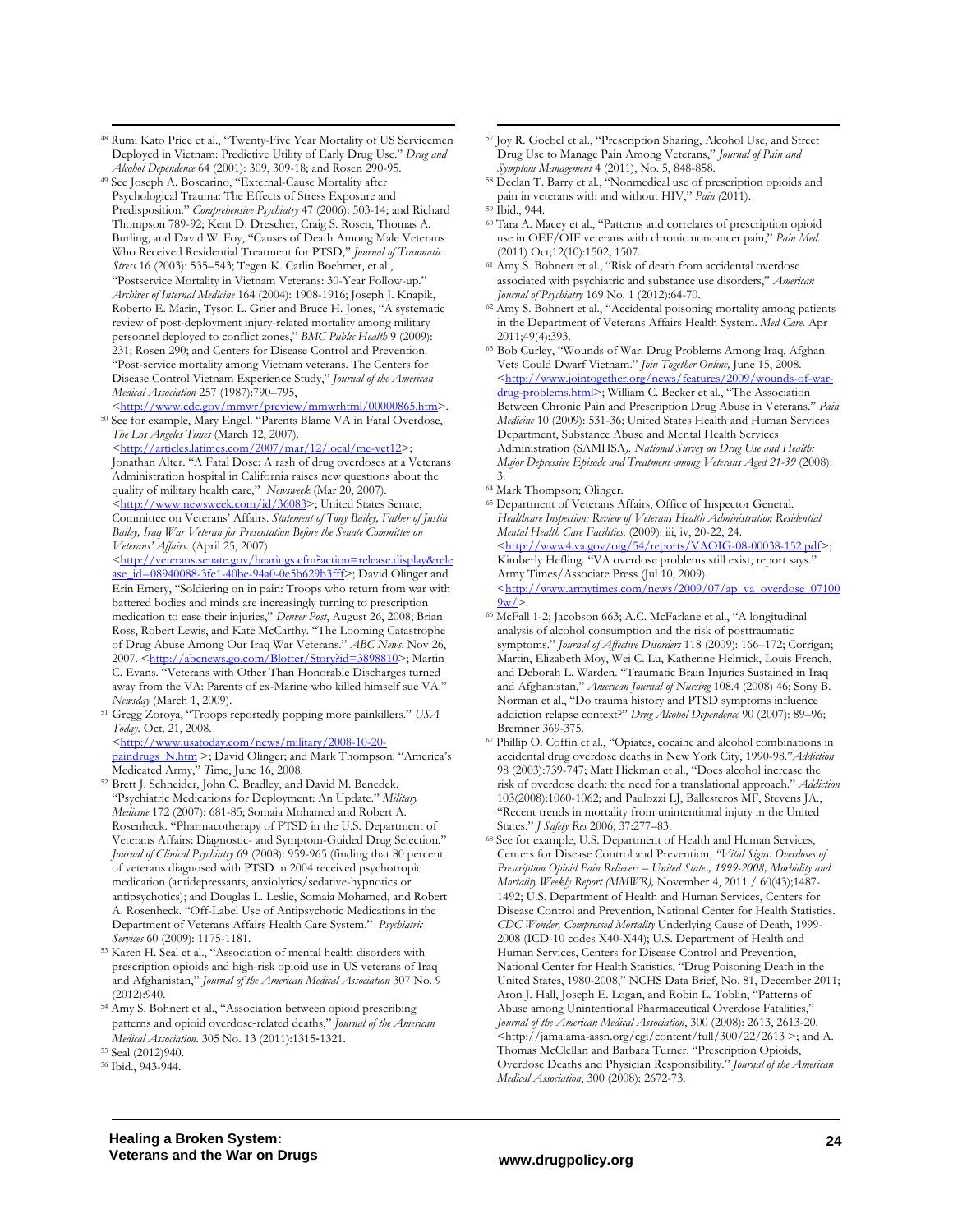- $\overline{a}$ 69 AM Trescot et al., "Opioid guidelines in the management of chronic
- non-cancer pain." *Pain Physician.* 2006: 9 (1):1-39; Strang 959-96. 70 "Uncounted Casualties: Home, but not safe; Scores of recent Texas war veterans have died of overdoses, suicide and vehicle crashes, investigation finds," *Austin American-Statesman,* Sept. 29, 2012, <http://www.statesman.com/news/news/local-military/te veteran-deaths-studied/nSPJs/>. 71 United States Army. *Health Promotion, Risk Reduction, and Suicide*
- *Prevention (HP/RR/SP) Report 2010* (July 29, 2010)  $\verb|.\n$
- $p^{\tau_2}$  Andrew Tilghman and Brendan McGarry, "Rx for death: Troop deaths soar with prescriptions for war wounded," Military Times, Friday, Sep 3, 2010, <http://militarytimes.com/news/2010/09/military-wounded-
- prescriptions-troop-deaths-soar-080910/>.. 73 United States Army. *Health Promotion, Risk Reduction, and Suicide Prevention* 41. 74 Ibid 56.
- 
- 78 United States Army. *Health Promotion, Risk Reduction, and Suicide*
- *Prevention* 30. 79 Tilghman and McGarry, "Rx for death: Troop deaths soar with prescriptions for war wounded". 80 Ibid.
- 
- 81 Ibid.; and Dao.
- 82 Andrew Tilghman and Brendan McGarry. "Psych meds spike among younger troops," *Military Times,* Friday Sep 3, 2010, < http://militarytimes.com/news/2010/09/military-psych-meds-
- 080910/> 83United States Anny Inspector General Agency Inspection of the Warrior Care and Transition Program (January 2011). <http://graphics8.nytimes.com/packages/pdf/us/10drugs-WCTP-Insp-Rpt1.pdf>. 84 Ibid.
- 
- 85 Ibid.
- 86 Andrew Tilghman and Brendan McGarry. "Drugged to death: Accidental overdoses from Rx cocktails alarm military officials," Military times, Friday Sep 3, 2010,

 $<$ http://militarytimes.com/news/2010/09/military-accidentaloverdoses-drug-cocktails-053110/>.; Andrew Tilghman and Brendan McGarry, "Rx for death: Troop deaths soar with prescriptions for war wounded," Military Times, Friday, Sep 3, 2010,

<http://militarytimes.com/news/2010/09/military-woundedprescriptions-troop-deaths-soar-080910/>. 87 Zoroya, Gregg. Oct. 21, 2008.

88 Zoroya.

- 89 John A. Hermos, Melissa M. Young, David R. Gagnon, and Louis D. Fiore. "Characterization of Long-term Oxycodone/Acetominophen Prescriptions in Veteran Patients." *Archives of Internal Medicine* 64 (2004): 2361, 2361-2366; and Edlund, Mark, Diane Steffick, Teresa Hudson, Katherine M. Harris, and Mark Sullivan. "Risk Factors for Clinically Recognized Opioid Abuse and Dependence Among Veterans Using<br>Opioids for Chronic Non-cancer Pain." Pain 129 (2007): 355-362.
- <sup>90</sup> Olinger; Office of the Surgeon General of the U.S. Army Mental Health *Advisory Team (MHAT) V Report: Operation Enduring Freedom (Afghanistan) and Operation Iraqi Freedom* (2008) (See also MHAT I-IV Reports).

<http://www.armymedicine.army.mil/reports/mhat/mhat\_v/mhatv.cfm>.<br><sup>91</sup> Zoroya Oct. 21, 2008.

92 Kariminia 387-390; Strang 959-960; Farrell 251–255; Binswanger 157–

65; Seaman 426–8. 93 Stahre 208-217; Federman, E. Belle, Robert M. Bray, and Larry A. Kroutil. "Relationships Between Substance Use and Recent Deployments Among Women and Men in the Military," *Military Psychology 12* (2000): 205-220; Bray, Robert M. and Laurel L. Hourani. "Substance use trends among active duty military personnel: findings from the United States Department of Defense Health Related Behavior Surveys, 1980–2005." *Addiction* 102 (2007): 1092–1101.

94 Stahre 208, 213.

- 95 Stahre 213. See also Paul von Zielbauer. "For U.S. Troops at War, Liquor Is Spur to Crime," *New York Times* (March 13, 2007); William 1119. 96 Ibid.
- 

 $\overline{a}$ 

- 97 Patrick S. Calhoun et al., "Hazardous Alcohol Use and Receipt of Risk-Reduction Counseling Among U.S. Veterans of the Wars in Iraq and Afghanistan," *J. Clinical Psychiatry*, 69.11, November 2008: 1686, 1690-
- 92. 98 Susan V. Eisen et al., "Mental and Physical Health Status and Alcohol and Drug Use Following Return From Deployment to Iraq or Afghanistan," *American Journal of Public Health* (Supplement 1, 2012),
- <sup>99</sup> Eric J. Hawkins et al., "Recognition and management of alcohol misuse in OEF/OIF and other veterans in the VA: A cross-sectional

study," *Drug and Alcohol Dependence* 109 (2010) 147–153. 100 Matthew Jakupcak et al., "PTSD symptom clusters in relationship to alcohol misuse among Iraq and Afghanistan war veterans seeking post-deployment VA health care," Addictive Behaviors 35 (2010) 840.

- <sup>101</sup> See for example, Thomas O'Hare & Margaret Sherrer, "Drinking motives as mediators between PTSD symptom severity and alcohol consumption in persons with severe mental illnesses," Addictive
- Behaviors 36 (2011) 465–469.<br><sup>102</sup> Joshua E. Wilk et al., "Relationship of combat experiences to alcohol misuse among U.S. soldiers
- returning from the Iraq war," Drug and Alcohol Dependence 108 (2010) 115–121.<br><sup>103</sup> Jacobson 663.
- 
- 104 Inger Burnett-Zeigler et al., "Prevalence and correlates of alcohol misuse among returning Afghanistan and Iraq Veterans," Addictive

Behaviors 36 (2011) 801. 105 See MP Heron et al., *Deaths: Final data for 2006.* National Vital Statistics Reports, 57 no 14. Hyattsville, MD: National Center for Health Statistics. (2009): 11.

<http://www.cdc.gov/nchs/data/nvsr/nvsr57/nvsr57\_14.pdf>; Ali H. Mokdad et al., "Actual Causes of Death in the United States, 2000," *Journal of the American Medical Association*, March 10, 2004, Vol. 291, No. 10: 1238, 1241; Substance Abuse and Mental Health Services Administration, Office of Applied Studies "Drug Abuse Warning Network, 2003: Area Profiles of Drug-Related Mortality," DAWN Series D-27, DHHS Publication No. (SMA) 05-4023. Rockville, MD, (2005): 17; Phillip O. Coffin et al., "Opiates, cocaine and alcohol combinations in accidental drug overdose deaths in New York City, 1990–98." Addiction 98(2003): 739-747.

<sup>106</sup> Dao.<br><sup>107</sup> Joseph E. Glass et al., "Prevalence and correlates of specialty substance use disorder treatment for Department of Veterans Affairs Healthcare System patients with high alcohol consumption," *Drug and* 

<sup>108</sup> See for example, Drug Policy Alliance, *Expanding Access to Naloxone*: *Reducing Fatal Overdose, Saving Lives* (2012), <

http://www.drugpolicy.org/sites/default/files/DPA\_Naloxone\_Issue %20Brief\_0.pdf>; Scott Burris et al., "Legal Aspects of Providing Naloxone to Heroin Users in the United States," *International Journal of Drug Policy* 12 (2007): 237, 238. See also Kathleen Tobin et al., "Evaluation of the Staying Alive Programme: Training Injection Drug Users to Properly Administer Naloxone and Save Lives," *International Journal of Drug Policy* 20 (2008): 131; Traci C. Green et al., "Distinguishing Signs of Opioid Overdose and Indication of Naloxone: An Evaluation of Six Overdose Training and Naloxone Distribution Programs in the United States." *Addiction* 103 (2008): 979; and Karl Sporer and Alex Kral, "Prescription Naloxone: A Novel Approach to Heroin Overdose Prevention." *Annals of Emergency* 

*Medicine* 49 (2007): 172.<br><sup>109</sup> Seventy-Sixth U.S. Conference of Mayors, 2008 "Adopted Resolutions: Saving Money, Saving Lives: City-Coordinated Drug Overdose Prevention,"

<http://usmayors.org/resolutions/76th\_conference/chhs\_16.asp>;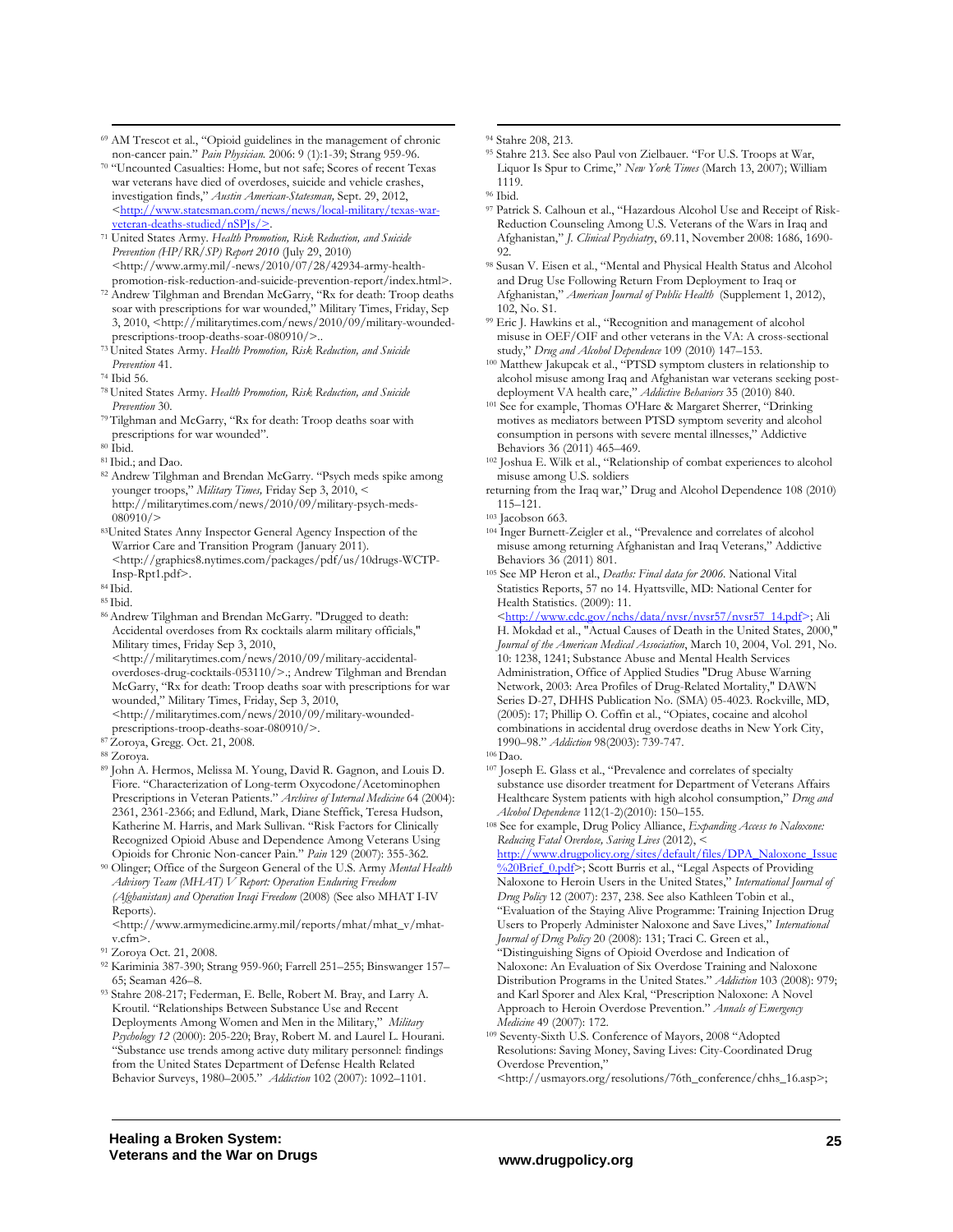See also Drug Policy Alliance, *Preventing Overdose, Saving Lives: Strategies for Combating a National Crisis* (2009).

<http://www.drugpolicy.org/docUploads/OverdoseReportMarch200<br>9.odf >.

- 110 Department of Veterans Affairs, Office of Inspector General (2009) 22-24. 111 Sarah Wakeman et al. "Preventing Death Among the Recently
- Incarcerated: An Argument for Naloxone Prescription Before Release," *Journal of Addictive Diseases* (2009) 28:2,124 -129. 112 Andrew Tilghman and Brendan McGarry, "Rx for death: Troop
- deaths soar with prescriptions for war wounded," *Military Times,*  Friday, Sep 3, 2010,

<http://militarytimes.com/news/2010/09/military-wounded-<br>prescriptions-troop-deaths-soar-080910/>.

- <sup>113</sup> Peter J. Davidson et al. "Witnessing Heroin-Related Overdoses: The Experiences of Young Injectors in San Francisco," *Addiction* 97 (2002): 1511; Robin A. Pollini et al., "Response to Overdose among Injection Drug Users," *American Journal of Preventive Medicine* 31 (2006): 261-264; Melissa Tracy et al., "Circumstances of Witnessed Drug Overdose in New York City: Implications for Intervention," *Drug and Alcohol Dependence* 79 (2005): 181–190; Kristen Ochoa et al., "Overdosing among Young Injection Drug Users in San Francisco," *Addictive Behaviors* 26 (2001): 453-460; Catherine McGregor et al., "Experience of Non-Fatal Heroin Overdose among Heroin Users in Adelaide, Australia: Circumstances and Risk Perceptions," *Addiction* 93 (1998): 701-711, <http://www.drugpolicy.org/library/mcgregor2.cfm>; Shane Darke et al., "Overdose among Heroin Users in Sydney,
- Australia: II. Responses to Overdose," *Addiction* 91 (1996): 413-417. 114 Deborah K. Lewis and Timothy C. Marchell, "Safety First: A Medical Amnesty Approach to Alcohol Poisoning at a U.S. University." 17 *International Journal of Drug Policy* 329-338 (2006). 115 Michael Bartoszek, et al., *Operation OpioidSAFE: Executive Summary*
- (Womack Army Medical Center, Fort Bragg, NC: 2012). 116 Calhoun 1691-1692.
- 

 $\overline{a}$ 

- 117 Veterans for America; Tanielian and Jaycox; Hoge 2004; Gordon Erspamer. "The New Suspect Class: Tragically, Our Veterans." *Human Rights,* American Bar Association (ABA), Section of Individual Rights and Responsibilities 35.2 (Spring 2008): 17, 20 (2008); Amy N. Fairweather, "Compromised Care: The Limited Availability and Questionable Quality of Health Care for Recent Veterans." *Human Rights,* American Bar Association (ABA), Section of Individual Rights and Responsibilities 35.2 (Spring 2008): 2, 5; Hobbs, Keynan. "Reflections on the Culture of Veterans." *Journal of the American Association Occupational Health Nurses* 56.8 (2008): 337-341; and Nina A. Sayer et al. "Veterans Seeking Disability Benefits for Post-Traumatic Stress Disorder: Who Applies and the Self-Reported Meaning of Disability Compensation." *Social Science and Medicine* 58 (2004): 2133,
- 2137. 118 Centers for Disease Control and Prevention, Methadone Maintenance Treatment, February 2002,

- <http://www.cdc.gov/idu/facts/Methadone.htm>. 119 Institute of Medicine, National Institutes of Health, *Federal Regulation of Methadone Treatment* (1995),
- <http://www.nap.edu/catalog.php?record\_id=4899>. 120 National Institutes of Health, *Effective Medical Treatment of Opiate Addiction, NIH Consensus Statement* 15 (1997): 4. <http://consensus.nih.gov/1997/1998TreatOpiateAddiction108html.
- 
- htm >. 121 Center for Substance Abuse Treatment, *Medication-Assisted Treatment for Opioid Addiction in Opioid Treatment Programs, Treatment Improvement Protocol (TIP) Series 43*, DHHS Publication No. (SMA) 05-4048. Rockville, MD: Substance Abuse and Mental Health Services
- Administration, (2005). 122 National Institute on Drug Abuse (NIDA). *Research Report: Heroin Abuse and Addiction.* (Revised 2005).
- <http://www.drugabuse.gov/ResearchReports/heroin/heroin.html>; NIDA International Program. *Methadone Research Web Guide* (Bethesda, National Institute on Drug Abuse: 2007); and NIDA. *Principles of Drug*

 $\overline{a}$ *Abuse Treatment for Criminal Justice Populations*. (2006) 5, 22.

- <http://www.drugabuse.gov/PODAT\_CJ/principles/>. 123 World Health Organization (WHO). *Substitution maintenance therapy in the management of opioid dependence and HIV/AIDS prevention: position paper* (2004). World Health Organization, United Nations Office on Drugs and Crime, UNAIDS available at
- <http://www.unodc.org/docs/treatment/Brochure\_E.pdf>. 124 Fiellin, D.A., P.G. O'Connor, M. Chawarski M, et al. "Methadone maintenance in primary care: a randomized controlled trial." *Journal of the American Medical Association* 286 (2001):1764-1765; Ball JC and A. Ross. *The effectiveness of methadone maintenance treatment.* New York: Springer-Verlag (1991); Hser Y-I, V. Hoffman, C.E. Grella, M.D. Anglin. "A 33-year follow-up of narcotics addicts." *Archives of General Psychiatry* 58 (2001): 503-508; Ward, J., W. Hal, and RP Mattick. "Role of maintenance treatment in opioid dependence." *The Lancet* 353 (1999): 221-226; Novick, DM, and H. Joseph. "Medical maintenance: the treatment of chronic opiate dependence in general medical practice." Journal of Substance Abuse Treatment 8 (1991): 233-239.
- <sup>125</sup> National Institutes of Health; Centers for Disease Control and Prevention, *Methadone Maintenance Treatment,* (February 2002) <http://www.cdc.gov/idu/facts/Methadone.htm>. For more information, see Drug Policy Alliance. *About Methadone and Buprenorphine: Revised Second Edition*. New York: Drug Policy Alliance (2006).<br><http://www.drugpolicy.org/docUploads/aboutmethadone.pdf>.

- 126 National Institutes of Health (1997) 4; Center for Substance Abuse Treatment (2005); World Health Organization; Fiellin 1764-1765; Ball; Hser 503-508; Ward 221-226; Novick 233-239.<br><sup>127</sup> Institute of Medicine, supra note 203.<br><sup>128</sup> Center for Substance Abuse Treatment 2005; Connock M, et al.
- 
- "Methadone and buprenorphine for the management of opioid dependence: a systematic review and economic evaluation." *Health*
- *Technology Assessment* 11.9 (2007): 1-192. 129 Caleb Banta-Green et al., "Retention in methadone maintenance drug treatment for prescription-type opioid primary users compared to
- heroin users." *Addiction* 104 (2009): 775 783.<br><sup>130</sup> Interview with Dr. Robert Newman, Director of the Baron Edmond de Rothschild Chemical Dependency Institute and the International Center for Advancement of Addiction Treatment (at the Beth Israel Medical Center), at Northeastern University, in Boston, MA (Feb. 20, 2009). 131 United States Department of Veterans Affairs (VA), Quality
- Enhancement Research Initiative (QUERI), Improving Access to Opioid Agonist Therapy (June 2012), <http://www.queri.research.va.gov/about/impact\_updates/SUD-oat.pdf >.
- <sup>132</sup> Leshner, Alan I.. "Effective Treatment for Opioid Dependence." *VA*
- *Practice Matters* 6.2 (2001): 3.<br><sup>133</sup> Sean J. Tollison et al., "Next Steps in Addressing the Prevention, Screening, and Treatment of Substance Use Disorder in Active Duty and Veteran Operation Enduring Freedom and Operation Iraqi<br>Freedom Populations," Military Medicine, 177, 8;40, 2012.
- <sup>134</sup> CHAMPVA, 38CFR17.272(a)(72) (excluding "(72) Drug maintenance programs where one addictive drug is substituted for another, such as methadone substituted for heroin.")<br>
<sup>135</sup> Code of Federal Regulations (CFR), Title 32, National Defense,
- Civilian Health and Medical Program of the Uniformed Services (CHAMPUS), 32 CFR 199.4(e)(11)(ii)

<http://www.tricare.mil/cfr/C4.PDF>. See also, Tollison 40; and Martin C. Evans. "Hospital exec: Soldiers' treatment needs funds," *Newsday, February 7, 2009.*<br><sup>136</sup> Evans.<br><sup>137</sup> Seal 476; Bremner 369-375; Milliken.

- 
- 
- <sup>138</sup> Eric J. Hawkins et al., "Evidence-Based Screening, Diagnosis, and Treatment of Substance Use Disorders Among Veterans and Military
- <sup>139</sup> IOM (Institute of Medicine). 2012. Substance use disorders in the U.S. *armed forces.* Washington, DC: The National Academies Press. S-2.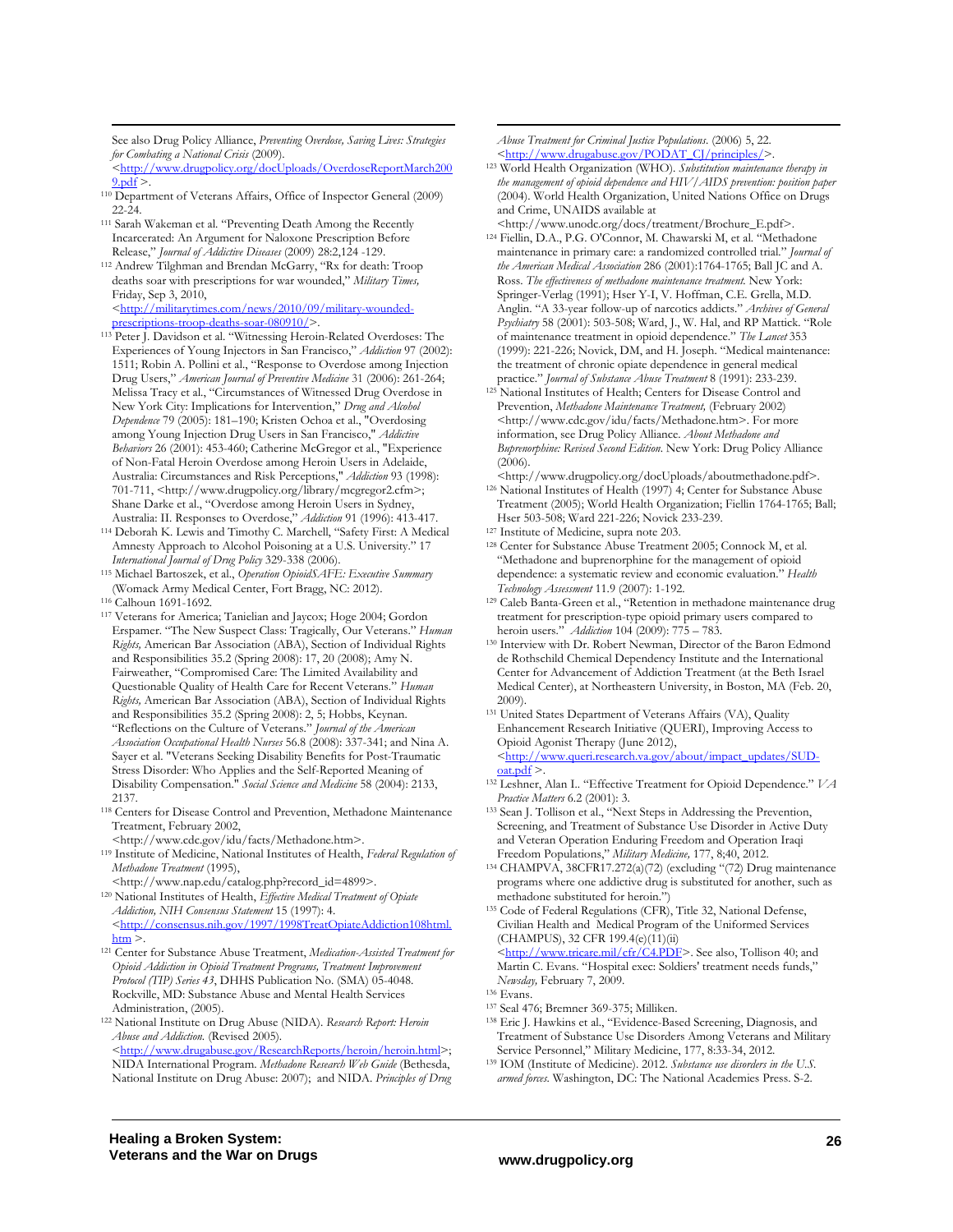- $\overline{a}$
- 
- 140 Ibid. 141 IOM 2012 S-7 142 IOM 2012 S-6. 143 Tollison 40.
- 
- 144 Office of the Secretary, Department of Defense, "Proposed Rule: 32 CFR Part 199 TRICARE; Removal of the Prohibition to Use Addictive Drugs in the Maintenance Treatment of Substance Dependence in TRICARE Beneficiaries AGENCY," Federal Register, (29 Dec 2011)<br>  $\langle \frac{\text{http://buprenorphine.samhsa.gov/tricareProposedRule.pdf}}{\text{http://buprenorphine.samhsa.gov/tricareProposedRule.pdf}} \rangle$ .

- 145 "TRICARE: Removal of the Prohibition to Use Addictive Drugs in the Maintenance Treatment of Substance Dependence in TRICARE Beneficiaries," Docket ID: DOD-2011-HA-0085 <http://www.regulations.gov/#!docketDetail;D=DOD-2011-HA-0085>.<br><sup>146</sup> National Institutes of Health.<br><sup>147</sup> Adam J. Gordon et al., "Implementation of Buprenorphine in the
- 
- Veterans Health Administration: Results of the First 3 Years." *Drug and Alcohol Dependence* 90 (2007): 292-296; Zoroya Oct. 21, 2008; Olinger; Curley; Shaun McCanna, "It's Easy for Soldiers to Score Heroin in Afghanistan" *Salon.com*, Aug. 7, 2007. <http://www.salon.com/news/feature/2007/<br>08/07/afghan\_heroin/>

- 148 Alaska Stat. §17.37 (2008). For more information, visit Alaska Department of Health and Social Services, Bureau of Vital Statistics:<br>http://www.hss.state.ak.us/dph/bys/marijuana.htm.
- <sup>149</sup> Proposition 203 (2010). For more information, visit Arizona
- Department of Health Services: http://www.azdhs.gov/prop203/.<br><sup>150</sup> Cal. Health & Safety Code §§ 1<u>1362.5, 11362.7 11362.83</u> (2009). For more information, visit California Department of Public Health: <http://www.cdph.ca.gov/programs/mmp>. 151 Colo. Rev. Stat. §§ 12-43.3-101–12-43.3-106 (2010). For more
- information, visit Colorado Department of Public Health & Environment:<br><http://www.cdphe.state.co.us/hs/medicalmarijuana/index.html>.
- 152 Connecticut: Public Act 12-55, An Act Concerning the Palliative Use
- of Marijuana. 153 78 Del. Laws, c. 23, § 1;, Del. Code Title 16 §§ 4901A- 4926A.
- Regulated by Delaware Department of Health and Social Services.<br><sup>154</sup> Haw. Rev. Stat. §§ 329.121 329.128 (2010). For more information, visit Hawaii Department of Public Safety: <http://hawaii.gov/psd/law-enforcement/narcoticsenforcement/Patient%20Information%20for%20the%20authorized%<br>20medical%20use.pdf/view>
- 155 Me. Rev. Stat. Ann. tit. 22 §§ 2421–2430-A (2010). For more information, visit Maine Department of Health and Human
- Services: http://www.maine.gov/dhhs/mmma/index.shtml 156 Massachusetts Question 3, 2012, <http://www.mass.gov/ago/docs/government/2011-petitions/11- 11.pdf>. 157 Mich. Comp. Laws §§ 333.26421–333.26430 (2010). For more
- information, visit Michigan Bureau of Health Professions at the Michigan Department of Licensing and Regulatory Affairs: <www.michigan.gov/mmp>. 158 Mont. Code Ann. § 50-46 (2009). For more information, visit
- Montana Department of Public Health & Human Services:
- <http://www.dphhs.mt.gov/marijuanaprogram/>. 159 Nev. Rev. Stat. § 453A (2010); Nev. Admin. Code § 453A (2010). For more information, visit Nevada Department of Health and Human Services:  $\frac{\text{http://health.nv.gov/medicalmariusana.htm}}{$ .
- 160 N.J. Rev. Stat. § 24:6I (2010). For more information, visit New Jersey Department of
- Health: <http://www.state.nj.us/health/med\_marijuana.shtml>. 161 N.M. stat. § 26-2B (2010). For more information, visit New Mexico
- Department of Health:<br>
<http://www.health.state.nm.us/idb/medical\_cannabis.shtml>  $^{162}$  Or. Rev. Stat. § 475.300–346 (2009). For more information, visit.
- Oregon Department of Human Services, Public Health Division:

 $\overline{a}$ <http://public.health.oregon.gov/DiseasesConditions/ChronicDisease/medicalmarijuanaprogram/Pages/index.aspx>

- <sup>163</sup> R.I. Gen. Laws §21-28.6 (2010). For more information, visit Rhode Island Department of Health:<br>
<http://www.health.ri.gov/programs/medicalmarijuana/index.php>
- 164 Vt. Stat. Ann. tit. 18, §§ 4471-4474d (2010); and Vt. Senate Bill 17 (2011), http://www.leg.state.vt.us/docs/2012/Acts/ACT065.PD. For more information, visit Vermont Department of Public Safety:

http://vcic.vermont.gov/marijuana\_registry.<br><sup>165</sup> Wash. Rev. Code § 69.51A (2010). For more information, visit Washington State Department of Health:

- 
- http://www.doh.wa.gov/hsqa/medical-marijuana/.<br><sup>166</sup> Initiative 59 (1998); <u>"Legalization of Marijuana for Medical Treatment</u><br><u>Amendment Act of 2010"</u> (2010).

<sup>167</sup> See, for example, Mordechai Mashiah, "Medical Cannabis as Treatment for Chronic Combat PTSD: Promising Results in an Open Pilot Study" (Abarbanel Mental Hospital, Israel presented at Patients out of Time Conference, Tuscon (2012),

<http://www.maps.org/presentations/Mashiah-MotiApril27.pdf>;

Torsten Passie et al., "Mitigation of post-traumatic stress symptom by *Cannabis* resin: A review of the clinical and neurobiological evidence" *Drug Testing and Analysis* (2012) 649-659; and George A. Fraser, "The Use of a Synthetic Cannabinoid in the Management of Treatment-Resistant Nightmares in Posttraumatic Stress Disorder (PTSD)" *CNS Neuroscience & Therapeutics* 15 (2009) 84-88,

<http://onlinelibrary.wiley.com/doi/10.1111/j.1755-

5949.2008.00071.x/pdf;jsessionid=9DD028098D4DAF9DCF8692360<br>286B5DC.d01t02 >

- 
- <sup>168</sup> Passiet et al. 649.<br><sup>169</sup> "Israel pushing ahead in medical marijuana industry," *USA Toda*y, November 3, 2012,

 $\frac{\text{thttp://www.usatoday.com/story/news/world/2012/11/03/israel-  
medical-marijuana-drugs/1678641/>}$ 

- <sup>170</sup> Mashiah, "Medical Cannabis as Treatment for Chronic Combat PTSD: Promising Results in an Open Pilot Study".
- <sup>171</sup> See California Center for Medicinal Cannabis Research, *Report to the Legislature and Governor of the State of California presenting findings pursuant to SB847 which created the CMCR and provided state funding* (2010) <http://www.cmcr.ucsd.edu/images/pdfs/CMCR\_REPORT\_FEB17 .pdf>. (Summarizing a decade of medical cannabis research of the highest methodological rigor, including these published journal articles:

Donald Abrams et al., "Cannabis in painful HIV-associated sensory neuropathy: a randomized placebo-controlled trial," *Neurology* 68 (2007): 515-521; M Wallace et al. "Dose-dependent Effects of Smoked Cannabis on Capsaicin-induced Pain and Hyperalgesia in Healthy Volunteers." *Anesthesiology* 107 (2007):785-796; Ellis R. et al. "Smoked medicinal cannabis for neuropathic pain in HIV: a randomized, crossover clinical trial," *Neuropsychopharmacology*" 34 (2009): 672–680; and Wilsey B. et al. A randomized, placebo-controlled, crossover trial of cannabis cigarettes in neuropathic pain," *Journal of Pain* 9 (2008):  $^{506-521.)}$  .  $^{^{\rm 172}}$  Ibid.

- 173 Donald I Abrams et al., "Cannabinoid-Opioid interaction in chronic pain," Clinical Pharmacology & Therapeutics (2011); 90 6, 844–851.
- <sup>174</sup> Mark Collen, "Prescribing cannabis for harm reduction" Harm Reduction *Journal* (2012), 9:1,

<http://www.harmreductionjournal.com/content/pdf/1477-7517-9-<br>1.pdf>.

- 175 Sunil K. Aggarwal, "Cannabinergic pain medicine: A concise clinical primer and survey of randomized controlled trial results," *The Clinical*
- *Journal of Pain* (2012-forthcoming). 176 Igor Grant et al., "Medical Marijuana: Clearing Away the Smoke," *The Open Neurology Journal* 6 (2012): 24; 18–25.
- doi:<u>10.2174/1874205X01206010018</u>.<br><sup>177</sup> See David Nutt, "Development of a rational scale to assess the harm of drugs of potential misuse," 396 *The Lancet* 1047–53 (2007). See also Wang T, Collet JP, Shapiro S, Ware MA. "Adverse effects of medical cannabinoids: a systematic review." *CMAJ*. 2008 Jun 17;178(13):1669-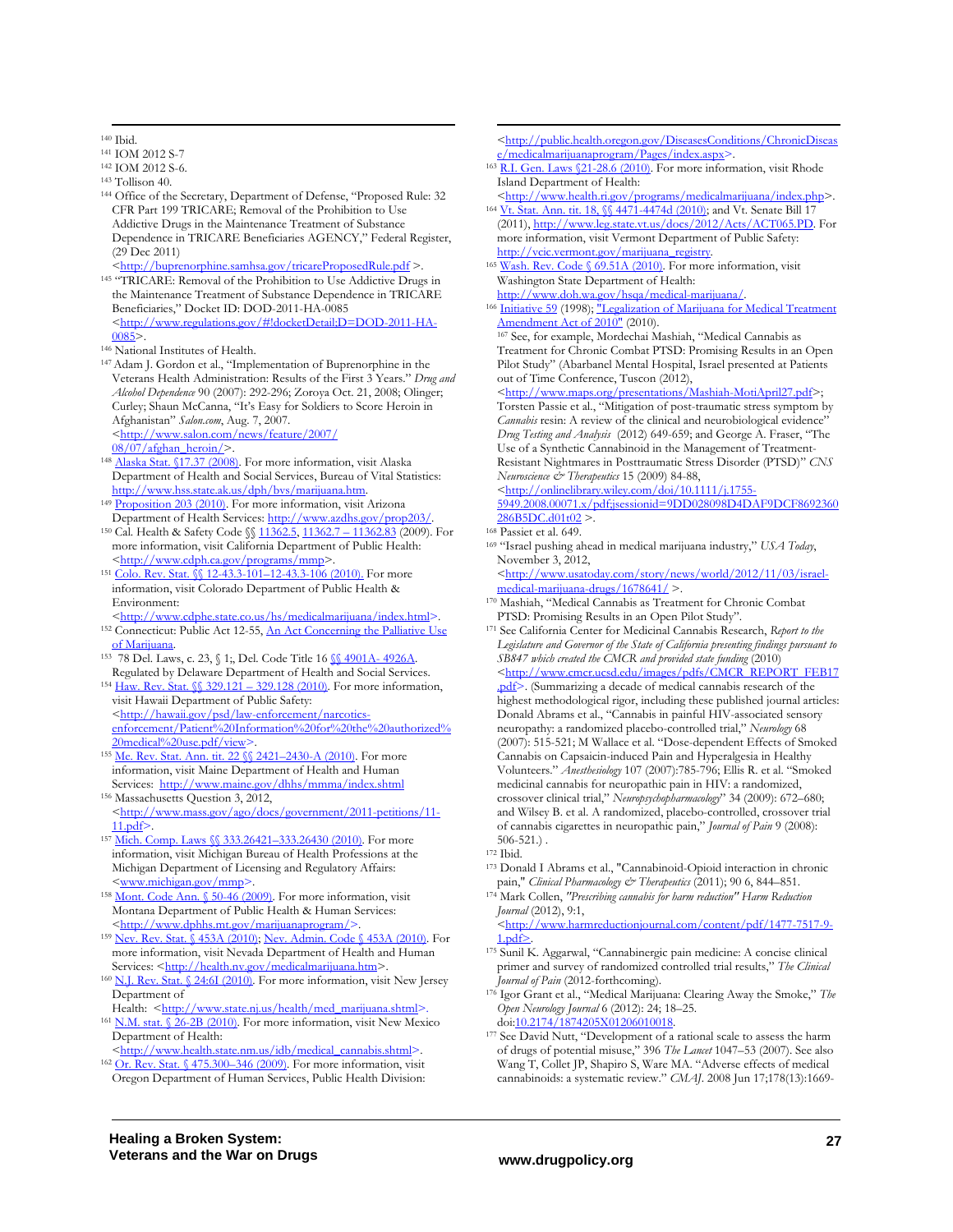78. ("Most of the events were not serious. None of the reported adverse events was unexpected… we did not find a higher incidence rate of serious adverse events associated with medical cannabinoid

- use. ") 178Janet Joy, et al., *Marijuana and Medicine: Assessing the Science Base,* Institute of Medicine (2001); Hall, et al., "A Comparative Appraisal of the Health and Psychological Consequences of Alcohol, Cannabis, Nicotine and Opiate Use," World Health Organization (1995). 179 Joy, et al.
- 

 $\overline{a}$ 

- 180Amanda Reiman, "Cannabis as a substitute for alcohol and other
- drugs," 6 *Harm Reduction Journal* 35 (2009). 181 Helen Nunberg et al., "An Analysis of Applicants Presenting to a Medical Marijuana Specialty Practice in California," *Journal of Drug Policy Analysis* (2011). 182 D. Mark Anderson, Daniel I. Rees, and Joseph J. Sabia, *High on Life?*
- *Medical Marijuana Laws and Suicide,* (January 2012) <http://www.iza.org/en/webcontent/publications/papers/viewAbstract?dp\_id=6280>.
- 183 Passie et al., 656, citing M.O. Bonn-Miller et al., "Sleep problems and PTSD symptoms interact to predict marijuana use coping motives: A preliminary investigation," *J. Dual Diagnosis* 2010, 6, 111; M.O. Bonn-Miller, A.A. Vujanovic, and K.D. Drescher, "Cannabis use among military veterans after residential treatment for posttraumatic stress disorder," *Psychol. Addict. Behav.* 2011, 25, 485; C.M. Potter et al., "Posttraumatic stress and marijuana use coping motives: the mediating role of distress tolerance," *J. Anxiety Disord.* 2011, 25, 437; and J.R. Cougle, et al., "Posttraumatic stress disorder and cannabis use in a
- 
- nationally representative sample," *Psychol. Addict. Behav.* 2011, 25, 554.<br><sup>184</sup> Passie et al 656.<br><sup>185</sup> See Letter from VA General Counsel Gunn to Michael Krawitz: <http://www.veteransformedicalmarijuana.org/files/Gunn-Response.pdf>; Letter to Michael Krawitz, VMCA Director from Dr. Petzel, VHA Undersecretary For Health with definitive health answer to question referred by General Counsel:

<http://www.veteransformedicalmarijuana.org/files/Undersecretary-Jun6.pdf>; and Dan Frosch, "V.A. Easing Rules for Users of Medical Marijuana," *New York Times (July 23, 2010),* 

*<*http://www.nytimes.com/2010/07/24/health/policy/24veterans.ht ml?scp=1&sq=v.a.%20easing%20rules%20for%20patients%20who%2<br>0use%20medical%20marijuana&st=cse>

- <sup>186</sup> Department of Veterans Affairs, "VHA Directive 2011-004: Access to Clinical Programs for Veterans Participating in State-Approved Marijuana Programs," (Washington, DC: January 31, 2011),<br>  $\langle$ www.va.gov/vhapublications/ViewPublication.asp?pub\_ID=2362>
- 
- <sup>187</sup> Ibid.<br><sup>189</sup> Ibid.<br><sup>189</sup> New Mexico Department of Health, "Medical Cannabis Program Information, as of July 31, 2012," (obtained through Information Public Records Request, reporting that there are 2987 approved PTSD
- patients in the state's medical marijuana program.) 190 New Mexico State Legislature, Department of Veterans Services, *FY 2011-2012 Military and Veterans Affairs Initial Joint Committee Hearing,* <http://www.nmlegis.gov/lcs/handouts/Pam%20Stokes.pdf> (2011): 1**.**

191 Drug Policy Alliance, "VA Doctors Banned from Discussing Medical Marijuana with Returning Veterans," (2010) <http://www.drugpolicy.org/news/2010/03/va-doctors-banned-discussing-medical-marijuana-returning-veterans>.

- <sup>192</sup> See, for example, Alexander W "Pharmacotherapy for Post-traumatic Stress Disorder In Combat Veterans: Focus on Antidepressants and
- Antipsychotic Agents" Pharmacy and Therapeutics (2012) 37(1) 32-38 193 R. Doblin, "A clinical plan for MDMA (Ecstasy) in the treatment of posttraumatic stress disorder (PTSD): partnering with the FDA," Journal of Psychoactive Drugs, 34 (2002), pp. 185–194.

<sup>194</sup> Lisa Walker, M.D., "Letter to New Mexico Medical Cannabis Program's Medical Advisory Board

#### Members and Department of Health Secretary," (October 22, 2012).

- 195 See Multidisciplinary Association of Psychedelic Studies (MAPS), <http://www.mdmaptsd.org/>.
- <sup>196</sup> Michael C. Mithoefer et al., "The safety and efficacy of  $\{+/-\}3,4$ methylenedioxymethamphetamine-assisted psychotherapy in subjects with chronic, treatment-resistant posttraumatic stress disorder: the first randomized controlled pilot study," *J Psychopharmacol,* 2010. 25(4): 439-

197 Michael C. Mithoefer et al., "Durability of improvement in posttraumatic disorder symptoms and absence of harmful effects or drug dependency after 3,4-methylenedioxymethamphetamine-assisted psychotherapy: A prospective long-term follow-up study," *J* 

- *Psychopharmacol,* (2012 forthcoming). 198 See Multidisciplinary Association of Psychedelic Studies (MAPS),
- <sup>199</sup> See for example, Bouso et al., "MDMA-assisted psychotherapy using low doses in a small sample of women with chronic posttraumatic stress disorder," Journal of Psychoactive Drugs 40 (2008): 225-236.
- <sup>200</sup> Peter Oehen et al., "A randomized, controlled pilot study of MDMA (±3,4-Methylenedioxymethamphetamine)-assisted psychotherapy for treatment of resistant, chronic Post-Traumatic Stress Disorder (PTSD)," *Psychopharmacol* (online 31 October 2012). 201 Oehen. 202202 See Multidisciplinary Association of Psychedelic Studies (MAPS),
- 

 $\overline{a}$ 

- <http://www.maps.org/research/mdma/mdma\_ptsd\_u.s.\_study\_vete rans\_of\_war/>.<br><sup>203</sup> "A Randomized, Triple-Blind, Phase 2 Pilot Study Comparing 3
- Different Doses of MDMA in Conjunction with Manualized Psychotherapy in 24 Veterans, Firefighters, and Police Officers with Chronic, Treatment-Resistant Posttraumatic Stress Disorder (PTSD)", February 6, 2012,

 $\frac{\text{thttp://www.maps.org/rescarch/mdma/MP8\_amend4\_final\_7Feb20}}{12 \text{web.pdf}}$ 

- <sup>204</sup> Christina M. Sheerin et al., "A New Appraisal of Combined Treatments for PTSD in the Era of Psychotherapy Adjunctive
- 
- Medications," J Contemp Psychother (2012) 42:69–76. 205 Bergen-Cico, *War and Drugs,* 133-34. 206 Pew Centers on the States. *One in 100: Behind Bars in America 2008.*  (Washington, D.C.: Pew Charitable Trusts, 2008), <http://www.pewstates.org/uploadedFiles/PCS\_Assets/2008/one% 20in%20100.pdf > *;* Don Stemen. *Reconsidering Incarceration: New Directions for Reducing Crime* (New York: Vera Institute of Justice, 2007) <<u>www.vera.org/publication\_pdf/379\_727.pdf</u>>. <sup>207</sup> Matthew Daneman, "N.Y. court gives veterans chance to straighten
- out." *USA Today*. June 2, 2008.

 $\frac{\text{www.usatoday.com/news/nation}/2008-06-01-veterans-court-N.htm>}.$ 

- <sup>208</sup> See for example, National Institute of Drug Court Professionals (NADCP). *Defining Drug Courts: The Key Concepts* (1997). <www.nadcp.org>. See also Judge Michael Daly Hawkins, "Coming Home: Accommodating the Special Needs of Military Veterans to the Criminal Justice System," *Ohio State Journal of Criminal Law* 7 (2010): 563-573 (stating veterans courts are modeled after drug courts.) 209 Interview with Dr. Patrick Welch, Director of the Veteran Service
- Agency in Erie County, NY. Conducted by members of the Legal Skills in Social Context Program at Northeastern University School of
- Law. 210 As of 2009, there were veterans courts in Orange, Santa Clara, and San Bernardino counties, California ; Tulsa, Oklahoma ; Anchorage, Alaska; Cook and Madison counties, Illinois ; Minneapolis, Minnesota; Lackawanna County, Pennsylvania ; Rochester, New York ; and Rock County, Wisconsin ; and are being considered by Phoenix and Mesa, Arizona ; Colorado Springs, Colorado; Ionia County, Massachusetts ; Las Vegas, Nevada ; Hamilton County, Ohio ; Alleghany County, Pennsylvania ; King and Kitsap counties, Washington ; Chippewa, Dunn, Eau Claire, La Crosse, Milwaukee and Dane counties,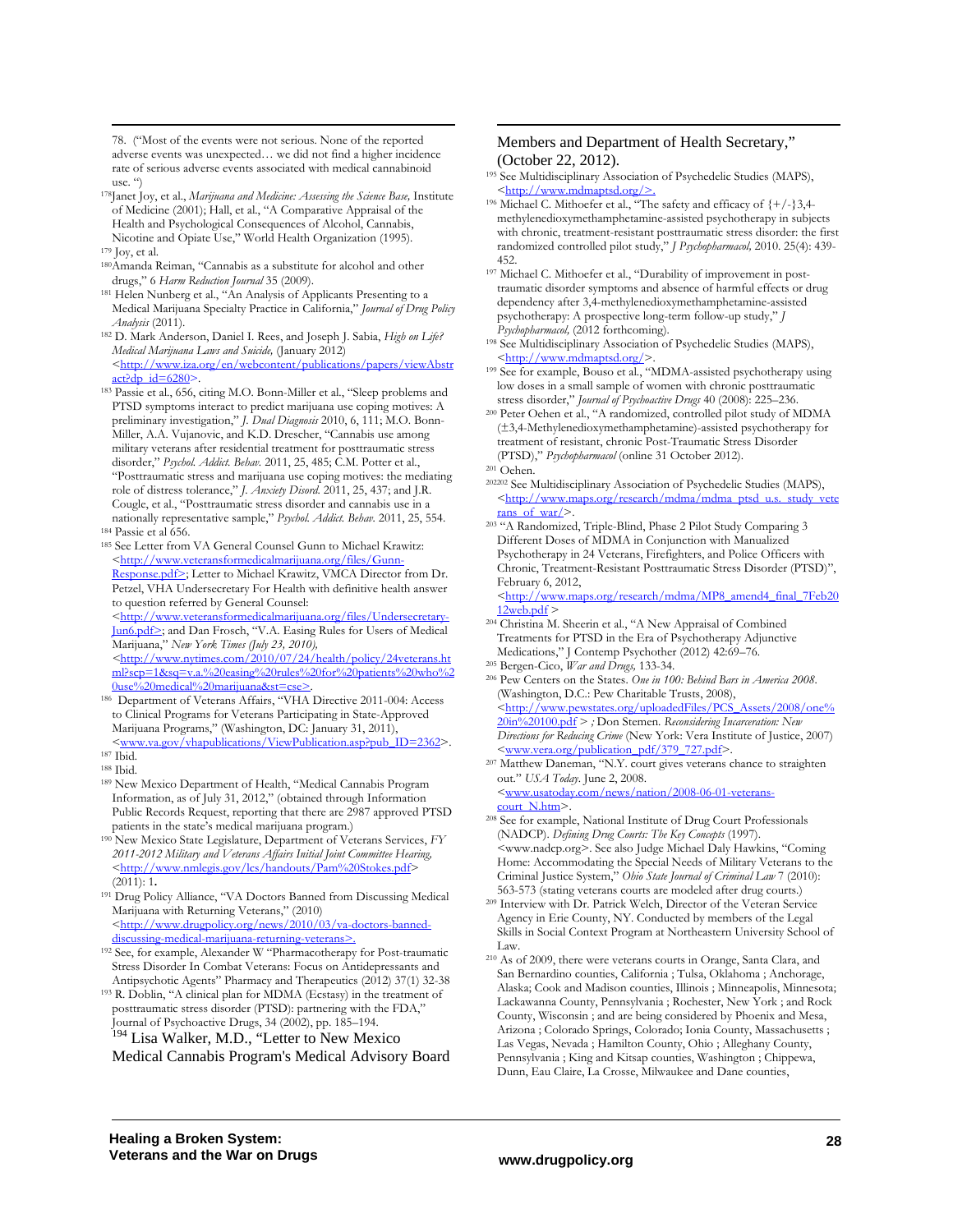$\overline{a}$ Wisconsin ; and several other communities. In 2008, SAMHSA and the National GAINS Center at the Center for Mental Health Services funded pilot jail diversion programs for veterans in six states (Colorado, Connecticut, Georgia, Illinois, Massachusetts, and Vermont). In 2008, SAMHSA and the National GAINS Center at the Center for Mental Health Services funded pilot jail diversion programs for veterans in six states (Colorado, Connecticut, Georgia, Illinois, Massachusetts, and Vermont). SAMHSA recently awarded additional grants totaling over \$10 million over five years for six more veteran diversion pilots in the states of Florida, New Mexico, North Carolina, Ohio, Rhode Island, and Texas for new state and local jail diversion pilot programs for veterans. See, for example, Center for Mental Health Services, National GAINS Center, Substance Abuse and Mental Health Services Administration, "CMHS Jail Diversion and Trauma Recovery Program Priority to Veterans 2011." <http://gainscenter.samhsa.gov/pdfs/veterans/JDTR\_Brief\_3\_11.pd f>; and Substance Abuse and Mental Health Services Administration (SAMHSA). "SAMHSA Awards \$10 Million in Grants for Jail Diversion and Trauma Recovery with Priority to Veterans." <http://www.samhsa.gov/newsroom/advisories/090929grants3824.a spx> 211 Hawkins 563-573. 212 Federal legislation was introduced but failed in Congress—the

Services, Education, and Rehabilitation for Veterans Act (SERV) called for the creation of court-based diversion programs, and would appropriate \$25 million annually towards these purposes from 2010- 2015. S. 902/H.R. 2138, 111<sup>th</sup> Cong. (2009) <

http://www.govtrack.us/congress/bill.xpd?bill=h111-2138 > and <http://www.govtrack.us/congress/bill.xpd?bill=s111-902 > (October 25, 2009).

<sup>213</sup> Hon. Robert T. Russell, "Veterans Treatment Court: A Proactive Approach," *New England Journal on Criminal and Civil Confinement* 35 (2009): 357; Hon. Robert T. Russell, "Veterans Treatment Courts Developing Throughout the Nation,"

%<http://contentdm.ncsconline.org/cgi-<br>bin/showfile.exe?CISOROOT=/spcts&CISOPTR=204>.

<sup>214</sup> National Institute on Drug Abuse. "Substance Abuse among the Military, Veterans, and their Families: A Research Update from the National Institute on Drug Abuse (July 2009),<br>
<http://www.drugabuse.gov/tib/vet.html>

<sup>215</sup> See for example, Brian Rogers. "A way to get back on track: Marine's journey bolsters an effort to create a court for troubled veterans," *Houston Chronicle* (October 18, 2009), <http://www.chron.com/disp/story.mpl/metropolitan/6672773.html >; "Bill to Create Veteran Treatment Courts." *Associated Press* (August

01, 2008). 216 A Thomas McLellan et al., "Drug Dependence, a Chronic Medical

- Illness: Implications for Treatment, Insurance, and Outcomes Evaluation." *Journal of the American Medical Association* 284 (2000):1689- 1695; and Camí, Jordi and Magí Farré. "Mechanisms of disease: Drug Addiction." New England Journal of Medicine 349 (2003): 975-86. 217 Legal Action Center.; See also, Council of State Governments.
- Reentry Policy Council. *Report of the Re-Entry Policy Council: Charting the Safe and Successful Return of Prisoners to the Community.* (January 2005) <http://reentrypolicy.org/Report/About>; Hirsch, Amy E., Dietrich, Sharon M., Landau, Rue, Schneider, Peter D., Ackelsberg, Irv, Bernstein-Baker, Judith, and Hohenstein, Joseph. *Every Door Closed: Barriers Facing Parents with Criminal Records.* Center for Law and Social Policy (2002). 218 The Sentencing Project. "Disenfranchised Veterans in the United
- States." (2003)., based on Uggen, Christopher and Jeff Manza, "Democratic Contraction? Political Consequences of Felon Disenfranchisement in the United States," *American Sociological Review*
- 67 (2002)..<br><sup>219</sup> Greenberg, G. & Rosenheck, R. "Jail incarceration, homelessness, and mental health: A national study." *Psychiatric Services* 59, (2008): 170-177; Alvin S. Mares and Robert A. Rosenheck. "Attitudes Towards Employment and Employment Outcomes Among Homeless Veterans

 $\overline{a}$ with Substance Abuse and/or Psychiatric Problems." *American Journal of Psychiatric Rehabilitation* 9 (2006): 145–166; James McGuire. "Closing a Front Door to Homelessness among Veterans." *Journal of Primary* 

- *Prevention* 28 (2007):389–400.<br><sup>220</sup> National Alliance to End Homelessness & Homeless Research Institute, *Vital Mission: Ending Homelessness Among Veterans*, November 2007, p. 3; National Alliance to End Homelessness, "Fact-Checker:
- <sup>221</sup> Center for Mental Health Services, National GAINS Center. "Responding to the Needs of Justice-Involved Combat Veterans with Service-Related Trauma and Mental Health Conditions: A Consensus Report of the CMHS National GAINS Center Forum on Combat Veterans, Trauma, and the Justice System," (August 2008).
- <http://gainscenter.samhsa.gov/pdfs/veterans/CVTJS\_Report.pdf>. 222 Clayton H. Brown et al., "Predictors of initiation and engagement in substance abuse treatment among individuals with co-occurring serious mental illness and substance use disorders," *Addictive Behaviors*
- 36 (2011) 439. 223 "Veteran Training/CIT II Training: Trauma, PTSD, & TBI." Created by: P.O. Carrie Steiner #13301." These efforts have been led by Lt
- Jeffry Murphy, a 38year veteran of the force, and Dr. Bruce Handler. 224 Mark R. Munetz and Patricia A. Griffin. April, 2006. "Use of the Sequential Intercept Model as an Approach to Decriminalization of
- People with Serious Mental Illness," *Psychiatric Services*, 57, 544-549. 225 Jill Carroll, "When the war comes back home: When veterans of wars in Iraq and Afghanistan bring their troubles home, police and judges often are the first to deal with them," *The Christian Science Monitor* (July 11, 2008) <http://www.csmonitor.com/2008/0712/p02s01-
- usmi.html>.<br><sup>226</sup> The Defender Association-Racial Disparity Project. "Law Enforcement Assisted Diversion (LEAD): A Pre-Booking Diversion
- Model for Low-Level Drug Offenses." Seattle, WA: 2010 227 San Diego Police Department. "Serial Inebriate Program"
- <http://www.sandiego.gov/sip/>. 228 Natividad Rodriguez, Michelle and Maurice Emsellem, *65 Million "Need Not Apply": The Case for Reforming Criminal Background Checks for*
- *Employment,* National Employment Law Project, March 2011. 229 The Sentencing Project. *Invisible Punishment: The Collateral Consequences of Mass Imprisonment*, eds. Marc Mauer and Meda Chesney-Lind. January 2002.

<http://www.sentencingproject.org/detail/publication.cfm?publicatio  $n$  id=1

- 230 Justice Policy Institute. Addicted to Courts: How a Growing Dependence on Drug Courts Impacts People and Communities. March 2011; and National Association of Criminal Defense Lawyers, *America's Problem-Solving Courts: The Criminal Costs of Treatment and the*
- <sup>231</sup> California Society of Addiction Medicine. *Expansion of Substance Use Disorder Treatment Within Reach Through Health Care Reform*. April 2011. <http://csam-asam.org/pdf/misc/CSAM\_HCR.pdf
- 232 Drug Policy Alliance. *Federal Byrne Grants: Drug War Funds Available for*
- <sup>233</sup> Justice Policy Institute. *Addicted to Courts: How a Growing Dependence on*
- *Drug Courts Impacts People and Communities.* March 2011. 234 Kleber, Herbert D., M.D., "Methadone Maintenance Four Decades Later: Thousands of Lives Saved But Still Controversial," *Journal of the American Medical Association 300, no. 19* (2008): 2303-230. O'Donnell, Colleen, and Marcia Trick, *Methadone Maintenance Treatment and the Criminal Justice System*, Washington D.C.: National Association of State
- Alcohol and Drug Abuse Directors, Inc., April 2006. 235 The California Society of Addiction Medicine wrote that the California courts' "refusal to permit criminal offenders who would benefit from opioid agonist replacement therapy to obtain such treatment should not be countenanced as a matter of medicine, public health, or public safety." Letter from Gary Jaeger, M.D., FASAM, Chief of Addiction Medicine, Kaiser Foundation Hospital and President, California Society of Addiction Medicine to the Hon. Ronald George, Chief Justice of the California Supreme Court and Hon. Steven V. Manley,